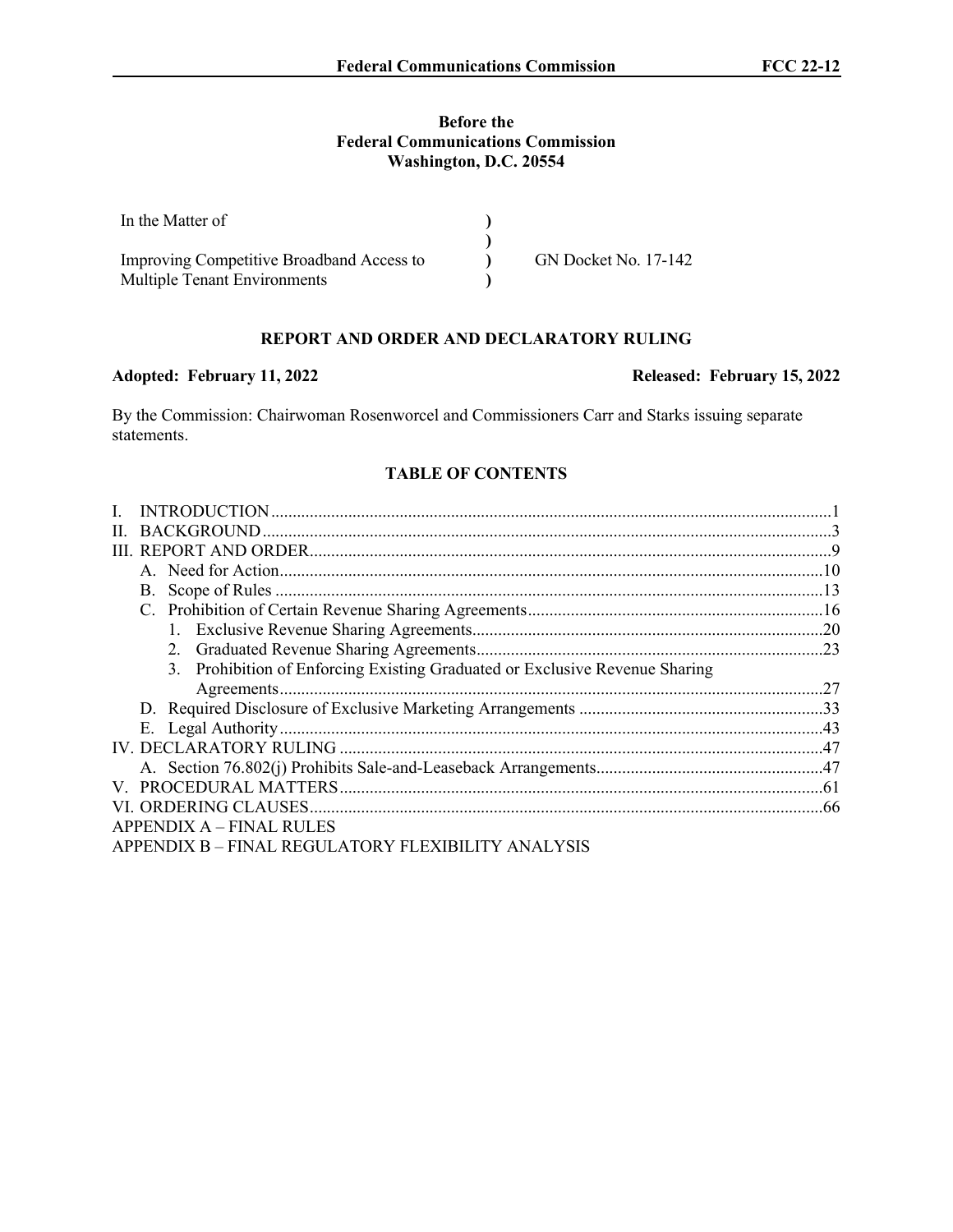### **I. INTRODUCTION**

1. Millions of people work and live in multiple tenant environments (MTEs),<sup>1</sup> with a third of Americans residing in apartments, condominiums, or other multiunit buildings.<sup>2</sup> And MTEs disproportionately serve residents in lower-income and marginalized communities.<sup>3</sup> Access to highquality, affordable communications service—including broadband Internet access service—has become essential to all Americans, including those living and working in MTEs.<sup>4</sup> The COVID-19 pandemic has brought into sharp focus the critical importance of these communications services as never before. Increasingly we rely on telework, remote learning, telehealth and other online applications to meet our personal and professional needs—all of which require access to broadband Internet access service or other high-quality, affordable communications services.<sup>5</sup> Despite the importance of these services, the millions of people across the nation living and working in MTEs face obstacles to obtaining the benefits of competitive choice of fixed broadband, voice, and video services.

2. To ensure competitive choice of communications services for those living and working in MTEs, and to address practices that undermine longstanding rules promoting competition in MTEs, we take three specific actions. First, we adopt new rules prohibiting providers from entering into certain

<sup>2</sup> *See* FCC, An Empirical Analysis of Broadband Access in Residential Multi-Tenant Environments at 1 (2019), [https://docs.fcc.gov/public/attachments/DOC-358298A1.pdf.](https://docs.fcc.gov/public/attachments/DOC-358298A1.pdf)

<sup>3</sup> *See* Access Now Reply, GN Docket No. 17-142, at 7-8 (rec. Nov. 18, 2021) (Access Now 2021 Reply); *see also*  Wireless Internet Service Providers Association Comments, GN Docket No. 17-142, at 12 (rec. Oct. 20, 2021) (WISPA 2021 Comments) ("Almost nine million low-income households—27 percent of all households—live in MTEs."); Letter from Cheryl A. Leanza, Policy Advisor, United Church of Christ Media Justice Ministry, to Marlene H. Dortch, Secretary, FCC, GN Docket No. 17-142, at 1 (filed Jan. 20, 2022) (referencing the "high representation of people of color and low-income people as renters, particularly in multi-tenant housing"); U.S. Census Bureau, *2019 American Housing Survey* (2020), <https://www.census.gov/programs-surveys/ahs.html> (reflecting that 34 percent of residential MTE residents have income below 150 percent of the poverty line, compared to 22 percent of U.S. households generally).

<sup>4</sup> *See Improving Competitive Broadband Access to Multiple Tenant Environments et al.*, GN Docket No. 17-142 et al., Notice of Proposed Rulemaking, 34 FCC Rcd 5702, 5703, para. 2 (2019) (*2019 MTE NPRM*) ("Consumers increasingly rely on broadband Internet access services for employment and educational opportunities, access to healthcare services, civic and social engagement, and entertainment."); *see also 2017 MTE NOI*, 32 FCC Rcd at 5383, para. 1 ("High-speed Internet access is an increasingly important gateway to jobs, health care, education, and information, allowing innovators and entrepreneurs to create businesses and revolutionize entire industries.").

<sup>5</sup> *See* National Multifamily Housing Council et al. Comments, GN Docket No. 17-142, at 3 (rec. Oct. 20, 2021) (Real Estate Associations 2021 Comments); Wireless Infrastructure Association Comments, GN Docket No. 17-142, at 2 (rec. Oct. 20, 2021) (Wireless Infrastructure Association 2021 Comments); WISPA 2021 Comments at 7; *see also* Letter from Major L. Clark III, Deputy Chief Counsel, and Jamie Belcore Saloom, Assistant Chief Counsel, Office of Advocacy, U.S. Small Business Administration, to Marlene H. Dortch, Secretary, FCC, GN Docket No. 17-142, at 1-2 (SBA Jan. 2022 *Ex Parte*).

<sup>&</sup>lt;sup>1</sup> By MTEs, we specifically mean "commercial or residential premises such as apartment buildings, condominium buildings, shopping malls, or cooperatives that are occupied by multiple entities." *Improving Competitive Broadband Access to Multiple Tenant Environments*, Notice of Inquiry, 32 FCC Rcd 5383, 5383-5384, para. 2 (2017) (*2017 MTE NOI*). The term MTE, as we use it here, encompasses everything within the scope of two other terms the Commission has used in the past—multiple dwelling unit and multiunit premises. When referring to residential MTEs, past Commission rules and actions have sometimes used the term multiple dwelling unit, or MDU. *See, e.g.*, 47 CFR § 76.800(a) (defining an MDU for purposes of the cable inside wiring rules as a "multiple dwelling unit building (e.g., an apartment building, condominium building or cooperative)"); *Exclusive Service Contracts for Provision of Video Services in Multiple Dwelling Units and Other Real Estate Developments*, MB Docket No. 07-51, Report and Order and Further Notice of Proposed Rulemaking, 22 FCC Rcd 20235, 20235, para. 1 (2007) (*2007 Exclusive Service Contracts Order*), *aff'd, National Cable & Telecommun. Ass'n v. FCC*, 567 F.3d 659 (D.C. Cir. 2009). In this Report and Order and Declaratory Ruling, we use the term "residential MTE" coterminously with "MDU."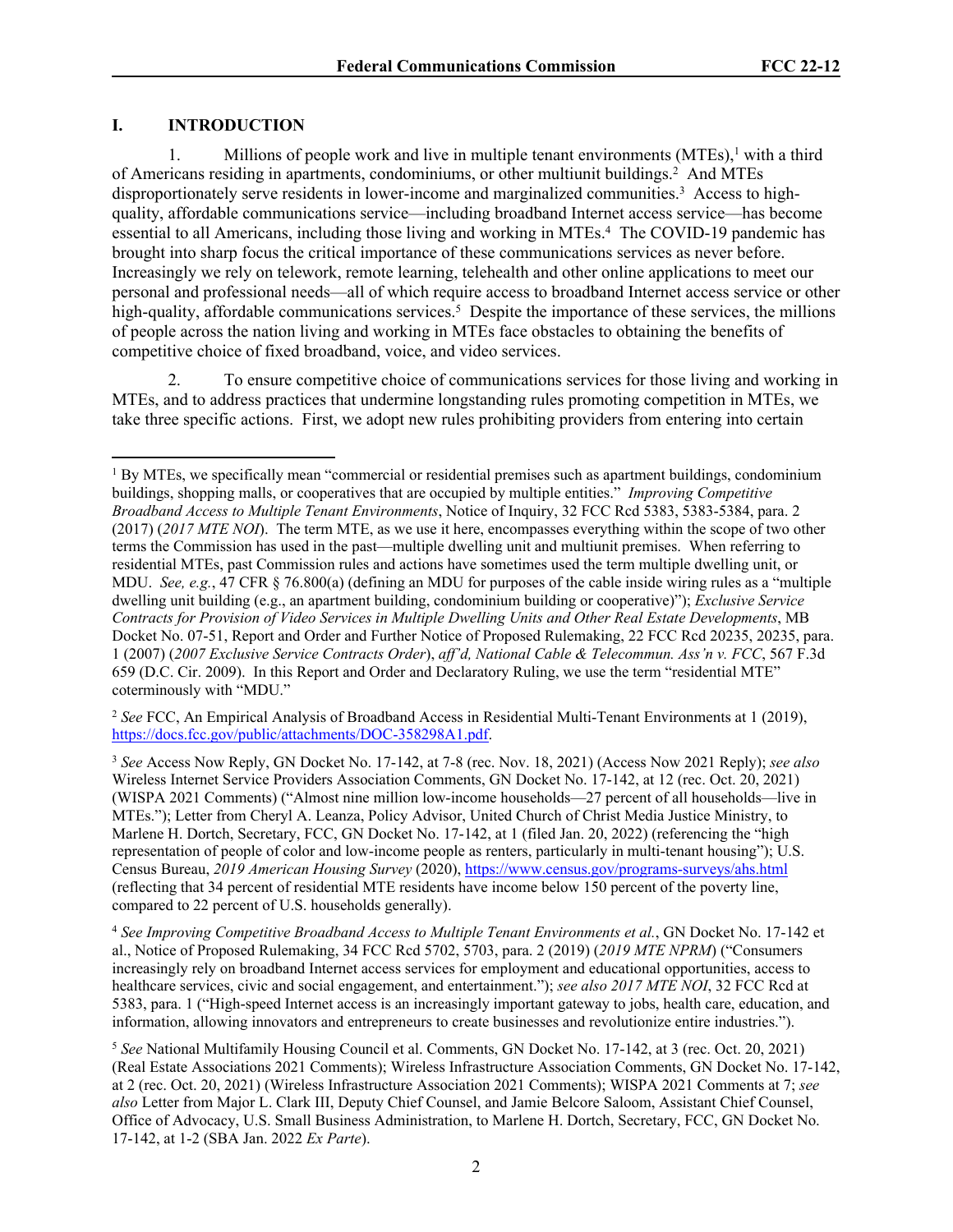types of revenue sharing agreements that are used to evade our existing rules. Second, we adopt new rules requiring providers to disclose the existence of exclusive marketing arrangements in simple, easy-tounderstand language. Third, we clarify that existing Commission rules regarding cable inside wiring prohibit so-called "sale-and-leaseback" arrangements which effectively deny access to alternative providers. In taking these actions today, we promote tenant choice and competition in the provision of communications services to the benefit of those who live and work in MTEs.

## **II. BACKGROUND**

3. Over the last 30 years, recognizing the need to promote competition in emerging technologies, Congress and the Commission have demonstrated a strong commitment to promoting access to telecommunications, cable, and broadband services in MTEs. In 1992, Congress passed the Cable Television Consumer Protection and Competition Act (1992 Cable Act) to, among other things, promote competition in cable communications.<sup>6</sup> And in the Telecommunications Act of 1996 (the Act), Congress directed the Commission to promote competition between telecommunications carriers,<sup>7</sup> as well as prohibit certain unfair practices by covered multichannel video programming distributors (MVPDs).<sup>8</sup> Following this congressional direction, and acknowledging the millions of Americans that live and work in MTEs, the Commission adopted rules prohibiting telecommunications carriers and covered MVPDs from entering into certain exclusionary agreements in MTEs and governing the disposition of cable inside wiring in residential MTEs.

4. *Prohibitions on Exclusive Access Agreements*. The Commission has long prohibited agreements between providers of certain communications services and MTE owners that grant the provider exclusive access and rights to provide service to the MTE. In two orders adopted in 2000 and 2008, respectively, the Commission prohibited telecommunications carriers from entering into or enforcing exclusivity contracts with MTE owners in both commercial and residential MTEs.<sup>9</sup> And in 2007, the Commission prohibited certain MVPDs from entering into or enforcing exclusivity contracts

<sup>6</sup> Cable Television Consumer Protection and Competition Act of 1992, Pub. L. No. 102-385, 106 Stat. 1460 (1992 Cable Act); *see also Implementation of the Cable Television Consumer Protection and Competition Act of 1992*, MM Docket No. 92-260, First Order on Reconsideration and Further Notice of Proposed Rulemaking, 11 FCC Rcd 4561, 4570, para. 17 (1996) (*1996 Inside Wiring Order on Reconsideration*) ("[T]he purpose of Section 16(d) [of the 1992 Cable Act] is to promote consumer choice and competition by permitting subscribers to avoid the disruption of having their home wiring removed upon voluntary termination, and to subsequently utilize that wiring for an alternative video programming service.").

<sup>7</sup> 47 U.S.C. §§ 251-255, 257-260.

<sup>8</sup> 47 U.S.C. § 548(b). An MVPD is defined as "a person such as, but not limited to, a cable operator, a multichannel multipoint distribution service, a direct broadcast satellite service, or a television receive-only satellite program distributor, who makes available for purchase, by subscribers or customers, multiple channels of video programming." 47 U.S.C. § 522(13); *see also* 47 CFR 76.800(c) (incorporating this definition by reference).

<sup>9</sup> *Promotion of Competitive Networks in Local Telecommunications Markets et al.*, WT Docket No. 99-217, CC Docket Nos. 96-98, 88-57, First Report and Order and Further Notice of Proposed Rulemaking in WT Docket No. 99-217, Fifth Report and Order and Memorandum Opinion and Order in CC Docket No. 96-98, and Fourth Report and Order and Memorandum Opinion and Order in CC Docket No. 88-57, 15 FCC Rcd 22983, 22985, para. 1 (2000) (*2000 Competitive Networks Order*); *Promotion of Competitive Networks in Local Telecommunications Markets*, WT Docket No. 99-217, Report and Order, 23 FCC Rcd 5385, 5386, para. 5 (2008) (*2008 Competitive Networks Order*); s*ee also* 47 CFR § 64.2500. The Commission's rules prohibiting carriers from entering into exclusive access agreements to provide telecommunications services to customers in MTEs employ the term "multiunit premises" to refer to commercial or residential premises occupied by multiple entities. *See* 47 CFR § 64.2501 (defining a "multiunit premises" as "any contiguous area under common ownership or control that contains two or more distinct units").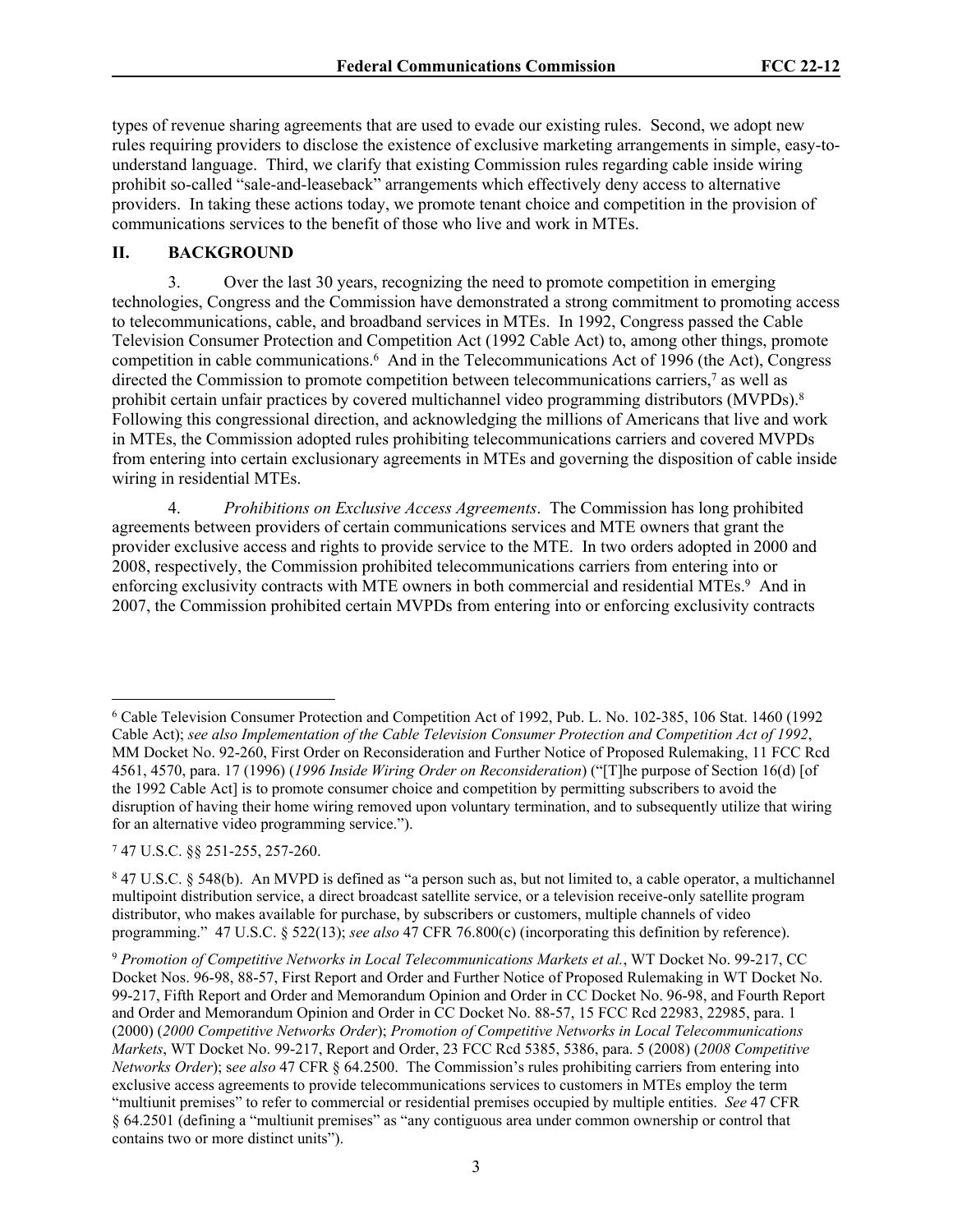with residential MTE owners.<sup>10</sup> The Commission concluded that exclusive access contracts harm competition and "discourage the deployment of broadband facilities to American consumers" by impeding entry of competitive providers.<sup>11</sup> And it highlighted that "[b]y far the greatest harm that exclusivity clauses cause residents of [residential MTEs] is that they deny those residents another choice of MVPD service and thus deny them the benefits of increased competition."<sup>12</sup> Noting the "inextricabl[e] link" between "broadband deployment and entry into the MVPD business," the Commission determined that deployment of the former would be hampered by impediments to the latter.<sup>13</sup> While the Commission has prohibited exclusivity contracts that explicitly prohibit entrance by competitors, in 2010 it declined to prohibit MVPDs from entering into exclusive marketing arrangements because it could not "conclude, based on the record, that they hinder significantly or prevent other MVPDs from providing service to [residential MTE] residents."<sup>14</sup>

5. Cable Inside Wiring. Separately, pursuant to specific congressional direction,<sup>15</sup> in 1993 the Commission promulgated inside wiring rules to facilitate competitive access to unused cable wiring, including in residential MTEs.<sup>16</sup> In a series of Orders in the decade to follow, the Commission refined and expanded on those rules.<sup>17</sup> These cable inside wiring rules govern the disposition of cable wiring owned by an MVPD after a subscriber (including one living in a residential MTE), or a residential MTE owner, terminates service.<sup>18</sup> They apply to both cable home wiring, which is the wiring inside an MTE

<sup>11</sup> *See 2007 Exclusive Service Contracts Order*, 22 FCC Rcd at 20243-44, para. 16 (concluding that exclusive access agreements have "the effect of significantly hindering or preventing new MVPDs" from entering MTEs and constitutes an "unfair method of competition or an unfair act or practice proscribed by Section 628(b)").

<sup>12</sup> *2007 Exclusive Service Contracts Order*, 22 FCC Rcd at 20244, para. 17.

<sup>13</sup> *Id.* at 20245-46, para. 20 (internal citations omitted).

<sup>14</sup> *Exclusive Service Contracts for Provision of Video Services in Multiple Dwelling Units and Other Real Estate Developments*, MB Docket No. 07-51, Second Report and Order, 25 FCC Rcd 2460, 2462, para 3 (2010) (*2010 Exclusive Service Contracts Order*). The Commission defined an exclusive marketing arrangement as one between a residential MTE owner and an MVPD "that gives the MVPD, usually in exchange for some consideration, the exclusive right to certain means of marketing its service to residents in the [residential MTE]." *Id.* at 2471, para. 30.

<sup>15</sup> 47 U.S.C. § 544(i) ("Within 120 days after October 5, 1992, the Commission shall prescribe rules concerning the disposition, after a subscriber to a cable system terminates service, of any cable installed by the cable operator within the premises of such subscriber.").

<sup>16</sup> *Implementation of the Cable Television Consumer Protection and Competition Act of 1992 – Cable Home Wiring*, Report and Order, 8 FCC Rcd 1435 (1993) (*1993 Inside Wiring Order*).

<sup>17</sup> *Telecommunications Services Inside Wiring et al.*, CS Docket No. 95-184, MM Docket No. 92-260, First Order on Reconsideration and Second Report and Order, 18 FCC Rcd 1342 (2003) (*2003 Inside Wiring Order*); *Telecommunications Services Inside Wiring et al.*, CS Docket No. 95-184, MM Docket No. 92-260, Report and Order and Second Further Notice of Proposed Rulemaking, 13 FCC Rcd 3659 (1997) (*1997 Inside Wiring Order*); *1996 Inside Wiring Order on Reconsideration*, 11 FCC Rcd 4561.

<sup>18</sup> 47 CFR § 76.802(l) ("The provisions of § 76.802 shall apply to all MVPDs in the same manner that they apply to cable operators.").

<sup>10</sup> *See Exclusive Service Contracts for Provision of Video Services in Multiple Dwelling Units & Other Real Estate Developments*, MB Docket No. 07-51, Report and Order and Further Notice of Proposed Rulemaking, 22 FCC Rcd 20235, 20236, para. 1 (2007) (*2007 Exclusive Service Contracts Order*), *affirmed*, *National Cable & Telecommun. Ass'n v. FCC*, 567 F.3d 659 (D.C. Cir. 2009) (applying the prohibition to cable operators and other MVPDs that are subject to section 628 of the Act, 47 U.S.C. § 548). The Commission defined the scope of this rule to include "a multiple dwelling unit building (such as an apartment building, condominium building or cooperative) and any other centrally managed residential real estate development (such as a gated community, mobile home park, or garden apartment)." 47 CFR § 76.2000(b); *see also 2007 Exclusive Service Contracts Order*, 22 FCC Rcd at 20238, para. 7. The Fourth Circuit Court of Appeals has applied this prohibition on exclusive access to a homeowners' association. *Lansdowne on the Potomac Homeowners Ass'n v. OpenBand at Lansdowne, LLC*, 713 F.3d 187 (4th Cir. 2013).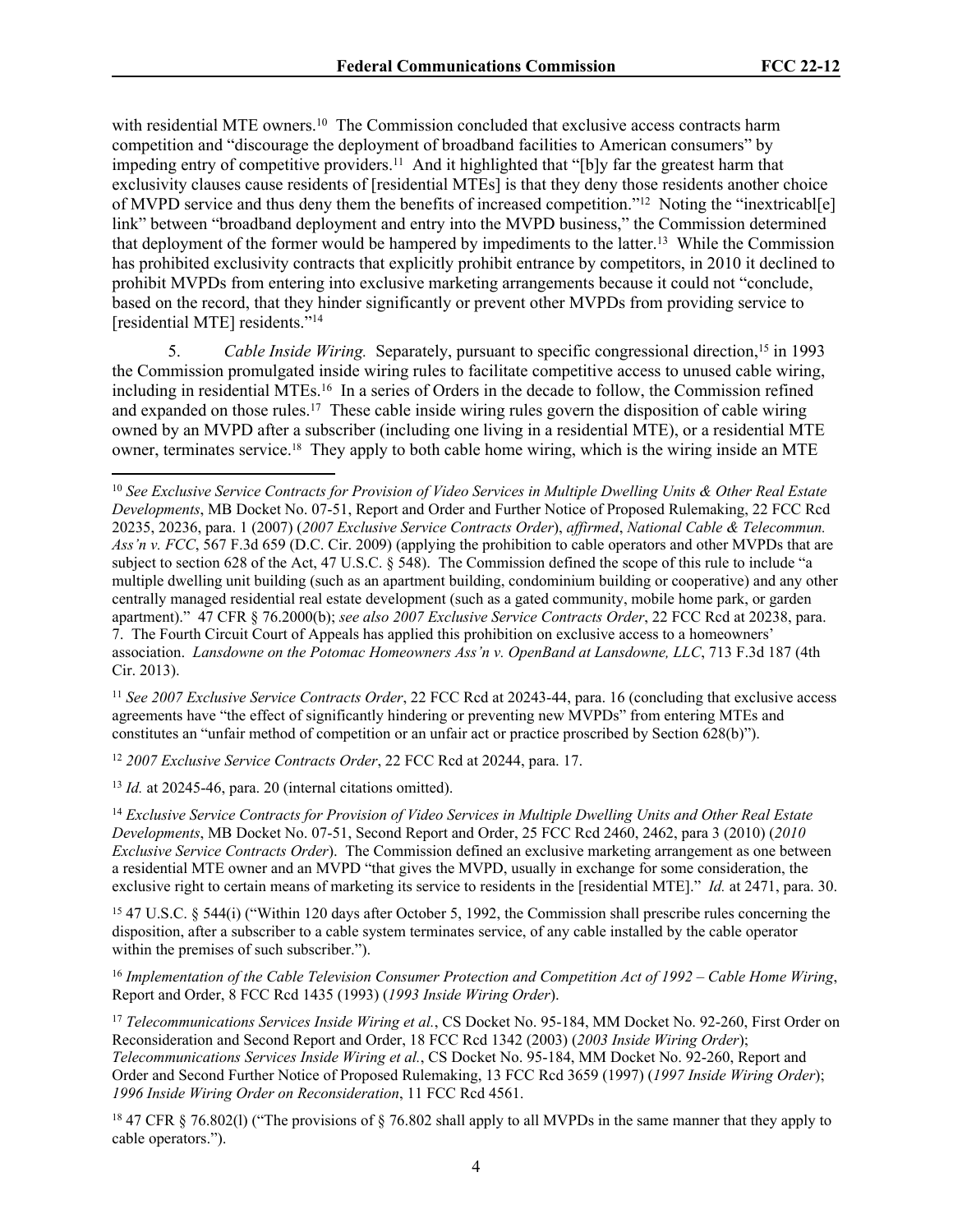resident's unit,<sup>19</sup> and home run wiring, which is the dedicated wiring that runs from a common space (such as a telecommunications closet) to an MTE resident's unit.<sup>20</sup> Generally speaking, the rules require MVPDs, after termination of service, to either remove the wiring; abandon and not disable the wiring; or sell it to another party such as the subscriber, residential MTE owner, or an alternative provider.<sup>21</sup> The Commission's stated objective with these rules is to "foster opportunities for [MVPDs] to provide service in" residential MTEs by governing the disposition of wiring after the MTE owner or tenant terminates service.<sup>22</sup> The rules are designed to promote competitive choice by "enabl[ing] subscribers to subscribe to services offered by an alternative MVPD without incurring additional installation costs or experiencing disruption in programming."<sup>23</sup>

6. *Recent Developments*. In 2017, the Commission released a Notice of Inquiry with the goal of "promoting competition and easing deployment of broadband services within MTEs."<sup>24</sup> The *2017 MTE NOI* sought comment on the state of broadband competition within MTEs,<sup>25</sup> ways to facilitate greater consumer choice and enhance broadband deployment in MTEs,<sup>26</sup> and a variety of specific practices that may impede competition in MTEs. Among those specific practices, it sought comment on (1) revenue sharing agreements, whereby a provider compensates an MTE owner with a portion of the provider's revenue generated from the building's subscribers;<sup>27</sup> (2) exclusive wiring arrangements, in which an MTE owner agrees to make wiring within its control available to a provider on an exclusive basis,<sup>28</sup> and related sale-and-leaseback arrangements, in which a provider sells wiring it owns to an MTE owner and then leases that wiring back on an exclusive basis;<sup>29</sup> and (3) exclusive marketing arrangements, including whether to revisit the 2010 decision not to take action regarding MVPD exclusive marketing arrangements.<sup>30</sup>

7. In 2019, the Commission released a Notice of Proposed Rulemaking that again sought comment about these practices and others that could have the effect of dampening competition or deployment.<sup>31</sup> The Commission raised various proposals, including whether providers should be required to disclose the existence of contractual provisions like revenue sharing agreements or exclusive marketing

<sup>19</sup> 47 CFR § 76.802; *see also* 47 CFR § 76.5(ll) (defining cable home wiring as the "internal wiring contained within the premises of a subscriber which begins at the demarcation point").

<sup>20</sup> 47 CFR § 76.804; *see also* 47 CFR § 76.800(d) (defining home run wiring as the "wiring from the demarcation point to the point at which the MVPD's wiring becomes devoted to an individual subscriber or individual loop").

<sup>21</sup> 47 CFR § 76.800 *et seq.*

<sup>22</sup> *2003 Inside Wiring Order*, 18 FCC Rcd at 1343, para. 1.

<sup>23</sup> *Id.* at 1373, para. 80 (citing *1993 Inside Wiring Order*, 8 FCC Rcd at 1435, para. 2); *see also 1996 Inside Wiring Order on Reconsideration*,11 FCC Rcd at 4565-66, para. 8 ("Our [inside wiring] rules promote the goals of [Communications Act Section 624(i)], which are to protect customers from unnecessary disruption and expense caused by the removal of home wiring and to allow subscribers to use the wiring for an alternative multichannel video programming delivery system.").

<sup>24</sup> *2017 MTE NOI*, 32 FCC Rcd at 5387, para. 10.

<sup>25</sup> *Id.* at 5387-88, para. 11.

<sup>26</sup> *Id.* at 5383-84, para. 2.

<sup>27</sup> *Id.* at 5389, para. 14.

<sup>28</sup> *Id.* at 5389, para. 15.

<sup>29</sup> *2017 MTE NOI*, 32 FCC Rcd at 5389, para. 15.

<sup>30</sup> *Id.* at 5388, para. 13.

<sup>31</sup> *2019 MTE NPRM*, 34 FCC Rcd at 5711-20, paras. 16-31.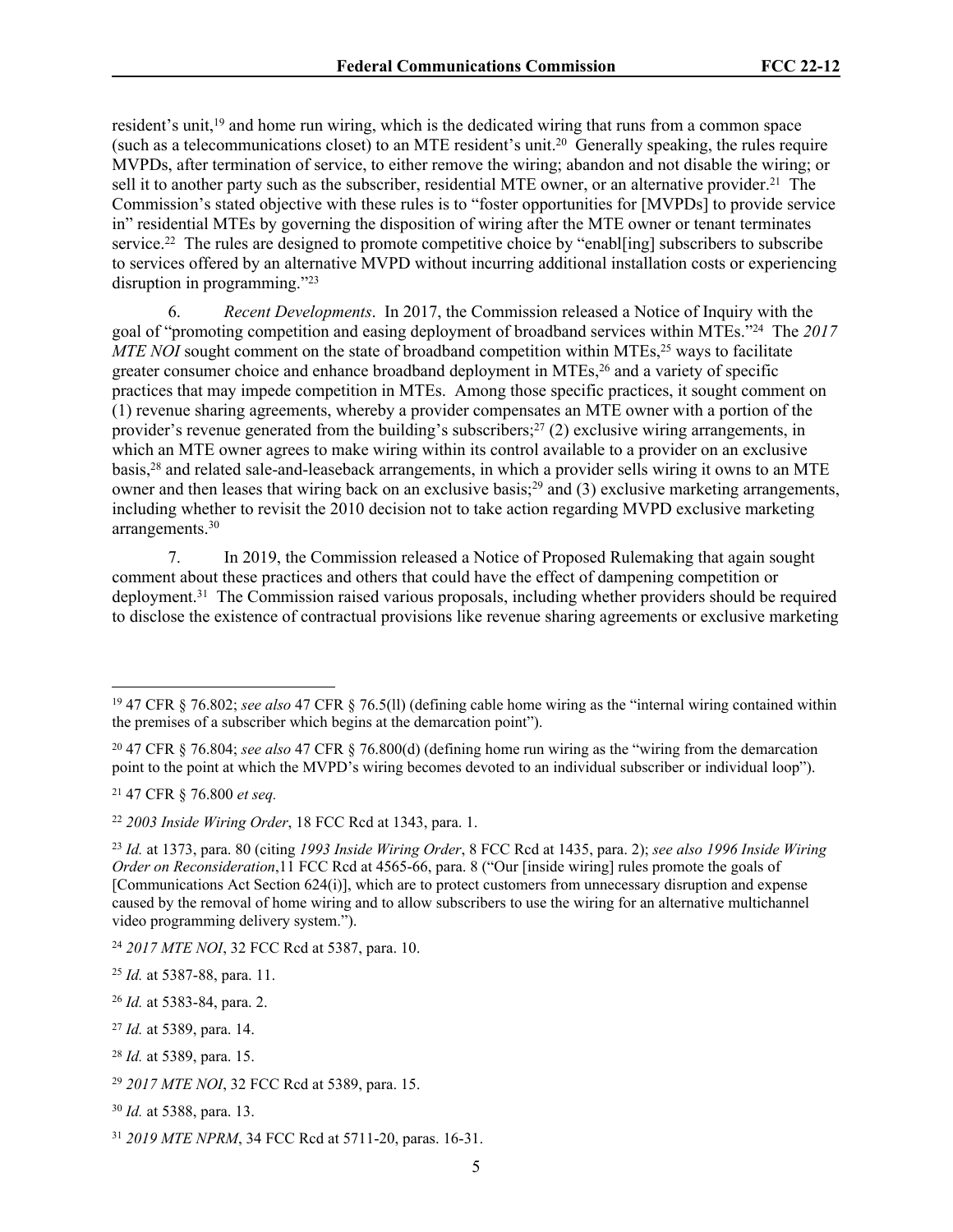arrangements.<sup>32</sup> It additionally sought comment on the Commission's authority to target different kinds of entities, including telecommunications providers, MVPDs, and broadband-only providers.<sup>33</sup>

8. On July 9, 2021, President Biden released an executive order encouraging the Commission to examine issues previously raised in this proceeding.34 In September 2021, the Wireline Competition Bureau issued a Public Notice seeking to refresh the record on the issues raised in the *2019 MTE NPRM* and on developments that may have occurred in the intervening two years.<sup>35</sup> The *2021 MTE Public Notice* specifically sought comment on revenue sharing agreements; exclusive wiring arrangements, including sale-and-leaseback arrangements; and exclusive marketing arrangements.<sup>36</sup>

## **III. REPORT AND ORDER**

9. In light of the evidence in the record, we take steps to promote competitive choice in MTEs and target three specific practices that frustrate competition, impede deployment by competitive providers, and reduce choice for Americans living and working in MTEs. In the Report and Order, we adopt new rules prohibiting practices which undermine the Commission's longstanding prohibition on exclusive access contracts. We prohibit telecommunications carriers and MVPDs from entering into exclusive and graduated revenue sharing agreements. And we require that telecommunications carriers and MVPDs include disclaimers on marketing materials distributed to MTE tenants that inform tenants of the existence of an exclusive marketing arrangement. In the attached Declaratory Ruling, we clarify that our cable inside wiring rules prohibit sale-and-leaseback arrangements between MVPDs and residential MTE owners, because they effectively deny access to alternative providers. Through these actions, we halt practices that serve as an end run around our rules intended to foster competition, and we promote all the benefits that competition entails by addressing practices which limit consumer choice.<sup>37</sup>

## **A. Need for Action**

10. We act today to promote consumer choice and address practices that undermine our procompetitive rules against exclusive access contracts. Twenty years ago, the Commission first prohibited exclusive access contracts between telecommunications carriers and commercial MTE owners.<sup>38</sup> In the eight years to follow, it expanded that prohibition to cover different types of providers and MTE owners.<sup>39</sup> It took these steps to promote competition and broadband deployment, consistent with Congress's policies and goals.<sup>40</sup> The Commission last explored MTE exclusivity in 2010 when it

<sup>35</sup> *Improving Competitive Broadband Access to Multiple Tenant Environments*, GN Docket No. 17-142, Public Notice, DA 21-1114 (*2021 MTE Public Notice*).

<sup>36</sup> *2021 MTE Public Notice*.

<sup>37</sup> While we take these specific steps in this Report and Order, we do not address other issues raised in this record, including but not limited to exclusive wiring arrangements, bulk billing, and rooftop antenna and DAS facilities access.

<sup>38</sup> *See 2000 Competitive Networks Order*, 15 FCC Rcd at 22985, para. 1.

<sup>39</sup> *See 2008 Competitive Networks Order*, 23 FCC Rcd at 5385, para. 1; *2007 Exclusive Service Contracts Order*, 22 FCC Rcd at 20235-36, para. 1.

<sup>32</sup> *Id.* at 5712-13, 5718-19, paras. 19-20, 28.

<sup>33</sup> *Id.* at 5720-21, paras. 32-35.

<sup>34</sup> Executive Order 14036 § 5(l), 86 Fed. Reg. 36987, Promoting Competition in the American Economy (July 9, 2021), [https://www.whitehouse.gov/briefing-room/presidential-actions/2021/07/09/executive-order-on-promoting](https://www.whitehouse.gov/briefing-room/presidential-actions/2021/07/09/executive-order-on-promoting-competition-in-the-american-economy/)[competition-in-the-american-economy/](https://www.whitehouse.gov/briefing-room/presidential-actions/2021/07/09/executive-order-on-promoting-competition-in-the-american-economy/).

<sup>40</sup> *2008 Competitive Networks Order*, 23 FCC Rcd at 5386, para. 2 ("[T]he prohibition we adopt herein will not only materially advance the 1996 Act's goals of enhancing competition, but also the goal of broadband deployment."); *2007 Exclusive Service Contracts Order*, 22 FCC Rcd at 20236, para. 1 ("This prohibition will materially advance the Act's goals of enhancing competition and broadband deployment.").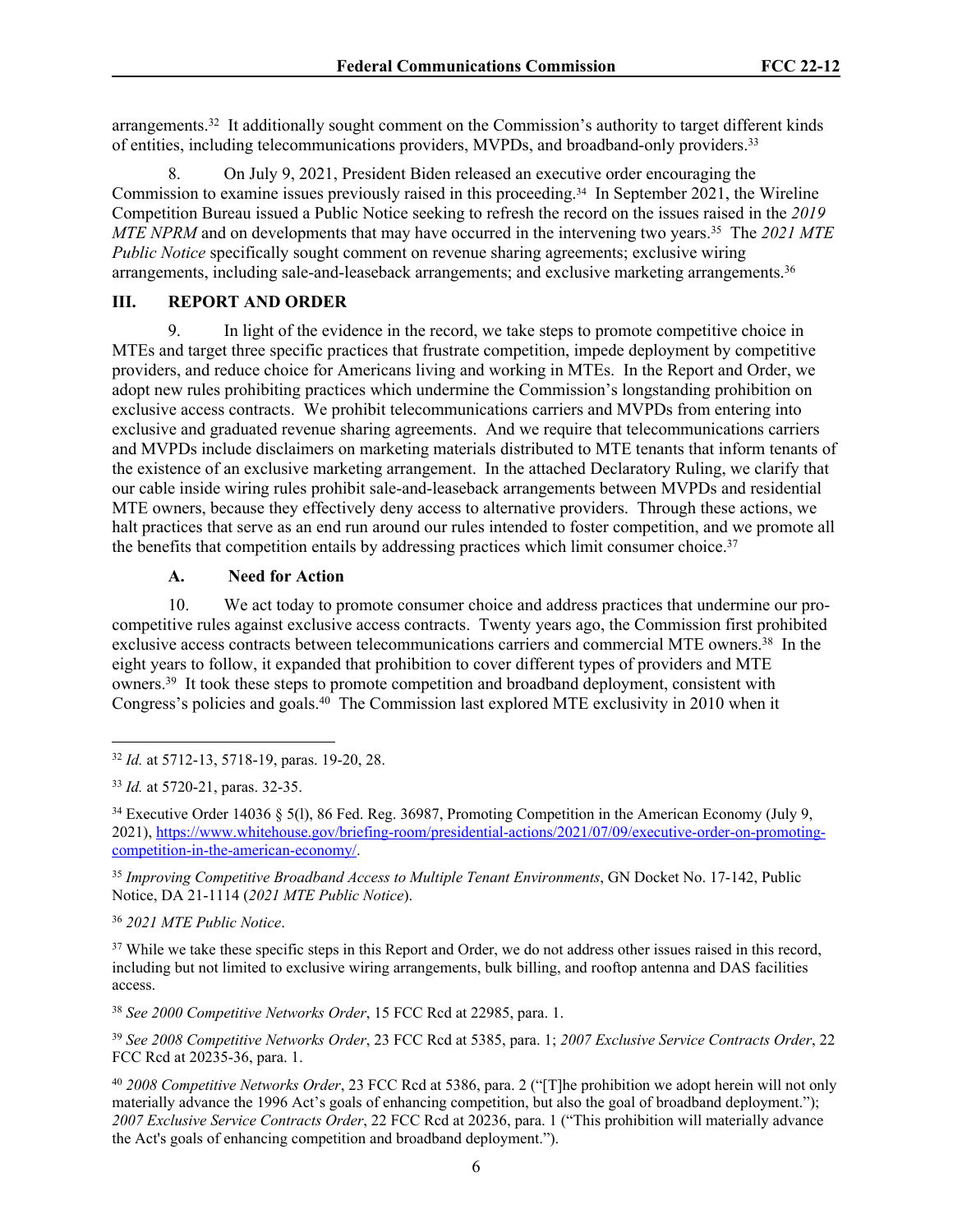declined to prohibit two practices by MVPDs in residential MTEs—bulk billing and exclusive marketing arrangements—on the basis that the record before it did not demonstrate that these practices "hinder significantly or prevent other MVPDs from providing service to [residential MTE] residents."<sup>41</sup> The Commission stated at the time that it "may review marketplace conditions again, however, if future events show that any of these practices is having new and significant anti-competitive effects."<sup>42</sup>

11. The record before us demonstrates that new practices have emerged that negatively impact competition, contrary to the goals of our rules against exclusive access contracts. The practices we address in this Report and Order—exclusive and graduated revenue sharing and exclusive marketing arrangements—reduce the opportunities for competitive providers to offer service to MTE tenants. Many commenters, including small competitive providers, advocacy groups, and MTE residents, document challenges in providing and obtaining services due to the obstacles these practices, alone or in combination with others, pose for access.<sup>43</sup> Despite our prohibition on exclusive access agreements, the use of some of these practices has had the same practical effect of barring competitive entry to MTEs.<sup>44</sup> Further, as many commenters state, the COVID-19 pandemic has underscored the critical role that broadband plays in MTE tenants' lives.<sup>45</sup> As other commenters highlight, the practices identified in the *2021 MTE Public Notice* may limit an MTE resident's ability to enroll in the Emergency Broadband Benefit Program with the participating provider of their choice.<sup>46</sup> And the United States Small Business

<sup>43</sup> *See, e.g.*, Boston Housing Authority Comments, GN Docket No. 17-142, at 2 (rec. Oct. 19, 2021); City of Boston, Massachusetts Comments, GN Docket No. 17-142, at 2-3 (rec. Oct. 20, 2021) (City of Boston 2021 Comments); City of Longmont, Colorado Comments, GN Docket N0. 17-142, at 4-5 (rec. Oct. 20, 2021) (City of Longmont 2021 Comments); Consolidated Communications and Ziply Fiber Comments, GN Docket 17-142, at i-ii, 3, 6-7, 11 (rec. Oct. 20, 2021) (Consolidated Communications and Ziply Fiber 2021 Comments); INCOMPAS Comments, GN Docket No. 17-142, at 4-5 (rec. Oct. 20, 2021) (INCOMPAS 2021 Comments); Lumen Comments, GN Docket No. 17-142, at 2, 4 (rec. Oct. 20, 2021) (Lumen 2021 Comments); National League of Cities Comments, GN Docket No. 17-142, at 1-2 (rec. Oct. 20, 2021) (National League of Cities 2021 Comments); Next Century Cities Comments, GN Docket No. 17-142, at 4-6 (rec. Oct. 20, 2021) (Next Century Cities 2021 Comments); Public Knowledge, Consumer Reports Comments, GN Docket No. 17-142, at 4-6 (rec. Oct. 20, 2021) (Public Knowledge and Consumer Reports 2021 Comments); Richard Hohm Comments, GN Docket No. 17-142 (rec. Sept. 14, 2021); Starry Comments, GN Docket No. 17-142, at 2-4 (rec. Oct. 20, 2021) (Starry 2021 Comments); Stewards of Affordable Housing for the Future Comments, GN Docket No. 17-142, at 1-2 (rec. Oct. 20, 2021) (SAHF 2021 Comments); WISPA 2021 Comments at 14; Miles Nordin Comments, GN Docket No. 17-142 (rec. Dec. 26, 2019).

<sup>44</sup> *See* Starry Comments, GN Docket No. 17-142, at 6 (rec. Aug. 30, 2019) (Starry 2019 Comments) ("Once the Commission prohibited exclusive access agreements, incumbents came to rely on combinations of revenue share, exclusive marketing, exclusive wiring, and flat out scare tactics to try to prevent successful competition in MTEs."); *see also* Public Knowledge and Consumer Reports 2021 Comments at 5 ("Despite the Commission's 2008 ban of exclusive agreements in MTEs . . . loopholes create localized monopolies that fail to meet consumer needs in many apartment, condo, and commercial buildings.").

<sup>45</sup> *See, e.g.*, AARP Comments, GN Docket No. 17-142, at 1 (rec. Oct. 20, 2021) (AARP 2021 Comments); INCOMPAS 2021 Comments at 9; National League of Cities 2021 Comments at 1-2; Starry 2021 Comments at 2-3; T-Mobile Comments, GN Docket No. 17-142, at 4 (rec. Oct. 20, 2021); U.S. Chamber of Commerce Comments, GN Docket No. 17-142, at 1 (rec. Oct. 21, 2021); Wireless Infrastructure Association 2021 Comments at 2; WISPA 2021 Comments at iii-iv, 12-13; AT&T Reply, GN Docket No. 17-142, at 1 (rec. Nov. 19, 2021) (AT&T 2021 Reply).

<sup>46</sup> *See* Access Now 2021 Reply at 8-9; Bay Area Legal Services Comments, GN Docket No. 17-142, at 1 (rec. Oct. 7, 2021) (Bay Area Legal Services 2021 Comments); City of Longmont 2021 Comments at 5-6; Next Century Cities 2021 Comments at 9; EducationSuperHighway Reply, GN Docket No. 17-142, at 3 (rec. Nov. 15, 2021).

<sup>41</sup> *2010 Exclusive Service Contracts Order*, 25 FCC Rcd at 2462, para. 3.

<sup>42</sup> *Id.* at 2463, para. 9.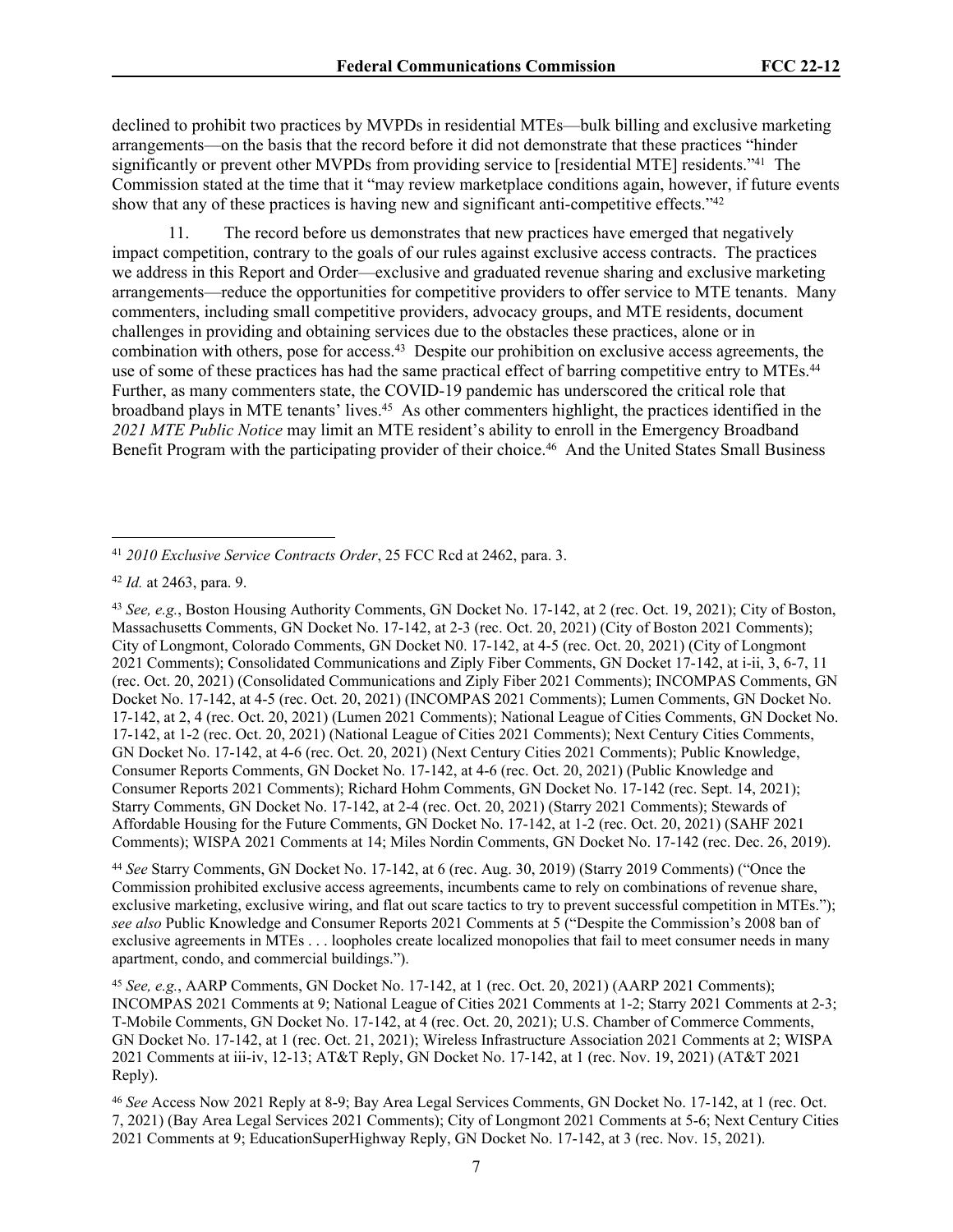Administration Office of Advocacy identified the importance of competition in MTEs to small businesses in America<sup>47</sup>

12. We disagree with those commenters who claim that the market for broadband service in MTEs make actions like those we take today are unnecessary.<sup>48</sup> The Real Estate Associations highlight internal survey data that they say demonstrates that competition is strong; claim these numbers compare favorably to the Commission's own data regarding Americans' access to broadband generally, including in single-family homes; and argue that action to promote competition in MTEs is consequently unnecessary.<sup>49</sup> We disagree that these statistics, which other commenters rely on,<sup>50</sup> are reason to delay action. First, the experiences of numerous commenters strongly indicate otherwise. Second, the survey information provided by the Real Estate Associations is largely conclusory and provided without the underlying data that would enable the Commission to assess its reliability or general applicability—for example, whether all or just some units in a building have access to the alternative providers present.<sup>51</sup> Third, even taken at face value, the figures provided by the Real Estate Associations comparing broadband deployment in MTEs to that in other forms of housing do not compare favorably given that one would expect broadband deployment to be significantly higher in MTEs due to their density.<sup>52</sup> Finally, we reject the Real Estate Associations' assertion that unless competition in MTEs is *worse* than it is elsewhere in the U.S., the Commission cannot act.<sup>53</sup> We take these steps today to target anticompetitive practices in MTEs pursuant to the Commission's longstanding goal of promoting competition in these buildings.

#### **B. Scope of Rules**

13. The rules we adopt in this Report and Order address practices that have emerged that undermine the goals of our rules prohibiting exclusive access contracts. We thus apply these obligations only to those entities and in those contexts where our exclusive access contract prohibitions already apply. To that end, our rules addressing certain types of revenue sharing agreements and exclusive marketing

<sup>47</sup> SBA Jan. 2022 *Ex Parte* at 2 ("Many, if not most, small businesses operate in MTEs and would benefit from more affordable and reliable broadband choices.").

<sup>48</sup> *See* NCTA – The Internet & Television Association Comments, GN Docket No. 17-142, at 10 (rec. Oct. 20, 2021) (NCTA 2021 Comments); Real Estate Associations 2021 Comments at 10-14; Wireless Infrastructure Association 2021 Comments at 7.

<sup>49</sup> Real Estate Associations 2021 Comments at 10-14.

<sup>50</sup> *See* NCTA – The Internet & Television Association Reply, GN Docket No. 17-142, at 2-3 (rec. Nov. 19, 2021).

<sup>51</sup> *See* ADTRAN Reply, GN Docket No. 17-142, at 5-6 (rec. Nov. 19, 2021) (ADTRAN 2021 Reply).

<sup>52</sup> *See* Steven Kauffman and Octavian Carare, Federal Communications Commission Office of Economics & Analytics, OEA Staff Working Paper 49: An Empirical Analysis of Broadband Access in Residential Multi-Tenant Environments at 2 (2019),<https://docs.fcc.gov/public/attachments/DOC-358298A1.pdf> ("The higher household density of MTEs may be associated with lower costs of provisioning broadband service, which may contribute to an increased supply of broadband in MTEs relative to non-MTEs."); *see also* ADTRAN 2021 Reply*.* at 4-5 ("[B]roadband deployment would be expected to be significantly higher in MTEs due to the much greater density than for single family housing . . . if the availability of multiple broadband service providers in MTEs is only slightly higher than the nation at large, that would not prove that these exclusive agreements do not inhibit entry."); Fiber Broadband Association Comments, GN Docket No. 17-142, at 4 (rec. July 24, 2017) (observing that "because MTEs represent dense concentrations of potential customers, fiber build decisions frequently target passing MTEs"). The record reflects that exclusivity practices in an MTE can have ripple effects in the community around it, including for non-MTEs, as providers demonstrate hesitancy to make capital investments in markets where they may be denied entry to MTEs. *See* Consolidated Communications and Ziply Fiber 2021 Comments at 13-14. Our actions today will promote competition and deployment in urban areas generally, as they reduce barriers to new entrants.

<sup>53</sup> *See* Real Estate Associations 2021 Comments at 14.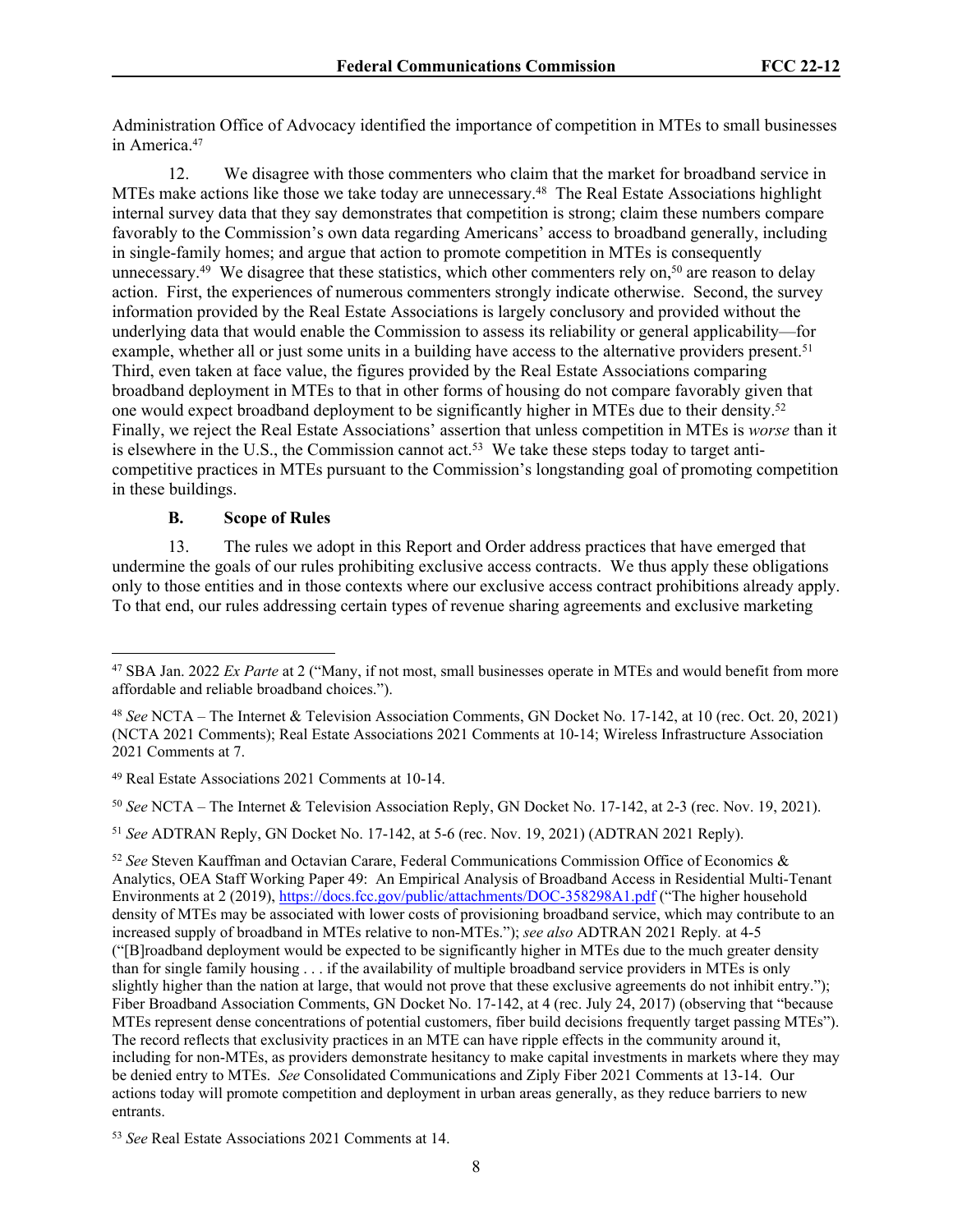arrangements apply to communications services provided by (1) telecommunications carriers in both commercial and residential MTEs, and (2) MVPDs subject to section 628(b) in residential MTEs.<sup>54</sup>

14. We decline to alter the scope of these rules at this time. Commenters argue we should subject broadband-only providers to our rules governing MTE access, citing the potential benefits of doing so and the potential harms that could result from regulatory asymmetry if we did not.<sup>55</sup> Relatedly, some commenters argue we should consider differences between residential and commercial MTEs in assessing the types of practices we address today.<sup>56</sup> However, our actions in this Report and Order reflect an incremental approach to the problems identified.<sup>57</sup> In tackling these issues in our *Exclusive Service Contracts* and *Competitive Networks Orders*, we did not extend our decisions to broadband-only providers, and we applied rules differently to commercial and residential MTEs.58 Today's action builds on those previous determinations and so we adopt the approach taken in those prior orders. We proceed incrementally, and will continue to monitor competition in MTEs to determine whether we should alter the scope of our rules to cover other providers or differently distinguish between commercial and residential MTEs in response to any new information that comes to light. Even though we decline to alter the scope of our rules at this time to the full extent some commenters advocate, we believe that our actions today will reap substantial benefits for consumers by promoting choice in MTEs.

15. To that end, we limit our rules regarding certain revenue sharing agreements and exclusive marketing arrangements to telecommunications carriers and covered MVPDs, and the specific MTE contexts described. References to "providers," "MTEs," and "MTE owners" in this Report and Order should be read to apply only to these entities and in these contexts. We further underscore that, when we refer to revenue sharing agreements and exclusive marketing arrangements, we do not refer only to standalone contracts but also clauses in contracts that include other terms. Where a revenue sharing agreement or exclusive marketing arrangement is part of a larger contract, the remainder of that contract is unaffected by these rules.

## **C. Prohibition of Certain Revenue Sharing Agreements**

16. To promote broadband competition and deployment in MTEs, we adopt rules prohibiting providers from entering into or enforcing two types of revenue sharing agreements with MTE owners that are particularly harmful and which amount to de facto exclusive access agreements. First, we prohibit providers from entering into exclusive revenue sharing agreements with an MTE owner.59 Second, we

<sup>57</sup> *See 2019 MTE NPRM*, 34 FCC Rcd at 5725, para. 44 (the Commission "may proceed incrementally, and we do so here while preserving the opportunity to go further with the benefit of a more developed record") (citing *Massachusetts v. EPA*, 549 U.S. 497, 524 (2007), *SEC v. Cheney Corp.*, 332 U.S. 194, 202-03 (1947)).

<sup>54</sup> MVPDs covered by section 628(b) include a "cable operator, a satellite cable programming vendor in which a cable operator has an attributable interest, or a satellite broadcast programming vendor." 47 U.S.C. § 548(b). *See also* 47 U.S.C. § 548(g) (extending such provisions to common carriers or their affiliates that provide video services).

<sup>55</sup> Cities of Boston et al. Reply, GN Docket No. 17-142, at 11 (rec. Nov. 19, 2021); INCOMPAS 2021 Comments at 25-26; NCTA 2021 Comments at 3-5, 11.

<sup>56</sup> *See, e.g.*, Real Estate Associations 2021 Comments at 18-19; Public Knowledge and Consumer Reports 2021 Comments at 20; National Multifamily Housing Council et al. Reply, GN Docket No. 17-142, at 20 (rec. Sept. 30, 2019) (Real Estate Associations 2019 Reply); *see also* Lumen 2021 Comments at 3-4.

<sup>58</sup> *See 2008 Competitive Networks Order*, 23 FCC Rcd at 5386, para. 5 (adopting exclusive access prohibition on telecommunications carriers in residential MTEs); *2007 Exclusive Service Contracts Order*, 22 FCC Rcd at 20236, para. 1 (adopting exclusive access prohibition on covered MVPDs in residential MTEs); *2000 Competitive Networks Order*, 15 FCC Rcd at 22985, para. 1 (adopting exclusive access prohibition on telecommunications carriers in commercial MTEs).

<sup>&</sup>lt;sup>59</sup> In an exclusive revenue sharing agreement, a provider pays an MTE owner in exchange for access to the MTE and prohibits the MTE owner from agreeing to a similar agreement with other providers.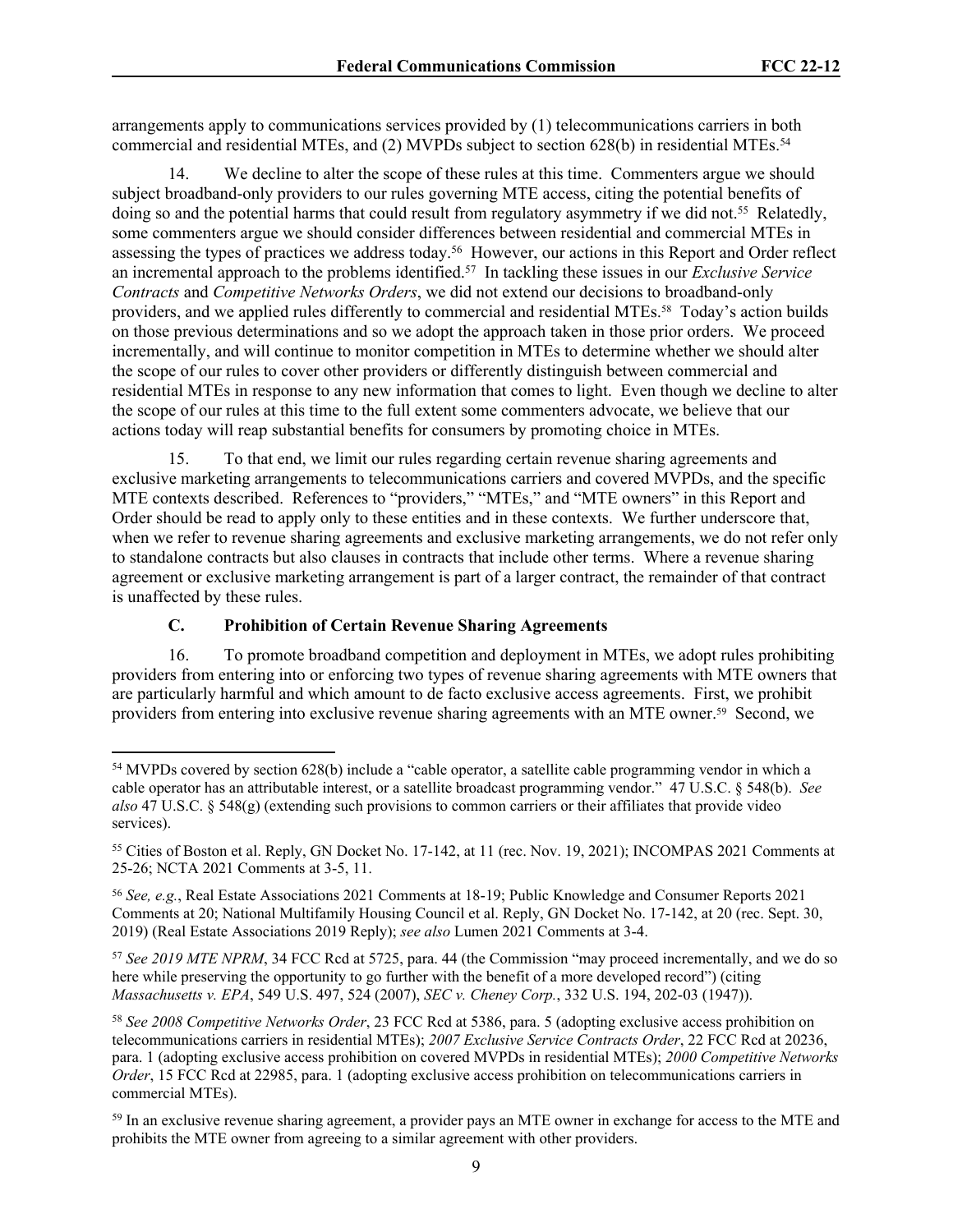prohibit providers from entering into graduated revenue sharing agreements with an MTE owner.60 In the *2019 MTE NPRM*, the Commission sought comment on whether it should restrict provider use of revenue sharing agreements.<sup>61</sup> Upon review of the record, we now take this incremental step and adopt targeted rules addressing two specific types of agreements that we find by their structure and effect to be anticompetitive.

17. In the *2019 MTE NPRM*, the Commission defined a revenue sharing agreement as an agreement whereby "the building owner receives consideration from the communications provider in return for giving the provider access to the building and its tenants."<sup>62</sup> The Commission further explained that this "consideration can take many forms, ranging from a *pro rata* share of the revenue generated from tenants' subscription service fees, to a one-time payment calculated on a per-unit basis (sometimes called a door fee), to provider contributions to building infrastructure, such as WiFi service for common areas."<sup>63</sup> The Commission acknowledged explanations from MTE owners that they enter into these agreements because they "enable MTE owners to use the consideration they receive from communications providers to offset infrastructure costs associated with providing broadband service to tenants."<sup>64</sup> And it similarly acknowledged concerns from competitive providers and others that they "reduce incentives for [MTE] owners to grant access to competitive providers when any subscriber gained by such a provider means reduced income to the building owner."<sup>65</sup>

18. In light of the record developed since the Commission first sought comment on revenue sharing agreements in 2017, we prohibit providers from entering into or enforcing two particularly problematic types of revenue sharing agreements—exclusive and graduated—that undermine tenant choice and competition in MTEs and are at odds with our long-existing bans on exclusive access. We will continue to monitor the impact of revenue sharing agreements on competition in MTEs, including those not specifically covered by the prohibitions we adopt today. We disagree with commenters that argue we should not act because the payments at issue are not significant enough to drive MTE owner behavior,<sup>66</sup> and because revenue sharing is passed through from MTE owners to their tenants.<sup>67</sup> The record contains substantial evidence of the anti-competitive effects of these agreements on prospective competitors and tenant choice. Regardless of the motivation of MTE owners, the practices we address concern provider agreements with third parties that limit their competitors' ability to provide service. Further, no commenter effectively supports the argument that prohibitions of these two types of revenue sharing agreements undermine an MTE owner's incentive for deploying communications infrastructure.<sup>68</sup> especially in light of the importance of communications service to attracting tenants.<sup>69</sup> And as we explain

<sup>62</sup> *Id.* at 5711, para. 16.

<sup>63</sup> *Id.*

<sup>64</sup> *Id.* at 5711-12, para. 17.

<sup>65</sup> *Id.* at 5712, para. 18.

<sup>67</sup> *See* NCTA 2021 Comments at 11.

<sup>68</sup> *See* Real Estate Associations 2019 Comment at 82-83.

<sup>69</sup> *See* WISPA 2021 Comments at 24 (noting that in a "competitive market for MTEs, owners/managers will readily invest in broadband infrastructure and services, even without excess payments from providers"); Wireless Internet

(continued….)

<sup>&</sup>lt;sup>60</sup> In a graduated revenue sharing agreement, a provider pays an MTE owner a greater percentage of revenue as its penetration in the building increases. We describe below the essential elements of a graduated revenue sharing agreement.

<sup>61</sup> *2019 MTE NPRM*, 34 FCC Rcd at 5711-13, paras. 16-20.

<sup>66</sup> *See* Independent Internet Service Providers Reply, GN Docket No. 17-142, at 10 (rec. Nov. 19, 2021) (Independent ISPs 2021 Reply); National Multifamily Housing Council et al. Comments, GN Docket No. 17-142, at 78-79 (rec. Aug. 30, 2019) (Real Estate Associations 2019 Comments); NCTA – The Internet & Television Association Comments, GN Docket No. 17-142, at 8 (rec. Aug. 30, 2019) (NCTA 2019 Comments).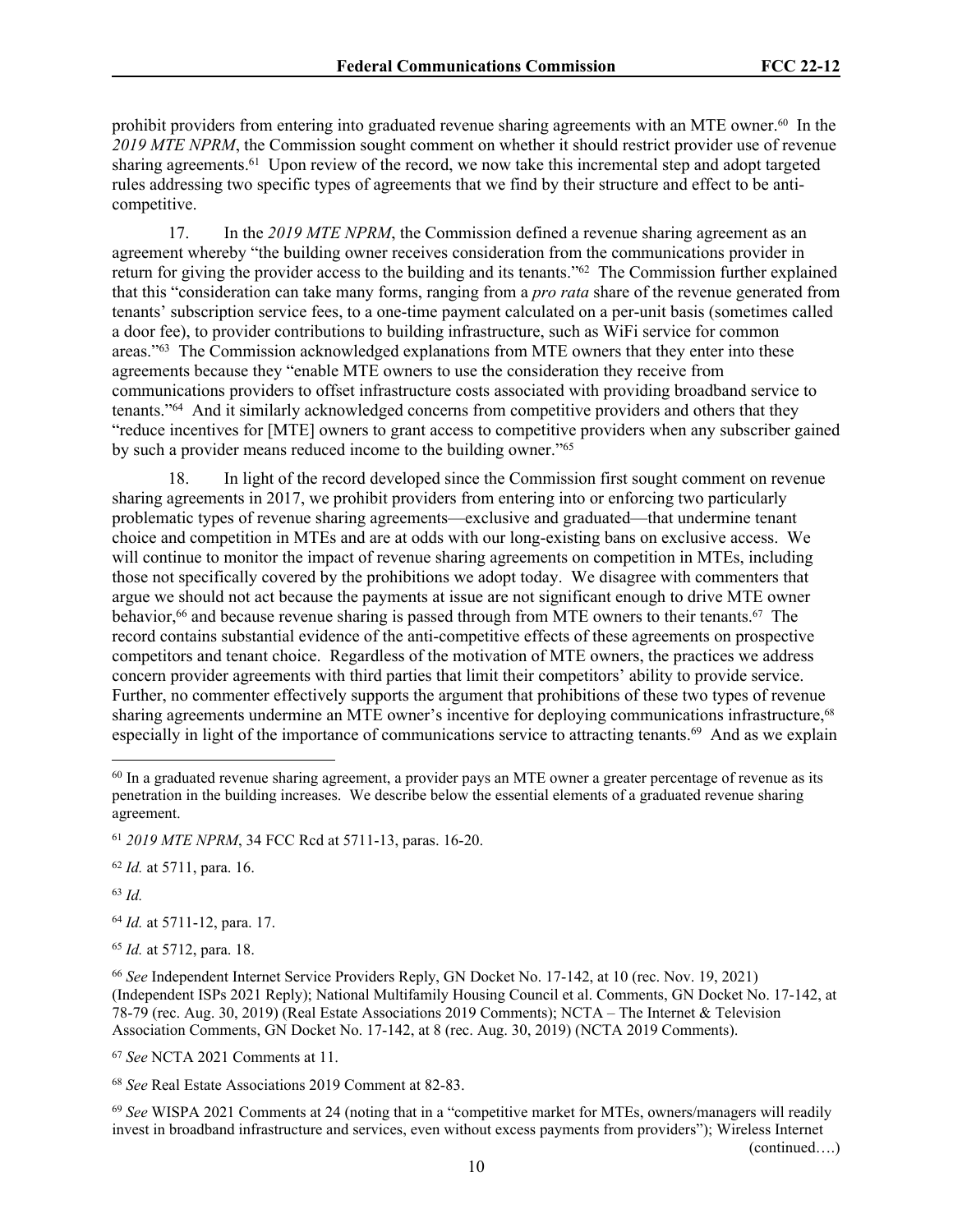below, no commenter effectively rebuts the argument that these two types of revenue sharing agreements impede the ability of competitive providers to provide service in the MTEs where present, and thus impede those tenants' choice of providers.

We adopt this approach over alternatives suggested in the record. We find this targeted prohibition is preferable to a disclosure requirement,<sup>70</sup> in light of commenters who argue that simply informing tenants or competitors about anti-competitive revenue sharing agreements may not address their anti-competitive effects.<sup>71</sup> And we decline to style this rule as a rebuttable presumption and allow a provider to show an agreement is related to MTE owner costs and therefore permitted;<sup>72</sup> our decision today turns on the anti-competitive nature of the types of agreements identified.

## **1. Exclusive Revenue Sharing Agreements**

20. We prohibit a provider from entering into or enforcing an exclusive revenue sharing agreement with an MTE owner.<sup>73</sup> In an exclusive revenue sharing agreement, the communications provider offers the MTE owner consideration in return for the provider obtaining access to the building and its tenants, and prohibits the MTE owner from accepting similar consideration from any other provider. Thus, an exclusive revenue sharing agreement allows a communications provider to prevent other providers from sharing payments with the MTE owner.

21. We find that exclusive revenue sharing agreements are anti-competitive and amount to de facto exclusive access agreements. We agree with Starry that "exclusive revenue sharaling] serves no legitimate purpose other than to inhibit new entry in an MTE . . . ."74 Similar to the graduated revenue sharing agreements discussed below, the structure of an exclusive revenue sharing agreement financially disincentivizes the MTE owner from allowing competing providers access to the building and its tenants. When an exclusive revenue sharing agreement is in place, a new provider is unable to provide compensation to the MTE owner akin to that offered by the incumbent. Because each subscriber that switches from the incumbent to a competitive provider decreases the compensation the MTE owner receives, the owner has an incentive to block alternative providers' access to the building. As INCOMPAS explains, these agreements effectively "eliminate consumer choice while simultaneously

Service Providers Association Reply, GN Docket No. 17-142, at 16 (rec. Nov. 19, 2021) (WISPA 2021 Reply) (stating that "broadband infrastructure is now as fundamental to living in an MTE as drywall and plumbing"); Fiber Broadband Association Comments, GN Docket No. 17-142, MB Docket No. 17-91, at 2 (rec. Aug. 30, 2019) (Fiber Broadband Association 2019 Comments) (arguing that service from broadband providers allows MTE owners to attract tenants and increase the value of their buildings).

<sup>70</sup> *See, e.g.*, INCOMPAS Comments, GN Docket No. 17-142, MB Docket No. 17-91, at 13 (rec. Aug. 30, 2019) (INCOMPAS 2019 Comments).

<sup>71</sup> *See, e.g.*, Public Knowledge and Consumer Reports 2021 Comments at 8; Wireless Internet Service Providers Association Comments, GN Docket No. 17-142, at 15 (rec. Aug. 30, 2019) (WISPA 2019 Comments); Common Networks Comments, GN Docket No. 17-142, at 7 (rec. Aug. 30, 2019) (Common Networks 2019 Comments). By contrast, we find that disclosure is appropriate in the context of exclusive marketing arrangements because the record convinces us their primary anti-competitive impacts stems from tenant confusion, which we believe can be addressed via disclosure. *See infra* Sec. IV.D.

<sup>72</sup> CenturyLink Comments, GN Docket No. 17-142, MB Docket No. 17-91, at 15 (rec. Aug. 30, 2019) (CenturyLink 2019 Comments).

<sup>73</sup> Starry 2021 Comments at 7 (referring to exclusive revenue sharing agreements as "insidious economic tools used by incumbents to disincentivize property owners and managers from allowing a new competitive provider into the building . . . [e]ven if a competitive provider can make the building owner whole through a competing revenue share structure, the building owner is contractually prohibited from entering into such an agreement").

<sup>74</sup> Starry 2019 Comments at 8-9; *see also* Starry 2021 Comments at 7-8.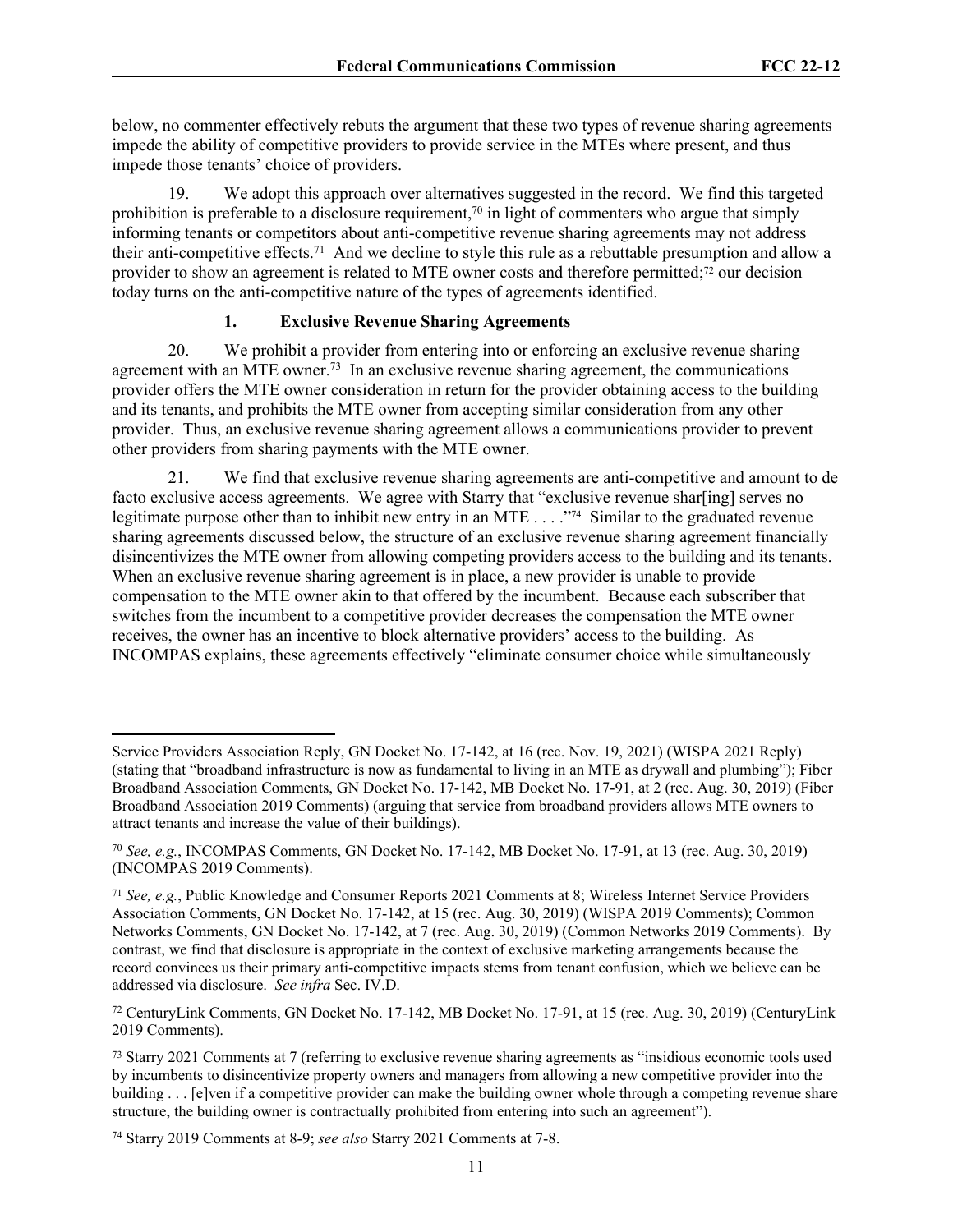benefiting the property owner and their preferred provider."<sup>75</sup> No commenter expresses support for these agreements. Accordingly, we prohibit providers from entering into or enforcing exclusive revenue sharing agreements.<sup>76</sup>

22. We find that the competitive benefits of our prohibition on exclusive revenue sharing agreements, in the form of increased subscriber choice and more competitive pricing and service, substantially outweigh the minimal compliance costs associated with this rule.

### **2. Graduated Revenue Sharing Agreements**

23. We also prohibit providers from entering into or enforcing graduated revenue sharing agreements with MTE owners. In a graduated revenue sharing agreement, sometimes known as "tiered" or "success-based" agreements,<sup>77</sup> a provider pays an MTE owner a greater percentage of revenue as its penetration in the building increases.<sup>78</sup> Under such an agreement, as a provider serves more tenants in an MTE, the MTE owner receives a greater level of compensation for each tenant.<sup>79</sup> Therefore, the more tenants in an MTE that a provider furnishes service to, the more compensation the MTE owner receives on a *pro rata* basis.<sup>80</sup>

24. We find that graduated revenue sharing agreements are anti-competitive and amount to de facto exclusive access agreements.<sup>81</sup> We agree with INCOMPAS that, because graduated revenue sharing agreements "discourage competitive entry to MTEs and . . . circumvent the prohibition on exclusive access agreements," we should "ban graduated revenue sharing agreements."82 As the Small Business Administration Office of Advocacy explains, these types of agreements "provide an MTE owner

<sup>77</sup> *See* Starry 2021 Comments at 7; Starry 2019 Comments at 7-8.

<sup>78</sup> *See* INCOMPAS 2021 Comments at 11 n.23.

 $79$  In one example, a provider offered a five percent revenue share when it served 51-55 percent of the building with video service; a seven percent revenue share when it served 56-60 percent; an eight percent revenue share when it served 61-65 percent; a nine percent revenue share when it served 66-71 percent of the building, and a ten precent revenue share when it served greater than 72 percent of the building. *See* Susan Crawford, *The New Payola: Deals Landlords Cut with Internet Providers*, Wired (June 6, 2016), [https://www.wired.com/2016/06/the-new-payola](https://www.wired.com/2016/06/the-new-payola-deals-landlords-cut-with-internet-providers)[deals-landlords-cut-with-internet-providers](https://www.wired.com/2016/06/the-new-payola-deals-landlords-cut-with-internet-providers) (including a chart depiction of how graduated revenue sharing agreements are structured).

<sup>80</sup> *See* Starry 2019 Comments at 8.

<sup>75</sup> INCOMPAS 2021 Comments at 13 (arguing exclusive revenue sharing agreements "should therefore be restricted").

<sup>76</sup> *See* AARP 2021 Comments at 8 (arguing that we should prohibit exclusive revenue sharing agreements); Next Century Cities 2021 Comments at 7-9 (arguing we should restrict exclusive revenue sharing agreements because they "hinder the Commission's procompetitive goals"); Public Knowledge and New America's Open Technology Institute Comments, GN Docket No. 17-142, MB Docket No. 17-91, at 10 (rec. Aug. 30, 2019) (Public Knowledge and New America's Open Technology Institute 2019 Comments) ("the Commission should forbid *exclusive* revenue-sharing agreements").

<sup>81</sup> WISPA 2019 Comments at 11-12 (explaining that "MTE owners/managers often use revenue sharing agreements with escalation clauses . . . as the basis for prohibiting access to competitive providers, in essence serving as de facto exclusive access agreements . . . the Commission should prohibit escalation clauses"); *see also* Letter from Harold Feld, Senior Vice President, Public Knowledge, to Marlene H. Dortch, Secretary, FCC, GN Docket No. 17-142, at 1 (filed Jan. 19, 2022) (Public Knowledge 2022 *Ex Parte*) ("[R]evenue sharing and incentive agreements that provide incentives to block other providers, such as providing a greater share of revenues or higher commissions that increases as the percentage of units served by the provider increase, have the same effect as an exclusive contract."); WISPA 2021 Comments at 23-25; WISPA 2021 Reply at 14-17.

<sup>82</sup> INCOMPAS 2019 Comments at 13; *see also* INCOMPAS 2021 Comments at 11 ("Revenue sharing agreements, and in particular graduated revenue sharing agreements, continue to represent the single biggest barrier to competitive providers' access to MTEs.").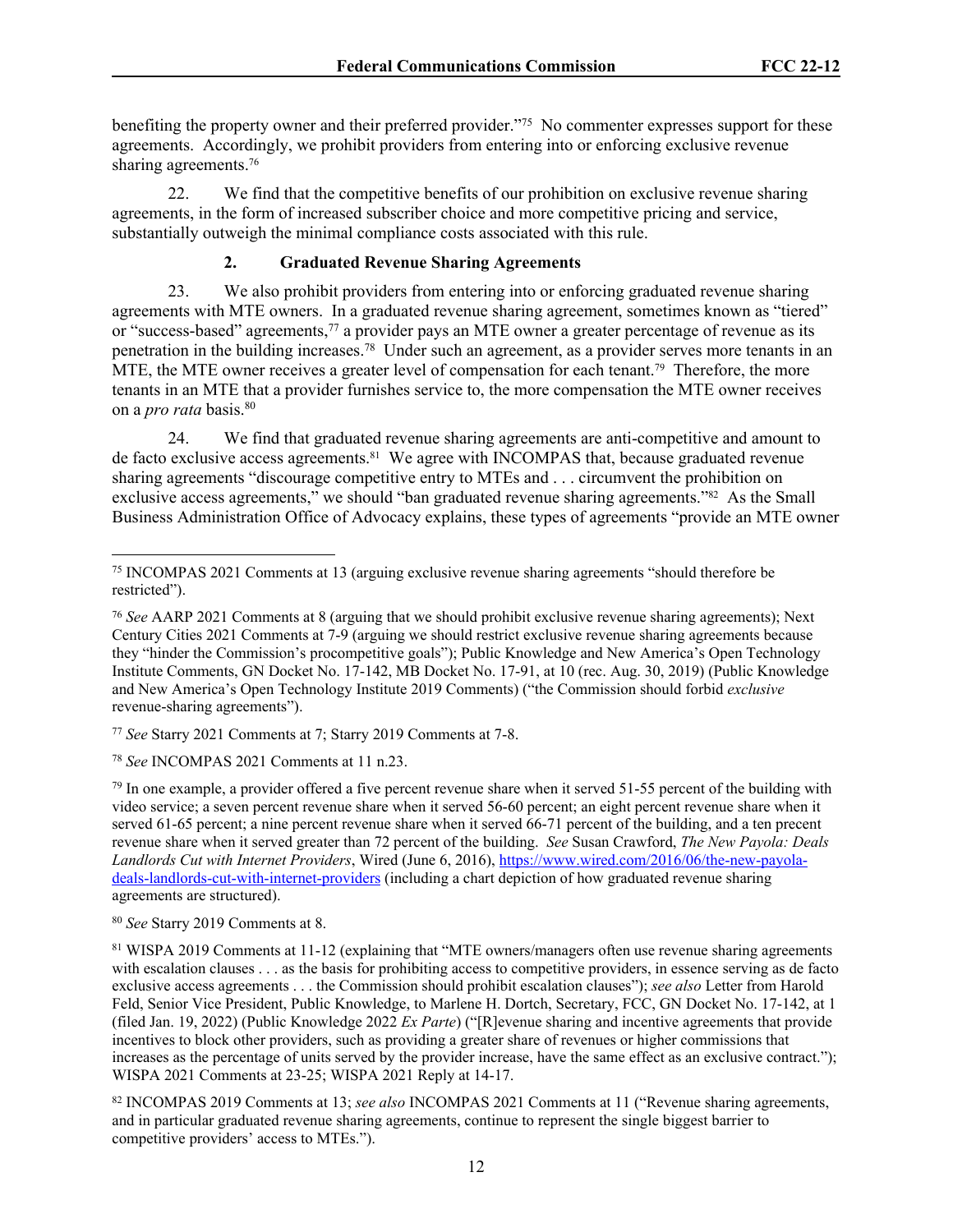with an incentive to exclude competitors so that they can achieve maximum returns under the agreement."<sup>83</sup> We agree with Starry that this type of structure is "specifically designed to (1) incentivize the building to help the incumbent provider maximize the number of subscribers in the building; and (2) act as an economic penalty if the building allows in a new entrant."<sup>84</sup> The record convinces us they do "not serve any other legitimate purpose—the revenue share increase is not associated with any increased cost for the provider or the building."85 Accordingly, we prohibit providers from entering into or enforcing graduated revenue sharing agreements.

25. We disagree with the few commenters who express support for graduated revenue sharing agreements. Honest Networks claims that they are a "powerful inducement for MTE owners to work with [competitive providers]," because the agreements enable providers to "demonstrate value for MTE owners."<sup>86</sup> But Honest Networks does not address the argument that these agreements discourage competitive entry once at least one provider is in the building. Like those who argue that revenue sharing agreements generally can ensure return on investment,<sup>87</sup> we understand Honest Networks' claim to be that it relies on the exclusivity provided by a graduated revenue sharing agreement to compete and that this exclusivity can benefit competitive providers. We agree with the City of San Francisco, which argues that the fact "[t]hat some market participants might benefit from barriers to entry imposed on potential competitors is not a compelling reason to allow for them."<sup>88</sup> And contrary to Honest Networks' claim

<sup>85</sup> Starry 2019 Comments at 8.

<sup>86</sup> *See* Honest Networks, LLC Comments, GN Docket No. 17-142, at 1 (rec. Oct. 20, 2021) (Honest Networks 2021 Comments).

<sup>87</sup> *See* M/C Partners et al. Comments, GN Docket No. 17-142, at 4-5 (rec. Oct. 20, 2021) (M/C Partners et al. 2021 Comments); ACA Connects Reply, GN Docket No. 17-142, at 4 (rec. Nov. 19, 2021).

<sup>83</sup> SBA Jan. 2022 *Ex Parte* at 4; *see also* Fiber Broadband Association Comments, GN Docket No. 17-142, at 4-5 (rec. Oct. 20, 2021) (Fiber Broadband Association 2021 Comments) (arguing that "revenue sharing agreements in the form of pro rata fees based solely on a service provider's revenue generated from MTE resident subscription fees should be presumed impermissible"); Public Knowledge and Consumer Reports 2021 Comments at 8-9; Fiber Broadband Association Reply, GN Docket No. 17-142, at 6 (rec. Nov. 19, 2021) (Fiber Broadband Association 2021 Reply) (graduated revenue sharing agreements "could incentivize MTE owners to block other service providers from serving tenants to protect the high revenue stream received from the incumbent service provider"). Although Commission rules prohibit providers from entering into exclusive access agreements, even where a building owner and provider do not have an exclusive access agreement, a competitor will be unable to serve the building if the MTE owner unilaterally elects to exclude other providers in order to profit from a graduated revenue sharing arrangement.

<sup>84</sup> Starry 2021 Comments at 7-8; *see also* Starry 2019 Comments at 8 (explaining that "as the new entrant wins subscribers from the incumbent – even if the new entrant agrees to the same tiered revenue share – the revenue share from the new entrant will be lower per subscriber than the revenue share from the incumbent"); Verizon Reply, GN Docket No. 17-142, at 4-5 (rec. Sept. 30, 2019) (Verizon 2019 Reply) (arguing that, under certain revenue sharing agreements, an MTE owner "may be incentivized to exclude other providers from a building, especially where . . . a provider's marginal revenue share payment to the MTE owner increases as the provider's penetration in the building increases"); City of Longmont 2021 Comments at 4-5; Common Networks 2019 Comments at 5-6.

<sup>88</sup> City and County of San Francisco Comments, GN Docket No. 17-142, at 3 (rec. Aug. 30, 2019) (City of San Francisco 2019 Comments); *see also* City of Boston 2021 Comments at 1 ("Competitive broadband access in MTEs is not fostered by guaranteeing providers monopoly environments . . . ."); Starry Reply, GN Docket No. 17-142, MB Docket No. 17-91, at 5 (rec. Sept. 30, 2019). The Multifamily Broadband Council provided several examples other than graduated revenue sharing agreements of strategies small independent providers use to distinguish themselves from their larger competitors, including offering tight response deadlines, access to top decision-makers within the company, limitations on customer hold-times, maintenance of detailed customer service records, network neutrality commitments, and service guarantees during peak usage hours. *See* Multifamily Broadband Council Comments, GN Docket No. 17-142, at 5-6 (rec. Aug. 28, 2019) (MBC 2019 Comments); *see also* SBA Jan. 2022 *Ex Parte* at 3-4 (arguing that where necessary the Commission should consider alternative means of encouraging deployment in MTEs that do not guarantee providers monopoly environments).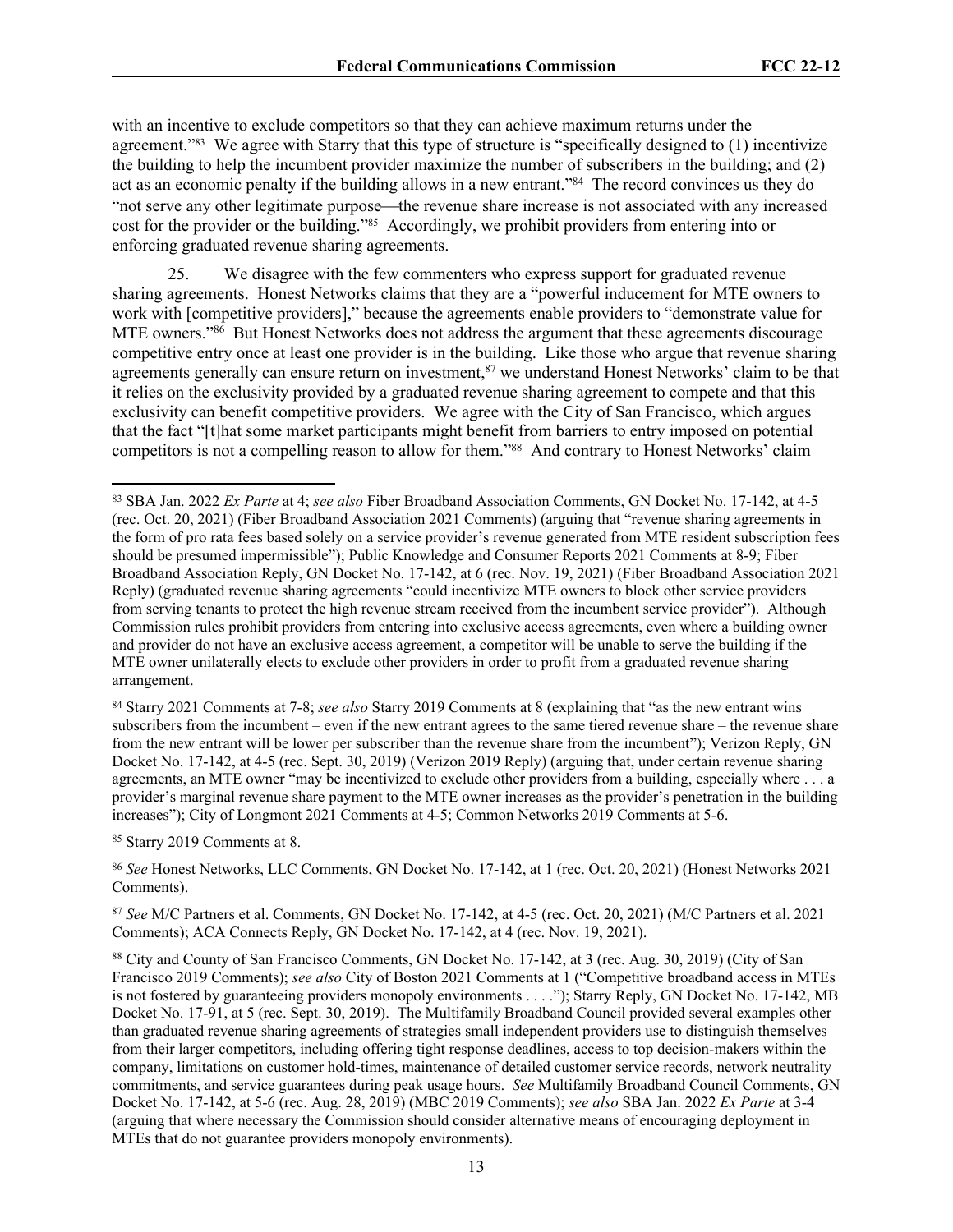that graduated revenue sharing agreements are good for competitive providers, INCOMPAS provides examples of competitive providers that were prevented from offering service to one or more MTEs due to graduated revenue sharing agreements.<sup>89</sup>

26. The record indicates that the benefits of our new rule substantially outweigh its costs. By our action today, we remove MTE owners' disincentive to permit service by competing providers, and subscribers will benefit from increased choice as a result of entrance by competing providers, as well as more competitive pricing and service. By contrast, no commenter in the record indicates that this prohibition will be costly.

### **3. Prohibition of Enforcing Existing Graduated or Exclusive Revenue Sharing Agreements**

27. Our prohibition on graduated and exclusive revenue sharing agreements applies both to agreements entered into after the effective date of these rules and those already in existence when these rules become effective. The rules we adopt thus prohibit providers from (1) executing new graduated or exclusive revenue sharing agreements, and (2) enforcing existing graduated or exclusive revenue sharing agreements on a going forward basis. Applying this prohibition to future enforcement of existing agreements will promote competitive entry to MTEs where these agreements are already in effect—to the benefit of MTE tenants—and is consistent with the Commission's approach when it prohibited exclusive access agreements in residential MTEs.<sup>90</sup>

28. When the Commission prohibited exclusive access agreements in residential MTEs—for both telecommunications carriers and covered MVPDs—it applied that prohibition to agreements already in effect. In the *2008 Competitive Networks Order*, it found that "leav[ing] existing exclusivity contracts in effect would allow the competitive harms we have identified to continue for some time, even years," and that it was "in the public interest to prohibit such contracts from being enforced."91 The Commission further concluded that "immediately prohibiting the enforcement of such provisions is more appropriate than phasing them out or waiting until contracts expire and are replaced by contracts without exclusivity provisions . . . [because] such approaches would only serve to further delay the entry of competition to customers in the buildings at issue."92 In the *2007 Exclusive Service Contracts Order*, the Commission

<sup>89</sup> *See* INCOMPAS 2019 Comments at 9-10. As we have explained, in the *2019 MTE NPRM*, the Commission defined a revenue sharing agreement as an agreement in which a provider compensates an MTE owner *in exchange for access to a building and its tenants*. *2019 MTE NPRM*, 34 FCC Rcd at 5711, para. 16. This definition hinges on the MTE owner's provision of building access in exchange for payment, but graduated payments discourage MTE owners from allowing competitive entry in the manner we have described regardless of what they are in exchange for. We therefore extend this prohibition to include graduated compensation that is in exchange for anything between an MTE owner and covered provider that relates to providing communications service to tenants. We do so to eliminate the ability of providers to easily circumvent this prohibition: a provider could simply provide graduated payment in exchange for a practice such as exclusive marketing and achieve the same anti-competitive effects. *See* Consolidated Communications and Ziply Broadband 2021 Comments at 6 (explaining "there is generally a great deal of overlap in the use of" different types of exclusivity agreements); INCOMPAS 2019 Comments at 12; *see also* Letter from Louis Peraertz, Vice President of Policy, Wireless Internet Service Providers Association, to Marlene H. Dortch, Secretary, FCC, GN Docket No. 17-142, at 2 (filed Feb. 1, 2022) ("[W]here there are multiple exclusive agreements . . . related to an MTE, each compounds the anti-competitive impact on small providers."). To this end, we disagree with those that argue we should condition our ban on graduated revenue sharing agreements to ones used as a condition of access, *see* Lumen 2021 Comments at 5, Verizon 2019 Reply at 4-5, because this limitation would allow providers to easily evade our prohibition.

<sup>90</sup> *See 2008 Competitive Networks Order*, 23 FCC Rcd at 5390-91, para. 13 (prohibiting enforcement of existing exclusive access contracts between telecommunications carriers and residential MTE owners); *2007 Exclusive Service Contracts Order*, 22 FCC Rcd at 20252, para. 35 (doing same for existing exclusive access contracts between covered MVPDs and residential MTE owners).

<sup>91</sup> *2008 Competitive Networks Order*, 23 FCC Rcd at 5390-91, para. 13.

<sup>92</sup> *Id.* at 5390, para. 13.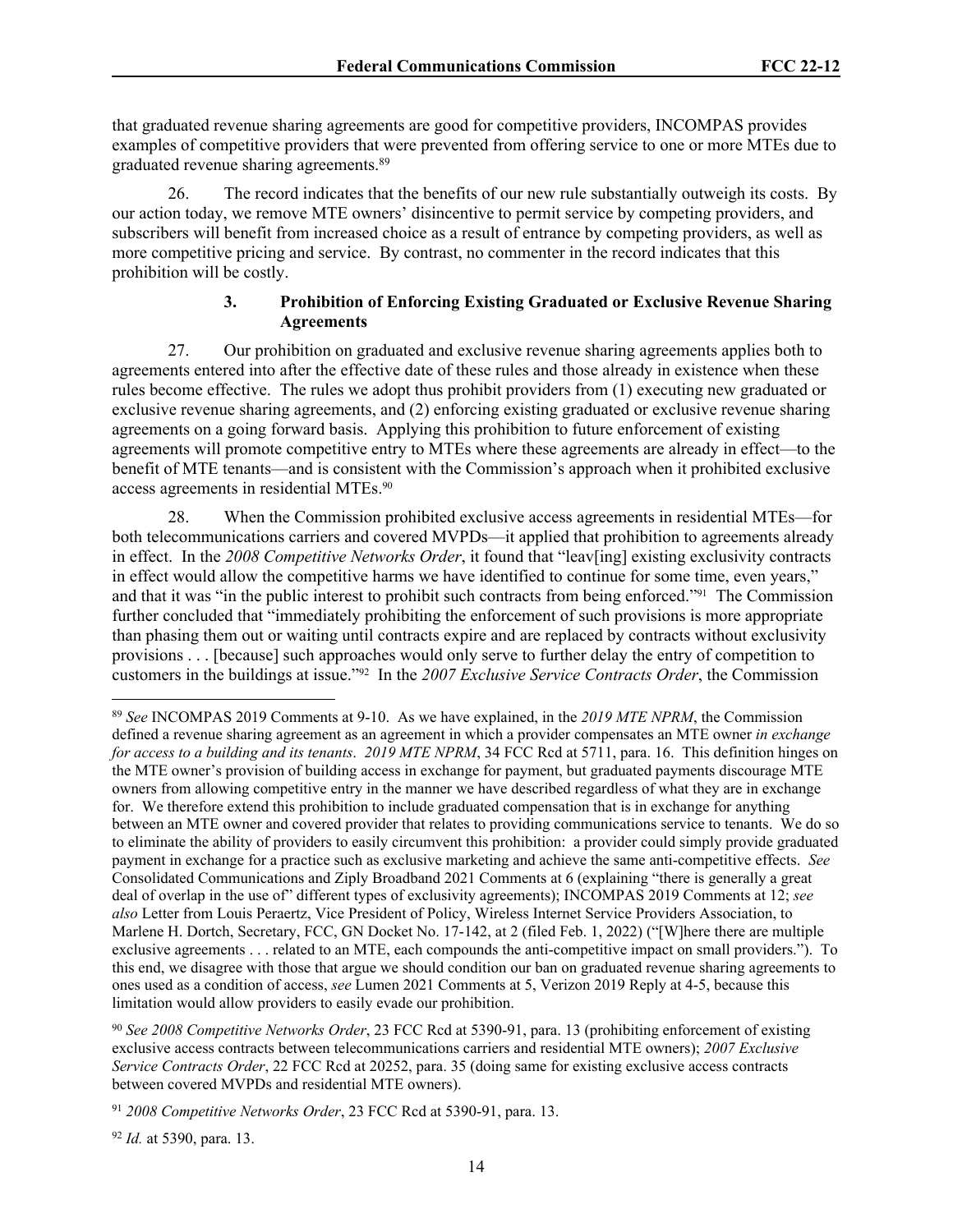similarly reasoned that both existing and new exclusivity clauses had the "same competition- and broadband-deterring effect that harms consumers."93 Because a prohibition that did not cover the exclusivity agreements currently in effect would "allow the vast majority of the harms caused by such clauses to continue for years . . . [or] indefinitely in the cases of exclusivity clauses that last perpetually or contemplate automatic renewal," it found that it was "strongly in the public interest to prohibit such clauses from being enforced."94 In both orders, the Commission found that affected parties were on notice that the Commission could adopt such a prohibition because "the validity of exclusivity provisions ... ha[d] been subject to question for some time."<sup>95</sup>

29. On review, the United States Court of Appeals for the D.C. Circuit upheld the Commission's prohibition enforcing existing exclusive access contracts adopted in the *2007 Exclusive*  Service Contracts Order.<sup>96</sup> The Court found that the Commission's rule was not retroactive, because it had "impaired the future value of past bargains but ha[d] not rendered past actions illegal or otherwise sanctionable."<sup>97</sup> It further concluded the Commission satisfied its obligation to balance the effect of "upsetting prior expectations or existing investments against the benefits of applying their rules to those preexisting interests."<sup>98</sup>

30. We undertake that same balancing and find that the benefits of the prohibition we adopt today on enforcing existing graduated and exclusive revenue sharing agreements substantially outweigh the costs. The record reflects that these types of revenue sharing agreements already exist and already cause the anti-competitive harms we have identified.99 To leave existing contracts unaddressed would allow these harms to continue for a period of years or even indefinitely. Indeed, the record reflects that these agreements may last perpetually.100 Prohibiting existing contracts from being enforced will serve the public interest by preventing such anti-competitive conduct from being grandfathered in indefinitely, and by allowing tenants of impacted MTEs to realize the benefits of competition and consumer choice.<sup>101</sup>

<sup>96</sup> *NCTA v. FCC*, 567 F.3d 659, 670-71 (D.C. Cir. 2009).

<sup>97</sup> *Id.* at 670 (stating that "[w]e have thus repeatedly made clear that an agency order that only 'upsets expectations based on prior law is not retroactive'") (quoting *Mobile Relay Associates v. FCC*, 457 F.3d 1, 11 (D.C. Cir. 2006)).

<sup>98</sup> *Id.*

<sup>93</sup> *2007 Exclusive Service Contracts Order*, 22 FCC Rcd at 20252, para. 35.

<sup>94</sup> *Id.*

<sup>95</sup> *2008 Competitive Networks Order*, 23 FCC Rcd at 5391, para. 13 ("[C]arriers have been on notice for more than seven years that the Commission might prohibit their entering, and enforcement of, such provisions."); *2007 Exclusive Service Contracts Order*, 22 FCC Rcd at 20252, para. 36 ("Our prohibition of the enforcement of existing exclusivity clauses does not disturb the legitimate expectations of investors in [residential MTEs] and the video service providers affected by this Order. The lawfulness of exclusivity clauses has been under our active scrutiny for a decade, making the parties to them aware that such clauses may be prohibited.").

<sup>99</sup> *See, e.g.*, Fiber Broadband Association 2021 Comments at 4; INCOMPAS 2021 Comments at 11, 13; Next Century Cities 2021 Comments at 7-9; Public Knowledge and Consumer Reports 2021 Comments at 7-8; WISPA 2021 Comments at 23-25; Common Networks 2019 Comments at 5; Public Knowledge and New America's Open Technology Institute 2019 Comments at 10; Starry 2019 Comments at 8; Uniti Fiber Comments, GN Docket No. 17-142, at 8-9 (rec. Aug. 30, 2019) (Uniti Fiber 2019 Comments).

<sup>100</sup> *See* WISPA 2019 Comments at 7 ("Many revenue sharing provisions are subject to perpetual renewal.").

<sup>101</sup> *See* Letter from Christopher L. Shipley, Attorney & Policy Advisor, INCOMPAS, to Marlene H. Dortch, Secretary, FCC, GN Docket No. 17-142, at 2 (filed Feb. 7, 2022) (INCOMPAS Feb. 2022 *Ex Parte*) ("The participants also suggested that the Commission apply any prohibitions to graduated revenue sharing and other exclusive arrangements to pre-existing agreements, in addition to future agreements, between providers and building owners.").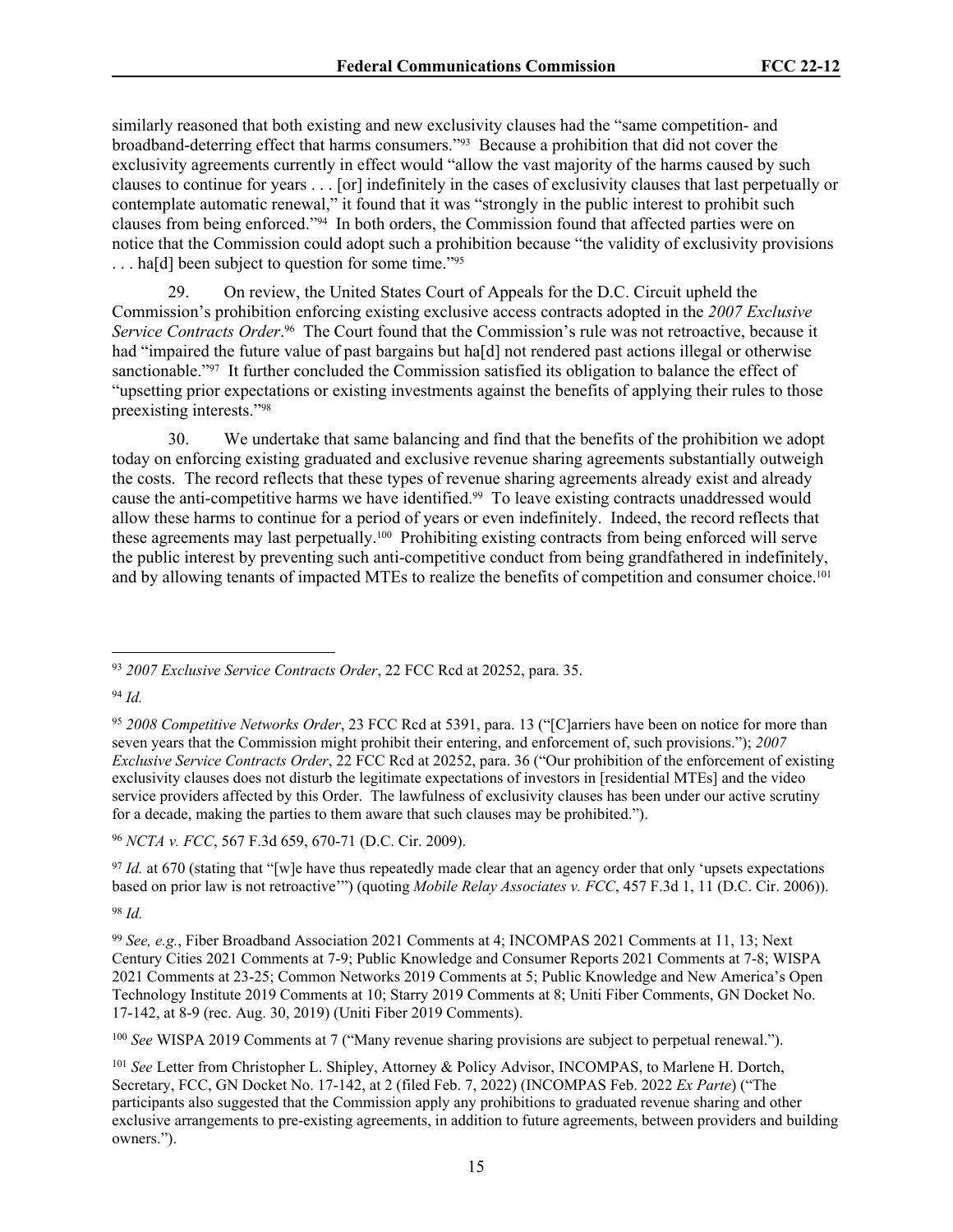31. We find that our prohibition does not disturb legitimate expectations of MTE and provider investors affected by this rule.102 First, the anti-competitive structure of the two types of revenue sharing agreements we prohibit today conflict with the Commission's long-existing rules designed to promote broadband deployment and competition in MTEs. Second, this rule does not prevent providers from offering service to those MTE tenants who wish to continue to subscribe to their service.103 Third, the lawfulness of revenue sharing agreements has been under the Commission's scrutiny for nearly five years. In the *2017 MTE NOI*, the Commission sought "comment on how to best address revenue sharing agreements";104 in the *2019 MTE NPRM* it asked whether it should "restrict the use of revenue sharing agreements";105 and in 2021 the Wireline Competition Bureau refreshed the record and asked if the Commission should "restrict the use of revenue sharing agreements" and "address specific types of revenue sharing agreements."106 Finally, the record gives us no reason to uniquely differentiate between commercial and residential MTEs for purposes of this rule, and accordingly we apply the prohibition on enforcing existing, covered revenue-sharing contracts to all MTE contexts covered by this Report and Order.<sup>107</sup>

32. *Compliance Dates*. For existing contracts with exclusive and graduated revenue sharing agreements, compliance with the prohibition on enforcing such agreements will be required180 days after publication of this Report and Order in the *Federal Register*. We direct the Wireline Competition Bureau to release a Public Notice announcing the compliance date of the rules for existing contracts. We agree with Altice that adopting a delayed compliance date for existing contracts "would allow time for providers to conduct the extensive contract renegotiations that would be required if existing graduated revenue sharing provisions are rendered void by the Commission's decision."108 While Altice suggests the need for a one-year transition period for providers to comply with the new prohibition on enforcing existing graduated and exclusive revenue sharing arrangements,<sup>109</sup> we find that 180 days strikes the right balance between giving providers sufficient time to bring their existing arrangements into compliance and ensuring that MTE tenants promptly benefit from the rules we adopt today.110 For new contracts, the prohibition on entering into exclusive and graduated revenue sharing arrangements will take effect 30

<sup>103</sup> *See 2007 Exclusive Service Contracts Order*, 22 FCC Rcd at 20252-53, para. 37.

<sup>104</sup> *2017 MTE NOI*, 32 FCC Rcd at 5389, para. 14.

<sup>105</sup> *2019 MTE NPRM*, 34 FCC Rcd at 5711-13, paras. 16-20 (specifically asking "whether revenue sharing agreements reduce incentives for building owners to grant access to competitive providers when any subscriber grained by such a provider means reduced income to the building owner").

<sup>106</sup> *2021 MTE Public Notice* at 3-4.

<sup>107</sup> Our analysis is not changed by record claims that existing revenue sharing agreements—particularly graduated revenue sharing agreements—are numerous. Letter from Cristina Chou, Vice President, Federal Affairs, Altice, to Marlene H. Dortch, Secretary, FCC, GN Docket No. 17-142, at 1 (filed Feb. 2, 2022) (Altice Feb. 2, 2022 *Ex Parte* Letter). We find that this only underscores the importance of reaching these existing agreements to protect MTE tenants from their harmful effects.

<sup>108</sup> Altice Feb. 2, 2022 *Ex Parte* at 1; see also Letter from Rachael Bender, Vice President and Associate General Counsel, Verizon, to Marlene H. Dortch, Secretary, FCC, GN Docket No. 17-142, at 1 (filed Feb. 1, 2022) (Verizon Feb. 1, 2022 *Ex Parte* Letter) (encouraging the Commission "to allow ample time for providers to bring existing agreements, if covered, into compliance with any new rules related to graduated and exclusive revenue sharing agreements and the disclosure of exclusive marketing agreements").

<sup>109</sup> Altice Feb. 2, 2022 *Ex Parte* Letter at 1.

<sup>110</sup> *See* Letter from Christopher L. Shipley, Attorney & Policy Advisor, INCOMPAS, to Marlene H. Dortch, Secretary, FCC, GN Docket No. 17-142, at 2 (filed Feb. 7, 2022) (INCOMPAS Feb. 2022 *Ex Parte*) ("We also encouraged the Commission to reject proposals that would give incumbents over six months to make the necessary changes to their current contracts to accommodate any new prohibitions promulgated under the proposed *Order*.").

<sup>102</sup> *See* Letter of Matthew C. Ames, Counsel to the National Multifamily Housing Council, to Marlene H. Dortch, Secretary, FCC, GN Docket No. 17-142, at 3 (filed Feb. 8, 2022).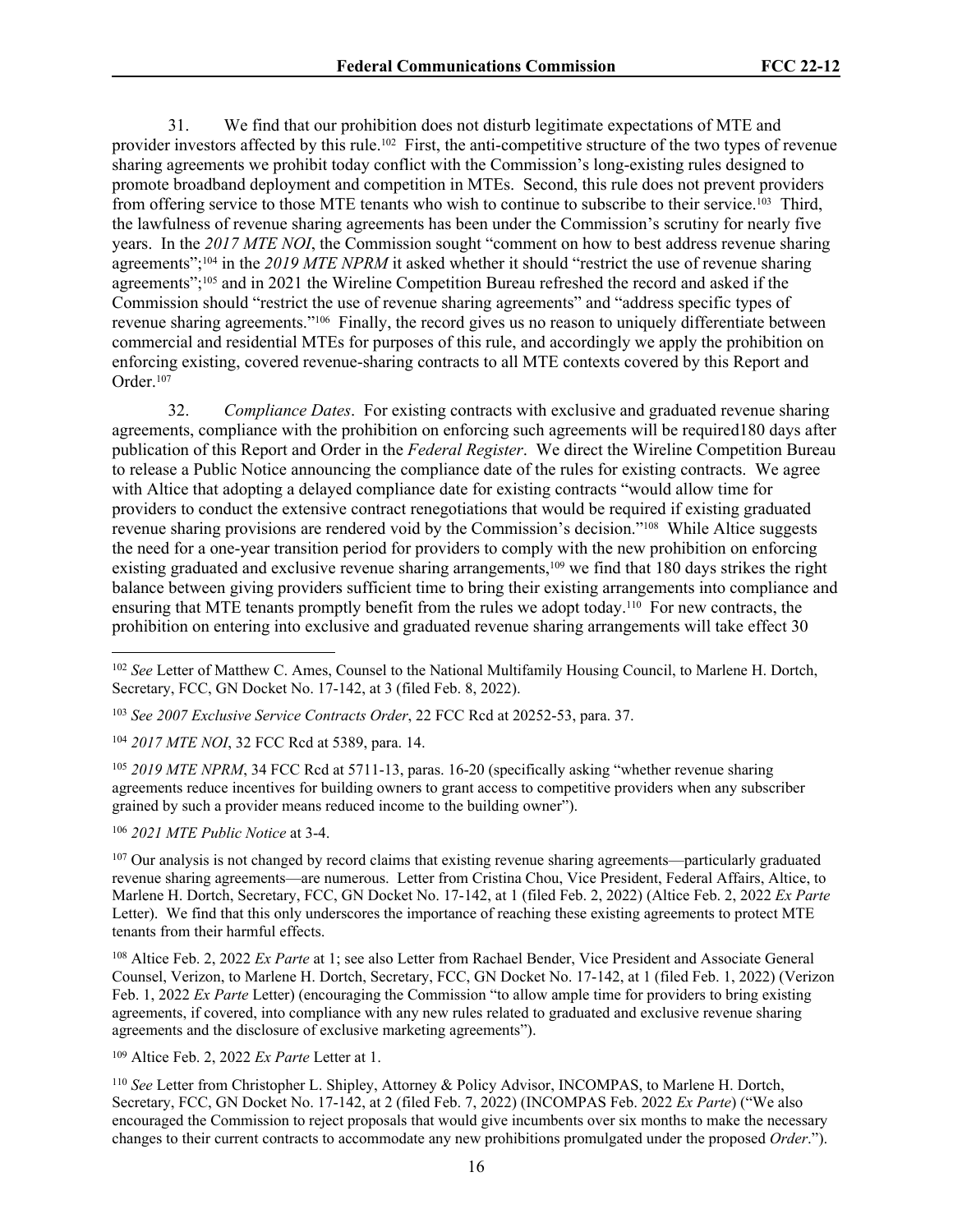days after publication of this Report and Order in the *Federal Register* and will bar such arrangements in new contracts from that point forward.

## **D. Required Disclosure of Exclusive Marketing Arrangements**

33. We require providers to disclose the existence of exclusive marketing arrangements that they have with MTE owners. Such disclosure must be included on all written marketing material directed at tenants or prospective tenants of an MTE subject to the arrangement and must explain in clear, conspicuous, legible, and visible language that the provider has the right to exclusively market its communications services to tenants in the MTE, that such a right does not suggest that the provider is the only entity that can provide communications services to tenants in the MTE, and that service from an alternative provider may be available. We sought comment on whether to require this type of disclosure in the *2019 MTE NPRM* because of the potential for exclusive marketing arrangements to be used to impede MTE entrance by competitive providers, frustrating the goals and intent of our exclusive access prohibition.<sup>111</sup> The record reflects that the nature of exclusive marketing arrangements has changed since the Commission last addressed them in 2010, and we find that this limited disclosure requirement will alleviate tenant confusion identified in the record, prevent the evasion of our exclusive access rules, and, in turn, promote competition in MTEs.

34. As the Commission explained in the *2019 MTE NPRM*, an exclusive marketing arrangement is "an arrangement, either written or in practice, between an MTE owner and a service provider that gives the service provider, usually in exchange for some consideration, the exclusive right to certain means of marketing its service to tenants of the MTE."<sup>112</sup> As Consolidated Communications and Ziply Fiber explain, exclusive marketing arrangements "give only one broadband provider the right to send sales representatives into an MTE or distribute marketing materials, such as door hangers, in the property."<sup>113</sup> They further state that "[u]nder exclusive marketing arrangements, MTE owners will often identify that single company as the 'preferred' provider and steer tenants toward that provider's service."<sup>114</sup>

35. The record reflects that tenants in MTEs with exclusive marketing arrangements are confused about the availability of competitive service in the MTE and that this confusion dampens competition.<sup>115</sup> Honest Networks states that "exclusive marketing arrangements create confusion and lower choice for tenants,"<sup>116</sup> and Consolidated Communications and Ziply Fiber explain that they do so by "creating confusion as to whether it is even possible to obtain service from another company."<sup>117</sup> Crown Castle asserts that "exclusive marketing arrangements between a MTE and a common carrier providing service directly to tenants often confuses MTE tenants . . . [who] may believe the carriers'

<sup>112</sup> *Id.* at 5718, para. 27.

<sup>113</sup> Consolidated Communications and Ziply Fiber 2021 Comments at i; *accord* City of Longmont 2021 Comments at 3 ("Exclusive marketing [arrangements] allow a single [provider] to prohibit competitors from marketing their service in an MTE and effectively capture an entire market share."). Other stakeholders describe new developments in exclusive marketing arrangements since the Commission last considered them in 2010. *See* WISPA 2021 Comments at 21; *see also* INCOMPAS 2021 Comments at 20; Common Networks 2019 Comments at 9.

<sup>114</sup> Consolidated Communications and Ziply Fiber 2021 Comments at i; *see also id.* at 7.

<sup>115</sup> *See* Consolidated Communications and Ziply Fiber 2021 Comments at 10; Honest Networks 2021 Comments at 3-4; WISPA 2021 Reply at 11-12; Crown Castle Comments, GN Docket No. 17-142, MB Docket No. 17-91, at 15 (rec. Aug. 30, 2019) (Crown Castle 2019 Comments).

<sup>116</sup> Honest Networks 2021 Comments at 3; *id.* at 3-4 ("If a single provider has exclusive marketing, the tenant is highly likely to perceive this provider as the only option for service, or this option along with a larger alternative incumbent . . . [t]he perceived choice for cable  $\&$  internet providers is lower than the reality.").

<sup>117</sup> Consolidated Communications and Ziply Fiber 2021 Comments at 10; *see also* INCOMPAS 2021 Comments at 21.

<sup>111</sup> *2019 MTE NPRM*, 34 FCC Rcd at 5718-19, paras. 27-28.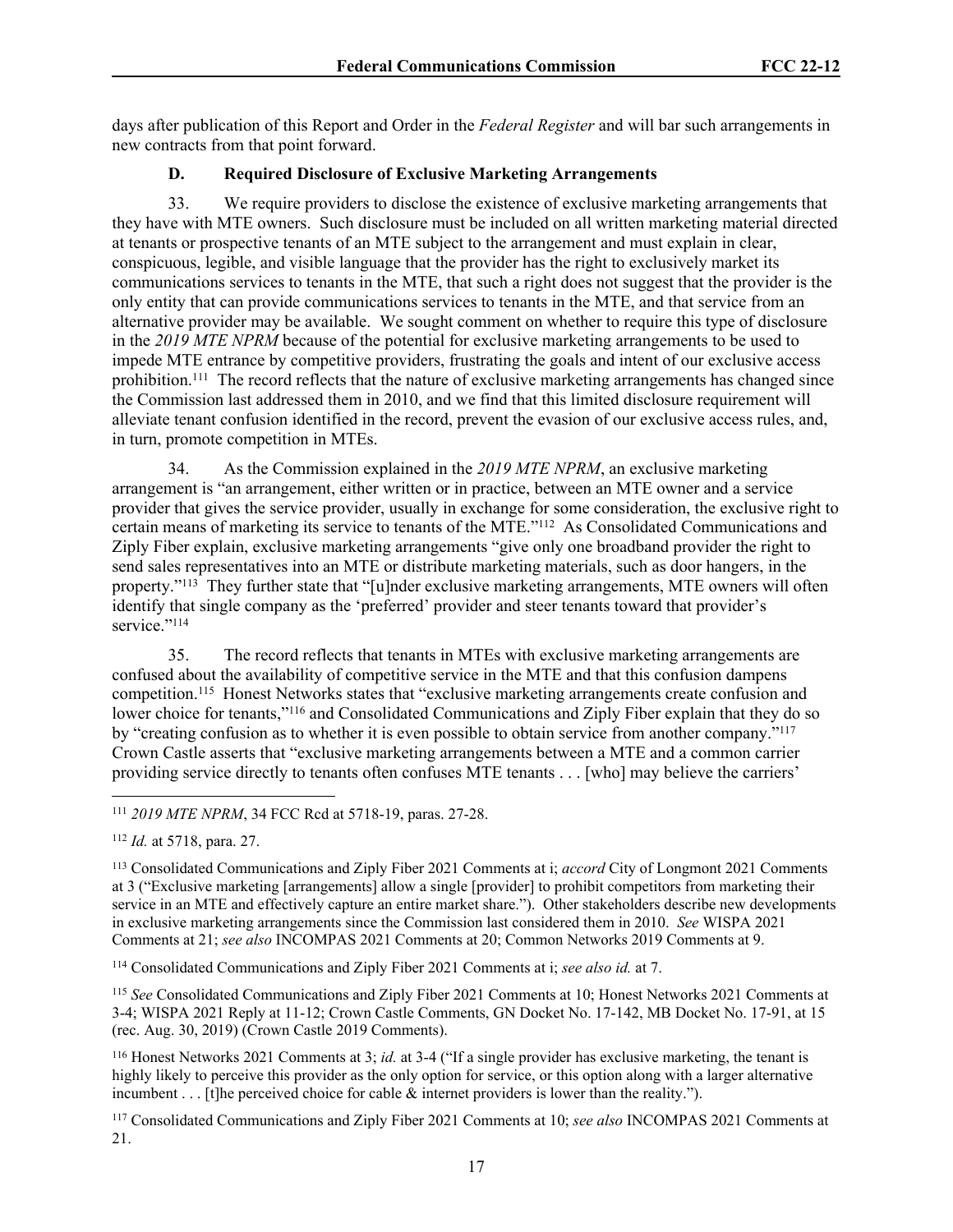exclusive marketing [arrangement] with the MTE means that a carrier has an exclusive right to provide services within the building."<sup>118</sup> This confusion has the cascading effect of artificially limiting competition for communications services for MTE tenants because when tenants lack awareness of competitive options, their choice is narrowed to the entity with the exclusive arrangement.<sup>119</sup> Some commenters contend that even MTE owners and their agents are confused about the specific nature of an exclusive marketing arrangement, believing it to be an exclusive access agreement fully barring competition in the MTE.<sup>120</sup> Competitive providers explain that in MTEs with exclusive marketing arrangements they achieve lower penetration and less revenue,<sup>121</sup> and that, consequently, competition in these MTEs is dampened and tenants cannot realize the benefits of competitive choice.<sup>122</sup>

36. We are persuaded by this record to adopt a disclosure requirement to alleviate confusion and, in turn, promote competition.<sup>123</sup> In 2010, the Commission determined that the record at the time did not "support prohibiting or regulating exclusive marketing arrangements in order to protect competition or consumers."<sup>124</sup> The Commission found that, at the time, "[t]he balance of consumer harms and

<sup>121</sup> *See* Honest Networks 2021 Comments at 3 ("[I]n properties where Honest has been serving apartment residents for more than 18 months, average subscription level . . . is 29% for properties where we have non-exclusive marketing rights and 8% for the property where an incumbent provider has exclusive marketing rights."); *see also*  Consolidated Communications and Ziply Fiber 2021 Comments at 11 (stating that in MTEs where it has exclusive marketing arrangements and/or revenue sharing agreements, "Consolidated has a penetration rate that is about ten times its penetration rate in MTEs where it provides service but has not acceded to MTE owners' attempts to extract payments."); *id.* ("[E]ven in MTEs in which Consolidated is offering a technologically superior service to the cable operator that is benefitting from an exclusive marketing [arrangement] (e.g., symmetrical fiber broadband versus asymmetrical coaxial cable broadband), its penetration in these buildings is generally quite low (e.g., barely above 10%)."); Starry 2019 Comments at 9 ("In buildings with exclusive marketing [arrangements], we are likely to gain less share than in buildings in which we can actively market in the building.").

<sup>122</sup> *See* Consolidated Communications and Ziply Fiber 2021 Comments at ii (exclusive marketing arrangements "deny MTE residents the benefits that come from competition, leaving them with fewer service options, higher prices, and lower service quality"); *see also* Honest Networks 2021 Comments at 4 ("Given the . . . disincentive for a competitive provider to install service in a building where an incumbent provider has an exclusive marketing [arrangement], competition in these buildings will be lower. Based on 3rd party research, we believe less choice in MTEs leads to higher prices for consumers . . . ."); Access Now 2021 Reply at 3-4.

<sup>124</sup> *2010 Exclusive Service Contracts Order*, 25 FCC Rcd at 2473, para. 36.

<sup>118</sup> Crown Castle 2019 Comments at 15.

<sup>119</sup> *See* WISPA 2021 Reply at 11 (stating that "exclusive marketing [arrangements] are anti-competitive and harm consumers" and that "they create confusion for tenants when information about a tenant's options for service are purposefully withheld or not readily available"); *see also* Consolidated Communications and Ziply Fiber 2021 Comments at 10; Honest Networks 2021 Comments at 3-4.

<sup>120</sup> *See* Consolidated Communications and Ziply Fiber 2021 Comments at 10 (stating that "in some cases, we have found that even employees representing MTE owners appear to believe that an exclusive marketing [arrangement] precludes them for allowing other broadband providers to provide service to the MTE's residents"); *see also*  INCOMPAS 2021 Comments at 21 (stating that "many building owners have an assumption that their [exclusive marketing arrangement] also applies to access, and they keep competitive providers from offering service in the building"); Public Knowledge 2022 *Ex Parte* at 1; Access Now 2021 Reply at 4; Crown Castle 2019 Comments at 15. Other commenters dispute this claim. *See, e.g.*, RealtyCom Partners, LLC Comments, GN Docket No. 17-142, at 2 (rec. Aug. 30, 2019) (RealtyCom 2019 Comments).

<sup>123</sup> *See, e.g.*, Lumen 2021 Comments at 10 (arguing in favor of disclosure of exclusive marketing arrangements "particularly to affected MTE tenants"); Fiber Broadband Association 2019 Comments at 8-9 (recommending that the Commission encourage providers to disclose exclusive marketing arrangements); INCOMPAS 2019 Comments at 18 (advocating that we require exclusive marketing arrangements be made transparent to MTE tenants); *see also*  New America Open Technology Institute Comments, GN Docket No.17-142, at 5-6 (rec. Nov. 4, 2021) (Open Technology Institute 2021 Comments) (supporting disclosure of restrictive practices in MTEs).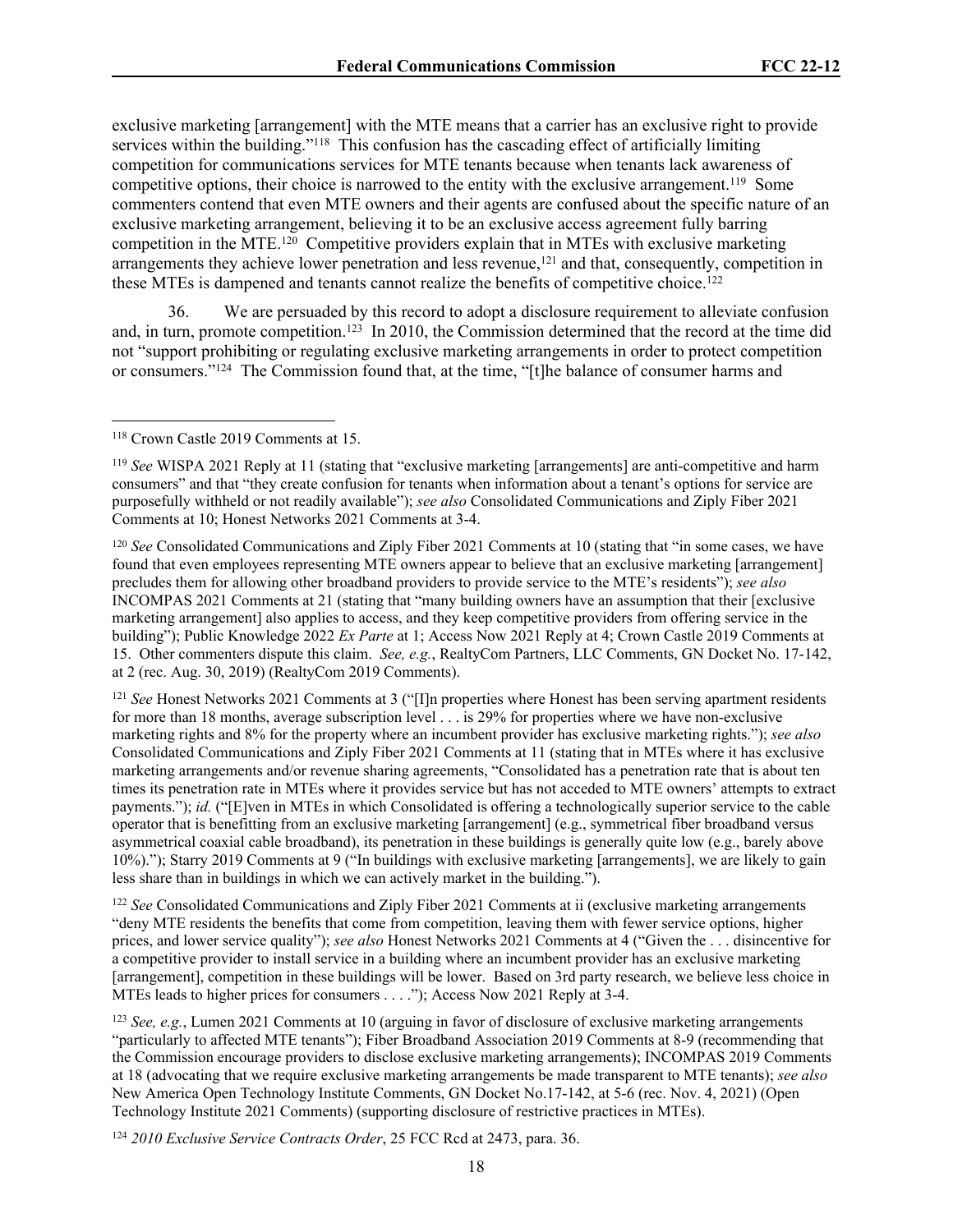benefits for marketing exclusivity is thus significantly pro-consumer."<sup>125</sup> However, over a decade later, the evidence in the record paints a different picture. Based on the record now before us, we agree with commenters such as INCOMPAS and ACA Connects that a disclosure requirement for exclusive marketing arrangements will help level the playing field by increasing transparency for consumers about provider options and reducing confusion among MTE tenants about the availability of competitive communications services in an MTE, thus promoting competition for such services in the MTE.<sup>126</sup> Indeed, we find that when an exclusive marketing arrangement causes tenant confusion it can lead to de facto exclusive access—frustrating the goals of our exclusive access prohibition—by impeding entrance by third parties.<sup>127</sup> The disclosure requirement we adopt addresses this issue at its source by alleviating this confusion. And we agree with Lumen that tenants "deserve to know when this is occurring."<sup>128</sup>

37. We disagree with commenters who assert that a disclosure requirement would not be beneficial because it would not provide tenants with useful information<sup>129</sup> or because tenants see advertisements for competitors elsewhere.<sup>130</sup> We find that, based on the compelling evidence in the current record, when only one company has the ability to market its communications services to MTE tenants, tenants often are not aware that other providers can serve the MTE or are given incorrect information that effectively limits their choice of providers—thus negatively impacting competition.<sup>131</sup> We further disagree with commenters who assert that exclusive marketing arrangements do not preclude competition and so action is unnecessary;<sup>132</sup> we find more persuasive the detailed record evidence of de facto exclusivity faced by competitive providers confronting an exclusive marketing arrangement in an MTE.<sup>133</sup> While some commenters argue we should prohibit exclusive marketing arrangements entirely,<sup>134</sup>

<sup>127</sup> *See* Fiber Broadband Association 2019 Comments at 8 (exclusive marketing arrangements "could be viewed as exclusive access arrangements if they prohibit other providers from, for instance, distributing information to tenants or going on the premises to market to prospective customers . . . [t]he Commission can help address this concern by encouraging providers to disclose such arrangements"); *see also* City of Longmont 2021 Comments at 3 (exclusive marketing arrangements "have the same practical effect as outright exclusivity agreements because consumers who are unaware of competitive service offerings are highly unlikely to choose a competitive service provider").

<sup>128</sup> Lumen 2021 Comments at 6.

<sup>129</sup> *See* Orlando Telephone Co., Inc. d/b/a Summit Broadband Comments GN Docket No. 17-142, at 4 (rec. Oct. 19, 2021) (Summit Broadband 2021 Comments); Real Estate Associations 2021 Comments at 67; WISPA 2021 Comments at 22; *see also* INCOMPAS Feb. 2022 *Ex Parte* at 2 (arguing without explanation that a disclosure requirement could "lead to additional confusion for landlords and tenants").

<sup>130</sup> Real Estate Associations 2019 Comments at 73.

<sup>131</sup> *See* INCOMPAS 2021 Comments at 21 (stating that exclusive marketing arrangements have "the effect of limiting consumer awareness of other broadband services, and inhibits the tenant's understanding of his, her, or their service alternatives"); *see also* City of Boston 2021 Comments at 7-8; Public Knowledge and Consumer Reports 2021 Comments at 10.

<sup>132</sup> *See, e.g.*, RealtyCom 2019 Comments at 4-6.

<sup>134</sup> *See, e.g.*, INCOMPAS Feb. 2022 *Ex Parte* at 2.

<sup>125</sup> *Id.* at 2473, para. 37.

<sup>126</sup> INCOMPAS 2021 Comments at 22 ("A disclosure requirement would level the playing field."); ACA Connects Comments, GN Docket No. 17-142, at 7-8 (rec. Oct. 20, 2021) (ACA Connects 2021 Comments) (stating that an appropriately-tailored disclosure requirement "would help ensure that MTE tenants are adequately informed of contractual agreements that have an impact on the broadband service options that are available to them"); *see also*  Lumen 2021 Comments at 10; Open Technology Institute 2021 Comments at 5; Crown Castle 2019 Comments at 15.

<sup>133</sup> *See* Consolidated Communications and Ziply Fiber 2021 Comments at 10; Honest Networks 2021 Comments at 3; INCOMPAS 2021 Comments at 21; Crown Castle 2019 Comments at 15; Starry 2019 Comments at 9; *see also*  Access Now 2021 Reply at 3-4; New York State Department of Public Service Reply, GN Docket No. 17-142, at 2 (rec. Nov. 19, 2021).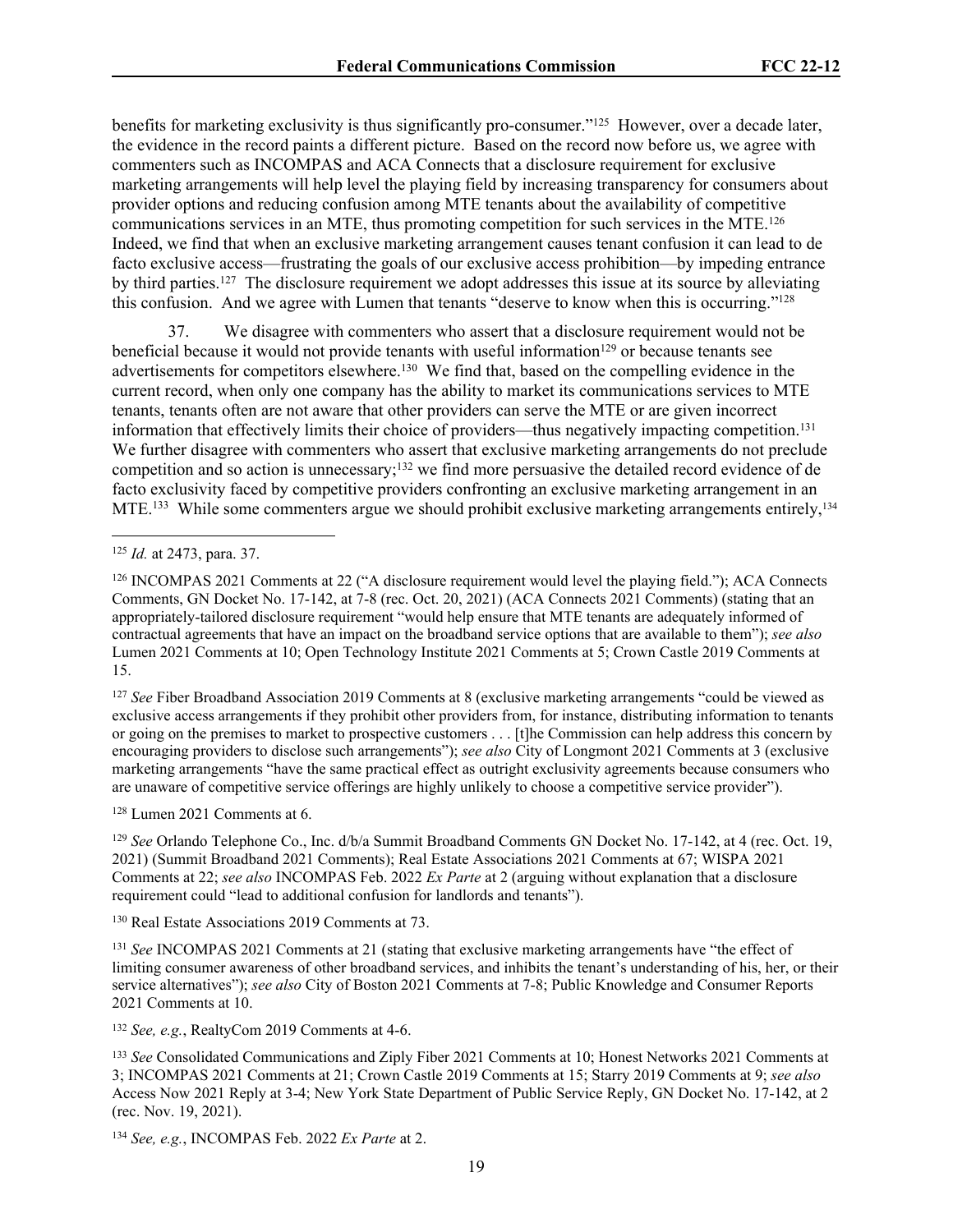in this Report and Order we take this incremental step in light of record developments since the Commission last considered exclusive marketing arrangements in 2010,<sup>135</sup> and we will continue to monitor the impact of exclusive marketing arrangements on competition in MTEs.

We require that the disclosure meet the following three requirements: It must  $(1)$  be included on all written marketing material from the provider directed at tenants or prospective tenants of the affected MTE; (2) identify the existence of the exclusive marketing arrangement and include a plainlanguage description of the arrangement and what it means; and (3) be made in a manner that it is clear, conspicuous, and legible.<sup>136</sup> The term "written marketing material" includes electronic or print material. Written marketing material is "directed at" a tenant or prospective tenant of an MTE if it (1) contains specific mention of the MTE; (2) is provided directly to the tenant or prospective tenant because of its relationship (or prospective relationship) to the MTE, regardless of the means by which it is provided (including, but not limited to, being sent via email, regular mail, mailbox insert, or door hanger); or (3) given to a third party, including the MTE owner, with the understanding it will be directed at tenants or prospective tenants of the MTE.<sup>137</sup> It does not, however, include general-purpose marketing material that incidentally reaches tenants or prospective tenants of the MTE (e.g., general area media or online advertising, website promotions). We disagree that this disclosure needs to be made to other parties such as competitors or the Commission, as some commenters suggest,<sup>138</sup> because these commenters do not explain how a broader disclosure would resolve confusion on the part of MTE tenants (and prospective tenants).

39. In terms of the language of the disclosure, we require the provider to disclose that it has the right to exclusively market its communications services to tenants in the MTE, that such a right does not mean that the provider is the only entity that can provide such services to tenants in the MTE, and that service from an alternative provider may be available.<sup>139</sup> The latter disclosure is vital because this requirement is intended to alleviate the confusion caused to MTE tenants by the existence of an exclusive marketing arrangement and whether such an arrangement precludes competitive providers in the MTE.<sup>140</sup>

<sup>138</sup> Fiber Broadband Association 2021 Reply at 6 (arguing that we should require "an incumbent service provider in the MTE to disclose to the Commission and to the requesting service provider the existence and terms of . . . exclusive agreements concerning . . . marketing"); *see also* CenturyLink 2019 Comments at 16-17 (arguing that the "preferred provider also should be required to make a . . . disclosure to competing providers seeking access to the MTE to provide service").

<sup>139</sup> *See* Fiber Broadband Association 2019 Reply at 7 (arguing that tenants need to know "only that an agreement" exists that allows only one provider to market to MTE residents within the MTE and that the agreement itself does not prohibit the tenant from seeking information and obtaining service from another provider"); Starry 2019 Comments at 12 (arguing that any required disclosure, among other things, describe the impact on the MTE tenant). The wording we expect for this requirement differs slightly from the wording proposed by INCOMPAS that would have providers notify MTE tenants that they "may select the broadband provider of their choice." INCOMPAS 2021 Comments at 21. We believe that the INCOMPAS wording is overly broad, and instead require only communication that service from another provider may be available. *Accord* National Multifamily Housing Council et al. Reply, GN Docket No. 17-142, at 43 (rec. Nov. 19, 2021) (Real Estate Associations 2021 Reply) ("[I]t would not be accurate to require providers to suggest that residents can get service from any provider . . . .").

<sup>140</sup> *See* INCOMPAS 2021 Comments at 21; *cf.* INCOMPAS Feb. 2022 *Ex Parte* at 2 ("[T]he Commission must be prepared to educate the public that exclusive marketing is not a competition prohibition and that consumers and businesses retain the ability to choose their service provider.").

<sup>135</sup> *See, e.g.*, WISPA 2021 Reply at 12 (stating that "exclusive marketing [arrangements] have been expanded in unreasonable ways not initially contemplated a decade ago").

<sup>136</sup> *See* Lumen 2021 Comments at 6-7 (stating that "this disclosure should be made to current and prospective tenants in the MTE, noting the existence of the preferred provider agreement and providing a plain English description of its terms"); CenturyLink 2019 Comments at 16.

<sup>137</sup> *See* Lumen 2021 Comments at 7 ("This disclosure should be required in any marketing materials the service provider supplies to the property owner, tenants, or prospective tenants.").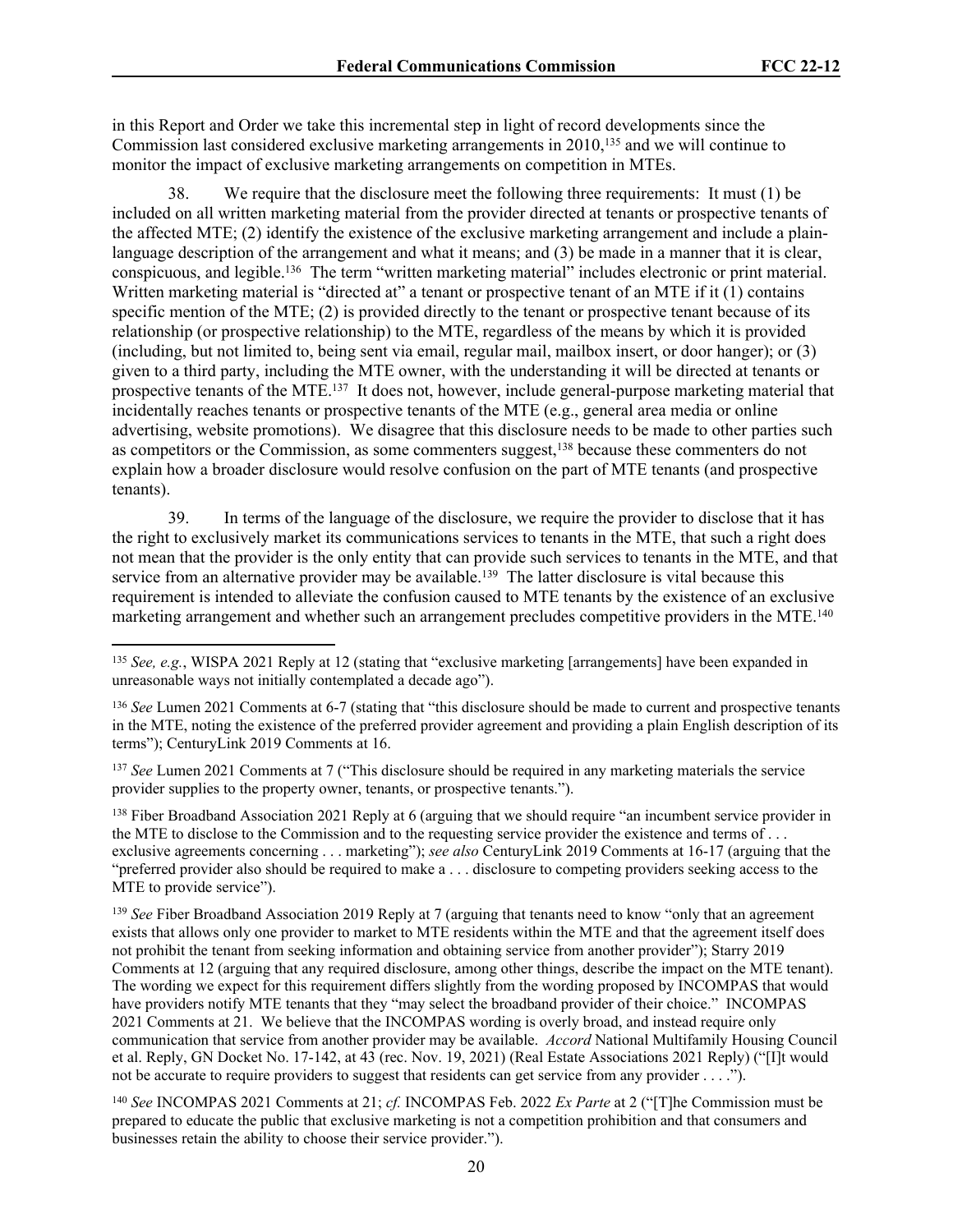To this end, we agree with commenters who argue that the disclosure need not include the business terms and conditions of the arrangements because they are not necessary to counteract any confusion and, in turn, promote competition.<sup>141</sup>

40. In terms of the disclosure being clear, conspicuous, and legible, we require that the disclosure be in plain language, easy to read, and as visible as any other business or legal terms in the marketing material being directed to the MTE tenants. We find that a disclosure is clear, conspicuous, and legible, and therefore is effectively communicated, "when it is displayed in a manner that is readily noticeable, readable . . . and understandable to the audience to whom it is disseminated."<sup>142</sup> While we do not specify the precise fashion or formatting in which the required disclosure must be made, indicia of effective disclosures include "us[ing] clear and unambiguous language, avoid[ing] small type, plac[ing] any qualifying information close to the claim being qualified, and avoid[ing] making inconsistent statements or using distracting elements that could undercut or contradict the disclosure."<sup>143</sup> With regard to formatting, a simple typeface, legible font size, and ample white space would also be indicia of an effective disclosure.<sup>144</sup>

41. This obligation applies to all exclusive marketing arrangements—both those that are already in place and those that are agreed to after the effective date of these rules. For new arrangements, we will enforce compliance with the disclosure requirement after the Office of Management and Budget completes its review of the new requirement pursuant to the Paperwork Reduction Act. To the extent a provider is operating under an exclusive marketing arrangement that is already in place, its disclosure obligation extends to marketing material produced after the compliance date applicable to existing marketing arrangements. We will not enforce compliance with the disclosure requirement for existing exclusive marketing arrangements until the later of (1) the Office of Management and Budget completing its review of the new requirements pursuant to the Paperwork Reduction Act, or (2) 180 days after publication of this Report and Order in the *Federal Register*. <sup>145</sup> To promote compliance, we direct the Wireline Competition Bureau to announce by Public Notice the compliance dates for new and existing exclusive marketing arrangements.

42. We find that the costs to providers for implementing this disclosure requirement will be outweighed by the benefits to consumers and MTEs of having accurate knowledge of exclusive marketing

<sup>143</sup> *Id.* at 8662-63, para. 21 (stating that the FTC has used the term "clear and conspicuous' to describe a general performance standard flexible enough to take into account both the consumer's right to accurate information necessary to make an informed purchase decision and the many ways that creative advertisers can effectively convey that information. Because the FTC considers the disclosure in the context of all of the elements of the ad, the focus is not on the wording of the specific disclosure in isolation, but rather on the overall or 'net' impression that the entire advertisement—including the disclosure—conveys to reasonable consumers.").

<sup>144</sup> *See FCC Consumer Advisory Committee Recommendation on Broadband Consumer Disclosures*, 2015 WL 6694021, at 5 (Mar. 12, 2015).

<sup>141</sup> *See* NCTA 2021 Comments at 14 n.35 ("Precise terms and conditions are competitively sensitive and are not necessary to counteract any confusion."); Real Estate Associations 2021 Reply at 44 ("The Real Estate Associations believe that disclosure of contract terms is unlikely to benefit apartment residents or office or retail tenants."); Verizon Reply, GN Docket No. 17-142, at 7 (rec. Nov. 19, 2021) (Verizon 2021 Reply) (arguing that "MTE owners would likely review the agreements that providers have reached with other MTE owners, and then insist on receiving the same, or more favorable, terms").

<sup>142</sup> *See Joint FCC/FTC Policy Statement for Advertising of Dial-Around and Other Long-Distance Services to Consumers*, File No. 00-EB-TCD-1(PS), Policy Statement, 15 FCC Rcd 8654, 8663, para. 22 (2000) (*FCC/FTC Policy Statement*).

<sup>&</sup>lt;sup>145</sup> We adopt a delayed compliance date for the disclosure requirement for existing exclusive marketing arrangements in order to give providers adequate time to bring their marketing materials into compliance with our new rules and to meet existing expectations regarding their production. *See, e.g.*, Verizon Feb. 1, 2022 *Ex Parte* Letter at 1 (encouraging the Commission "to allow ample time for providers to bring existing agreements, if covered, into compliance with any new rules related to . . . the disclosure of exclusive marketing agreements").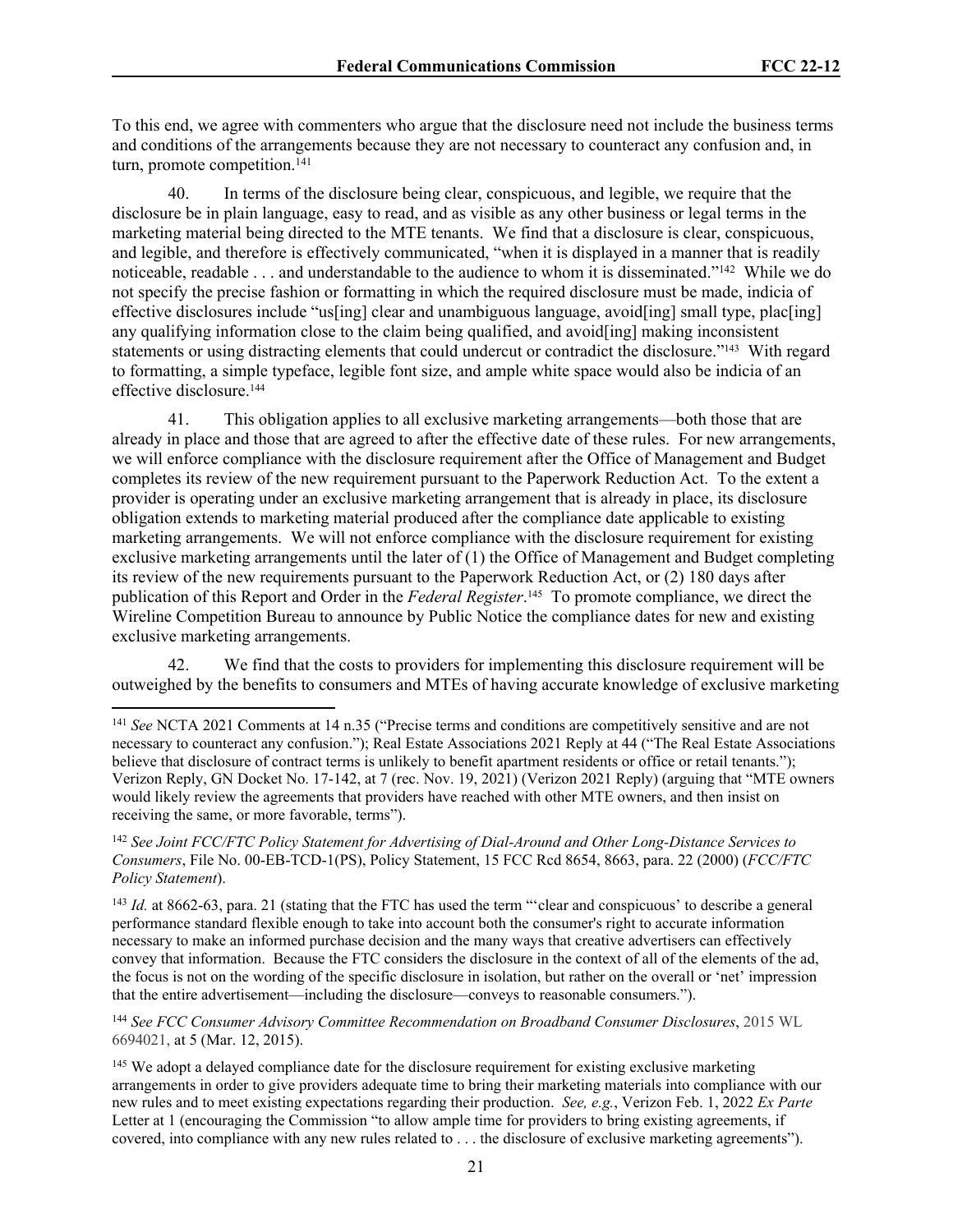arrangements and the corresponding impact of such arrangements.<sup>146</sup> We believe complying with the written disclosure requirement should present minimal cost, given that the provider simply needs to include a brief, legible disclosure on marketing material it is otherwise planning to design, print (where appropriate), and send to tenants and prospective tenants of an MTE where it has an exclusive marketing arrangement. We do not believe a more onerous disclosure requirement—such as an affirmative, recurring disclosure<sup>147</sup>—is necessary to achieve this end. Rather, we find these minimal requirements for disclosure will alleviate confusion by making MTE tenants aware of the existence of an exclusive marketing arrangement and helping them understand that it does not preclude competition for individual customers in an MTE.<sup>148</sup>

### **E. Legal Authority**

43. We conclude that sections 201(b) and 628(b) of the Act provide us with authority for the rules we adopt today. We find authority over telecommunications carriers under section 201(b), which provides that "[a]ll charges, practices, classifications, and regulations for and in connection with such communication service, shall be just and reasonable, and any such charge, practice, classification, or regulation that is unjust or unreasonable is declared to be unlawful."<sup>149</sup> Further, it provides that "[t]he Commission may prescribe such rules and regulations as may be necessary in the public interest to carry out the provisions of this chapter."<sup>150</sup> We find that the revenue sharing agreements identified above and a provider's failure to disclose exclusive marketing arrangements fall under our explicit statutory authority to address "unreasonable practice[s]." Section 201(b) served as the basis for the Commission's prohibition on exclusive access contracts between telecommunications carriers and MTE owners.<sup>151</sup> The conduct we address today serves to undermine that prohibition by enabling telecommunications carriers to restrict access by alternative providers to MTEs; accordingly, we find authority under section 201(b) to prohibit certain revenue sharing agreements and to require limited disclosure of exclusive marketing arrangements by telecommunications carriers.

44. We find authority over covered MVPDs under section 628(b), which makes unlawful "unfair methods of competition or unfair or deceptive acts or practices, the purpose or effect of which is to hinder significantly or to prevent any [MVPD] from providing satellite cable programming or satellite broadcast programming to subscribers or consumers."<sup>152</sup> This is the same statutory provision that provided ample authority for the Commission's prohibition on exclusive access contracts between covered MVPDs and residential MTE owners—there, the Commission found that "the use of an exclusivity clause by a cable operator to 'lock up' a [residential MTE] owner is an unfair method of competition or unfair act or practice because it can be used to impede the entry of competitors into the market and foreclose competition based on the quality and price of competing service offerings."<sup>153</sup> We

<sup>147</sup> *See* INCOMPAS 2021 Comments at 21 (suggesting we require providers to send these notices to MTE tenants prior to signing or renewing a lease with the MTE owner).

<sup>148</sup> *See* ACA Connects 2021 Comments at 8 (stating that "'sunlight is the best disinfectant': disclosure requirements could help root out practices (including those of landlords and property managers) that may be harmful to tenants"). And, to the extent MTE owners and their agents are confused by exclusive marketing arrangements, these disclosures should alleviate that confusion because they are likely to see the marketing material.

<sup>149</sup> 47 U.S.C. § 201(b).

<sup>150</sup> *Id.*

<sup>151</sup> *2008 Competitive Networks Order*, 23 FCC Rcd at 5391, paras. 14-15; *2000 Competitive Networks Order*, 15 FCC Rcd at 23000, para. 35.

<sup>152</sup> 47 U.S.C. § 548(b).

<sup>146</sup> *See* NCTA 2021 Comments at 14; WISPA 2021 Comments at 22; Verizon 2021 Reply at 7.

<sup>153</sup> *2007 Exclusive Service Contracts Order*, 22 FCC Rcd at 20255, para. 43; *NCTA v. FCC*, 567 F.3d 659, 661 (holding that "the Commission acted well within the bounds" of section 628(b) in prohibiting MTE exclusive access agreements).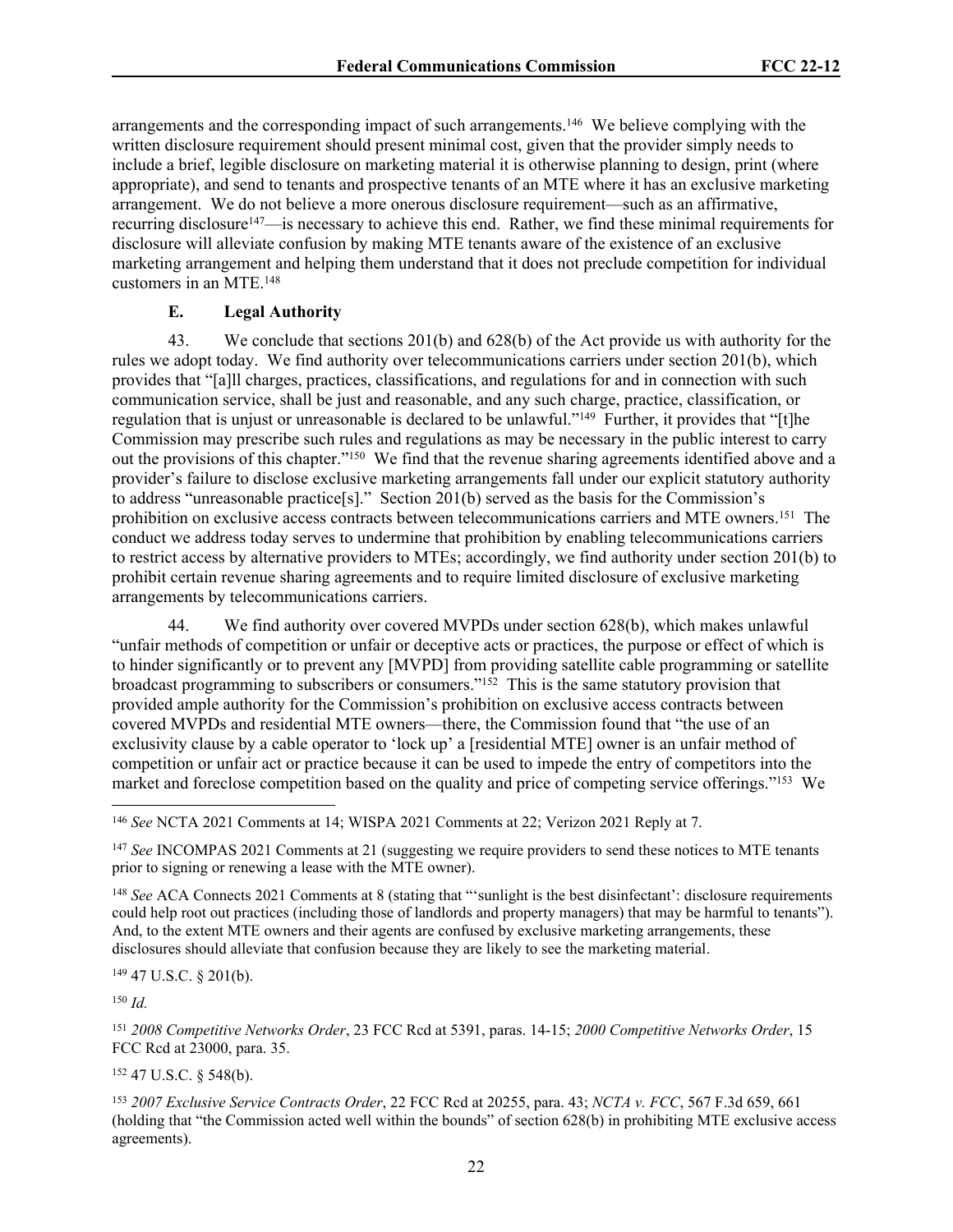conclude that the same reasoning applies here. We find that the practices discussed above—the identified revenue sharing agreements and failure to disclose exclusive marketing arrangements—are "unfair methods of competition" that significantly hinder and in some cases prevent competing MVPDs from serving MTEs.<sup>154</sup> As detailed above, graduated revenue sharing and exclusive revenue sharing agreements amount to de facto exclusive access agreements—effectively preventing competitors, including those providing satellite cable and broadcast programming, from serving MTE tenants—by incentivizing MTE owners to favor one provider to the exclusion of others. Exclusive marketing arrangements lacking appropriate disclaimers to tenants significantly hinder and, in some cases, prevent competing providers from gaining access to MTEs where MTE tenants, and even MTE owners and their agents, erroneously believe the agreements preclude competitive access, and from competing for business in MTEs when they gain access. This confusion leads tenants to believe they have no choice in providers and prevents competing providers who have access to the building from advertising their service, resulting in de facto exclusive access.

45. We disagree with the Real Estate Associations that our actions today effectively regulate MTE owners rather than providers, and consequently that we lack authority to take them.<sup>155</sup> The rules we adopt today address practices by telecommunications carriers and covered MVPDs that serve as an impediment to competition for the services they offer in MTEs. The fact that these practices involve agreements with a third party does not eliminate our ability to address them. The U.S. Court of Appeals for the D.C. Circuit rejected just such an argument when it upheld the Commission's MVPD exclusive access regulations.156 As T-Mobile explains, "[t]he Commission's authority is not diminished" even where our actions "may also affect property owners."<sup>157</sup> We agree that "the Commission has the power to prevent carriers from restricting other carriers from deploying equipment and serving customers through participation in restrictive transactions" and that "[t]he Commission routinely adopts rules based on its clear regulatory authority that may have an impact on unregulated parties."<sup>158</sup> Indeed, the Commission has previously found we possess "ample authority to prohibit exclusivity provisions in agreements for the provision of telecommunications service to . . . MTEs."<sup>159</sup> This authority extends to "contractual or other arrangements between common carriers and other entities, even those entities that are generally not subject to Commission regulation."<sup>160</sup> We therefore conclude that our actions today are authorized pursuant to sections 201(b) and 628(b).

46. We also disagree with the Real Estate Associations' argument that a disclosure requirement of the type mandated in this Report and Order may violate the First Amendment.<sup>161</sup> As an

<sup>154</sup> *Id.*

<sup>155</sup> Real Estate Associations 2019 Comments at 42-44; *see also* Real Estate Associations 2021 Comments at 80-81. We also reject the Real Estate Associations' argument that regulation of revenue sharing agreements is tantamount to "utility-style regulation" of payments to landlords. Real Estate Associations 2021 Comments at 48-49. As we explain above, our prohibition on graduated and exclusive revenue sharing agreements stems from the exclusionary, anti-competitive effects these practices have, and we do not herein regulate the amount of payment MTE owners may receive.

<sup>156</sup> *NCTA v. FCC*, 567 F.3d at 667 ("We decline to put issues relating to [MTE residents'] cable service outside the Commission's authority simply because those issues also matter to their landlords.").

<sup>157</sup> T-Mobile Reply, GN Docket No. 17-142, at 15 (rec. Sept. 30, 2019) (T-Mobile 2019 Reply).

<sup>158</sup> *Id.* at 15 (referring to our rules prohibiting exclusive access contracts); *see also Bldg. Owners & Managers Ass'n Int'l v. FCC*, 254 F.3d 89, 96 (D.C. Cir. 2001) (where the Commission has regulatory authority to address building owner restrictions on renters, "it may assert jurisdiction over a party that directly furnishes those restrictions, and, in so doing, the Commission may alter property rights created under state law").

<sup>159</sup> *2008 Competitive Networks Order*, 23 FCC Rcd at 5391, para. 14.

<sup>160</sup> *Id.* at 5391, para. 15.

<sup>161</sup> Real Estate Associations 2021 Comments at 81.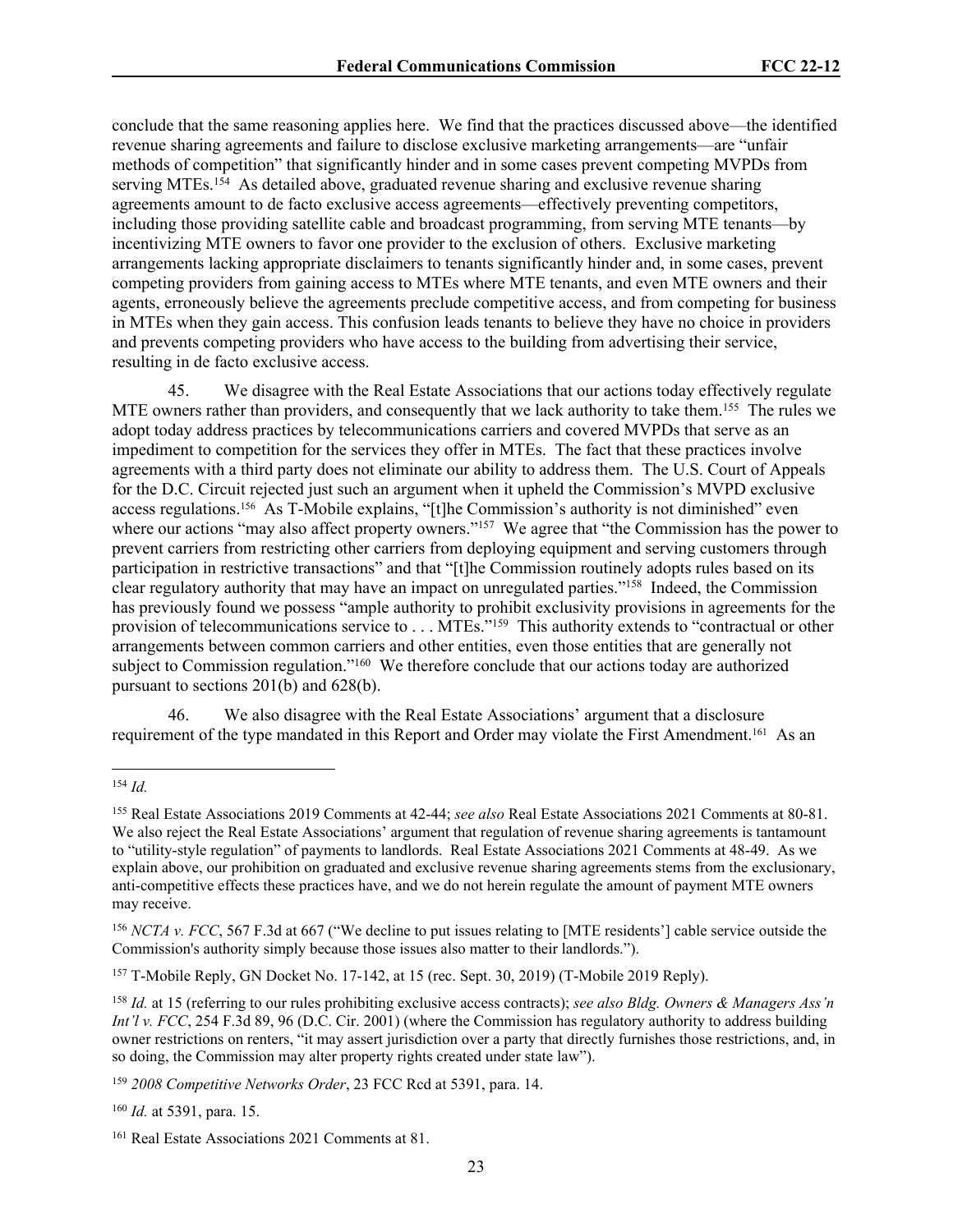initial matter, inasmuch as the Real Estate Associations argue that the disclosure requirement would violate the First Amendment rights of MTE owners, we do not today place any disclosure obligations on MTE owners. To the extent they argue this requirement violates the First Amendment rights of service providers, we find that this requirement does not unconstitutionally burden commercial speech. The Supreme Court has explained that the commercial speaker's "constitutionally protected interest in *not* providing any particular factual information . . . is minimal."<sup>162</sup> The Court explained further that disclosure requirements are consistent with the First Amendment provided they are "reasonably related to the [government's] interest in preventing deception of consumers."<sup>163</sup> Here, through a purely factual statement, the disclosure requirement will address the deception created by exclusive marketing arrangements that competitive communications services are unavailable. Thus, the disclosure requirement is "reasonably related to the [governmental] interest" of alleviating tenant confusion about their competitive communications options and thus allowing them to enjoy the benefits of competition for services in MTEs. This finding is consistent with past Commission decisions regarding pro-consumer disclosure requirements on entities under our jurisdiction.164 And while we do not, in this Report and Order, rely on the authority recently provided by Congress to address digital discrimination,<sup>165</sup> we will explore the use of that authority if we determine further action is needed to address discrimination and promote access to broadband internet access service in MTEs.<sup>166</sup>

#### **IV. DECLARATORY RULING**

#### **A. Section 76.802(j) Prohibits Sale-and-Leaseback Arrangements**

47. We clarify that section 76.802(j) of the Commission's rules prohibits sale-and-leaseback arrangements.<sup>167</sup> Our clarification is intended to facilitate competitive entry in MTEs, a goal of the 1992 Cable Act that has motivated the Commission's cable inside wiring rules for nearly three decades.<sup>168</sup>

48. The Commission adopted section 76.802(j) in 1996 as part of a comprehensive new regulatory scheme to ensure that consumers are informed of their inside wiring rights when they contact

<sup>163</sup> *Id.* at 651.

<sup>167</sup> 47 CFR § 76.802(j).

<sup>162</sup> *Zauderer v. Office of Disciplinary Counsel*, 471 U.S. 626, 651 (1985) (emphasis in original); *see also id*. at 652 n.14 ("First Amendment interests implicated by disclosure requirements are substantially weaker than those at stake when speech is actually suppressed.").

<sup>164</sup> *See, e.g.*, *Empowering Consumers to Prevent and Detect Billing for Unauthorized Charges ("Cramming")*, CG Docket No. 11-116 et al., Report and Order and Further Notice of Proposed Rulemaking, 27 FCC Rcd 4436, 4481- 83, paras. 127-132 (2012) (applying the *Zauderer* standard to affirm the required carrier disclosure of purely factual, non-controversial information related to charges on consumer telephone bills); *see also Technology Transitions*, WC Docket No. 05-25, GN Docket No. 13-5, Report and Order, Order on Reconsideration, and Further Notice of Proposed Rulemaking, 30 FCC Rcd 9372, 9392, para. 33 (2015) (holding that "the government has an interest sufficient to compel incumbent LECs to provide necessary technical information to interconnecting entities to enable those entities to accommodate planned copper retirements without disruption of service to their customers"); *Policies and Rules Concerning Interstate 900 Telecommunications Services*, CC Docket No. 91-65, Report and Order, 6 FCC Rcd 6166, 6168, paras. 8, 12 (1991) ("The preamble is designed to prevent deception and confusion by providing the consumer 'purely factual and uncontroversial information about the terms under which (the) services will be available,' thereby enabling the consumer to make an informed purchasing decision.").

<sup>165</sup> Infrastructure Investment and Jobs Act, Pub. L. No. 117-578, § 60506 (2021).

<sup>166</sup> *See* Public Knowledge 2022 *Ex Parte* at 2.

<sup>168</sup> *See 1993 Inside Wiring Order*, 8 FCC Rcd at 1435, para. 19; *see also 1996 Inside Wiring Order on Reconsideration*, 11 FCC Rcd at 4570, para. 17 (observing that "the purpose of Section 16(d) [of the 1992 Cable Act] is to promote consumer choice and competition").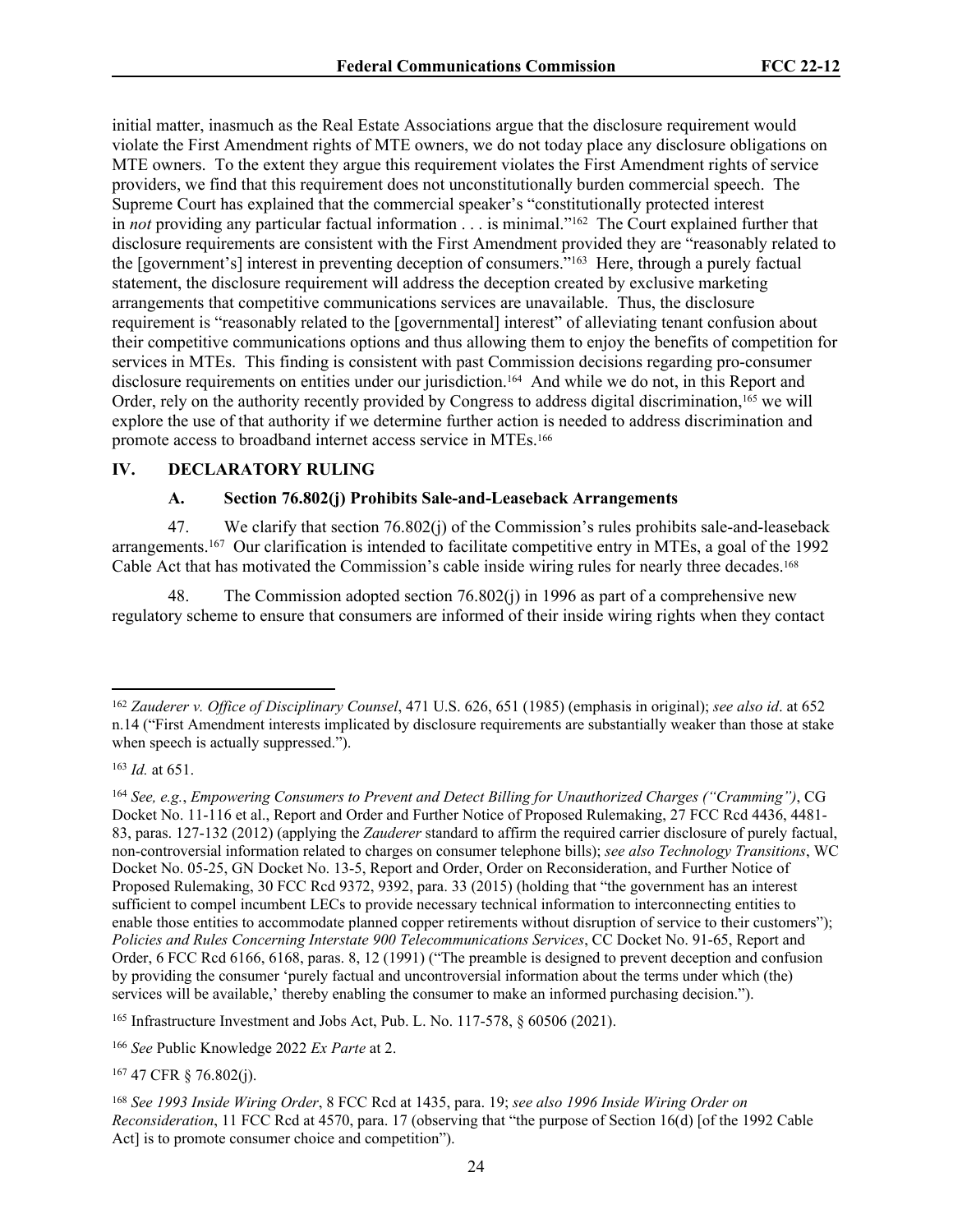their provider to terminate service.169 The Commission stated that the new regulatory framework would further the purposes of section 624(i) of the Communications Act, to ensure consumer choice with respect to "any cable installed by the cable operator within the premises of . . . the subscriber" in the event that the subscriber terminates service from that cable operator. 170 The Commission's purpose was to ensure that subscribers "can quickly and easily use the wiring to connect to an alternative video programming service," that "switching services will not be an onerous process," and that "service will not be disrupted."<sup>171</sup>

49. In section 76.802(j), the Commission proscribed behaviors that would frustrate the inside wiring regulatory framework and delineated provider duties necessary to ensure that the goals of the framework are realized. Specifically, the Commission (1) prohibited providers from using "any ownership interests" in "property located on the subscriber's side of the demarcation point" to "prevent, impede, or in any way interfere with, a subscriber's right to use his or her home wiring to receive an alternative service"; (2) required incumbent providers to "take reasonable steps within their control to ensure that an alternative service provider has access to the home wiring at the demarcation point"; and (3) required incumbent and alternative providers to cooperate with each other when the customer switched providers by taking steps to "to minimize the potential for signal leakage [in accordance with Commission regulations], theft of service and unnecessary disruption of the consumer's premises."<sup>172</sup> There is no indication in the *1996 Inside Wiring Order on Reconsideration* that the Commission anticipated a situation in which an incumbent provider would sell its inside wiring to the MTE owner and lease it back. It is clear, however, that the Commission was concerned with practices that would make it more difficult for alternative providers to access home wiring so they can replace incumbent providers, as well as with practices by an incumbent provider that could cause disruption to the subscriber by requiring an alternative provider to install new equipment inside the subscriber's premises or otherwise on the subscriber's side of the demarcation point.

50. As noted above, the Commission used broad, general language when it required incumbent providers (i.e., cable operators already providing service in a particular location) to "take reasonable steps within their control to ensure that an alternative service provider has access to the home wiring at the demarcation point." In explaining this requirement in the adopting order, the Commission noted, as an example, that the incumbent should give the alternative provider access to the lockbox, if necessary, so the alternative provider can connect to the home wiring.<sup>173</sup> Additionally, when it prohibited providers from using their "ownership interest in property" on the subscriber's side of the demarcation point, the Commission was addressing concerns that alternative providers might have to install new equipment on the subscriber's side of the demarcation point, causing additional expense and disruption.<sup>174</sup> The Commission concluded that this prohibition would address concerns that misuse of a provider's ownership of property on the subscriber's side of the demarcation point could frustrate the purposes of the cable home wiring rules and section  $624(i)$  of the Act.<sup>175</sup>

51. In the *2019 MTE NPRM*, the Commission sought comment on whether sale-andleaseback arrangements contravene the longstanding requirements on incumbent providers to "take reasonable steps within their control to ensure that an alternative service provider has access to the home

<sup>170</sup> 47 U.S.C. § 544(i).

<sup>175</sup> *Id.* at 4582, para. 39.

<sup>169</sup> *1996 Inside Wiring Order on Reconsideration*, 11 FCC Rcd at 4572-73, 4575, 4581-82, paras. 20, 24, 37-39 & Appx B.

<sup>171</sup> *1996 Inside Wiring Order on Reconsideration*, 11 FCC Rcd at 4575, para. 24.

<sup>172</sup> 47 CFR § 76.802(j).

<sup>173</sup> *1996 Inside Wiring Order on Reconsideration*, 11 FCC Rcd at 4572-73, para. 20.

<sup>174</sup> *Id.* at 4581-82, paras. 37-39.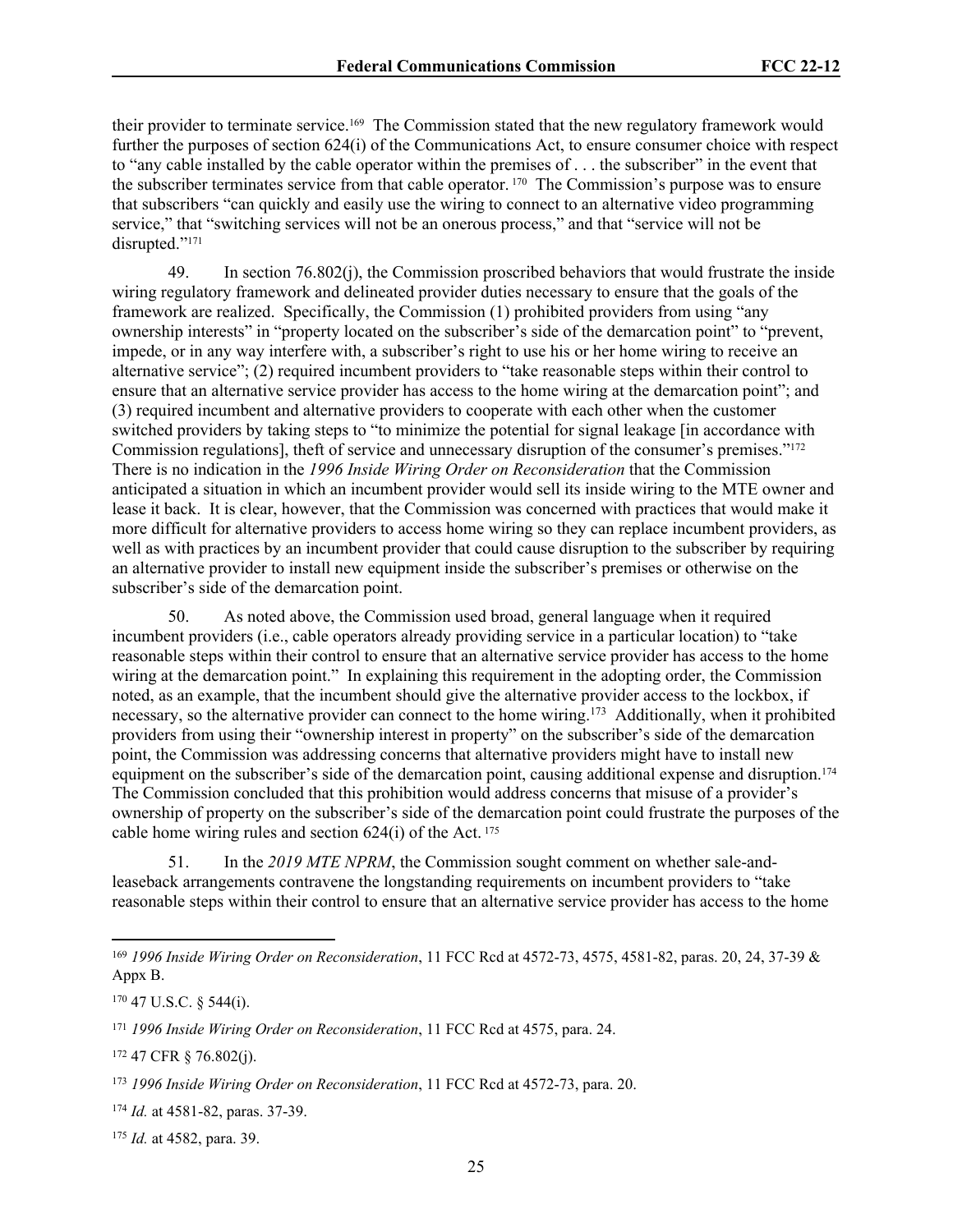wiring at the demarcation point" and to not use any ownership interests they may have in property located on the subscriber's side of the demarcation point to "prevent, impede, or in any way interfere with a subscriber's right to use his or her home wiring to receive an alternate service."<sup>176</sup> After review of the record, we clarify that this rule prohibits sale-and-leaseback arrangements, as defined below, which thwart our cable inside wiring rules and the pro-competitive policy goals underlying them.

52. A sale-and-leaseback arrangement is an arrangement whereby an incumbent provider conveys its inside wiring—typically both home and home run wiring—to a residential MTE owner and then leases it back on an exclusive basis.<sup>177</sup> As the Fiber Broadband Association points out, this practice, if permitted, would deprive existing subscribers of the opportunity under section  $76.802(a)(2)$  "to purchase the [cable home] wiring at the replacement cost and use that wiring to receive an alternative service."<sup>178</sup> INCOMPAS states that these arrangements would defeat the purpose of the rules, "which were created to promote competition and consumer choice."<sup>179</sup> The City of San Francisco agrees that such practices are "antithetical to the Commission's regulation[s]."<sup>180</sup> AARP describes sale-andleaseback arrangements as "[e]xclusionary behavior that should be banned."<sup>181</sup> And Verizon argues that sale-and-leaseback arrangements are inconsistent with the goal of the rules of "facilitat[ing] competitive access to unused cable wiring."<sup>182</sup>

53. Other commenters defend sale-and-leaseback arrangements as beneficial. NCTA claims that MVPDs agree to sale-and-leaseback arrangements because they "provide a measure of certainty that service providers will have the opportunity to recover their investments."<sup>183</sup> The Real Estate Associations similarly argue that sale-and-leaseback arrangements can be useful because they "have the very important

183 NCTA 2019 Comments at 4-5.

 $176$  47 CFR § 76.802(j). The "demarcation point" is where home run wiring becomes cable home wiring, and its location is at or about twelve inches outside of the unit (or closest practicable point thereto outside the unit). 47 CFR § 76.5(mm)(2), (3). *See also Telecommunications Servs. Inside Wiring Customer Premises Equip. et al.*, CS Docket No. 95-184 et al., Report and Order and Declaratory Ruling, 22 FCC Rcd. 10640, 10642, para. 5 (2007).

<sup>177</sup> *See 2019 MTE NPRM*, 34 FCC Rcd at 5716, para. 24 (further explaining that "sale-and-leaseback arrangements often include provisions requiring the provider to maintain the inside wiring and other facilities"). For purposes of this Declaratory Ruling, these types of arrangements do not include circumstances in which an MTE owner acquires the cable home wiring pursuant to section  $76.802(a)(2)$  after the subscriber declines to purchase the wiring following their choice to terminate service, or contracts for the installation of new inside wiring and related facilities in which the MTE owner (or affiliate(s)) will have the sole ownership interest. 47 CFR  $\S$  76.802(a)(2).

<sup>&</sup>lt;sup>178</sup> *See* Fiber Broadband Association 2021 Comments at 5 ("[I]f a provider sells its wiring to an MTE owner and leases it back before a subscriber terminates services, the subscriber will lose the opportunity under Section  $[76.802(a)(2)]$  of the Commission's rules to purchase the wiring at the replacement cost and use that wiring to receive an alternative service.").

<sup>179</sup> INCOMPAS Comments at 16; *see also* Public Knowledge 2022 *Ex Parte* at 1; ADTRAN 2019 Comments at 8; WISPA 2019 Comments at 18.

<sup>180</sup> City of San Francisco 2019 Comments at 6-7.

<sup>181</sup> AARP 2021 Comments at 8; *see also* City of Longmont 2021 Comments at 5 (arguing that the definition of saleand-leaseback "in and of itself demonstrates the anti-competitive nature of such arrangements" and that these agreements often lead to what is tantamount to an exclusive access contract); Starry 2021 Comments at 8 (describing sale-and-leaseback arrangements as "anti-competitive provisions").

<sup>182</sup> Verizon 2021 Reply at 7; Fiber Broadband Association 2019 Comments at 6 (sale-and-leaseback arrangements "can be anticompetitive").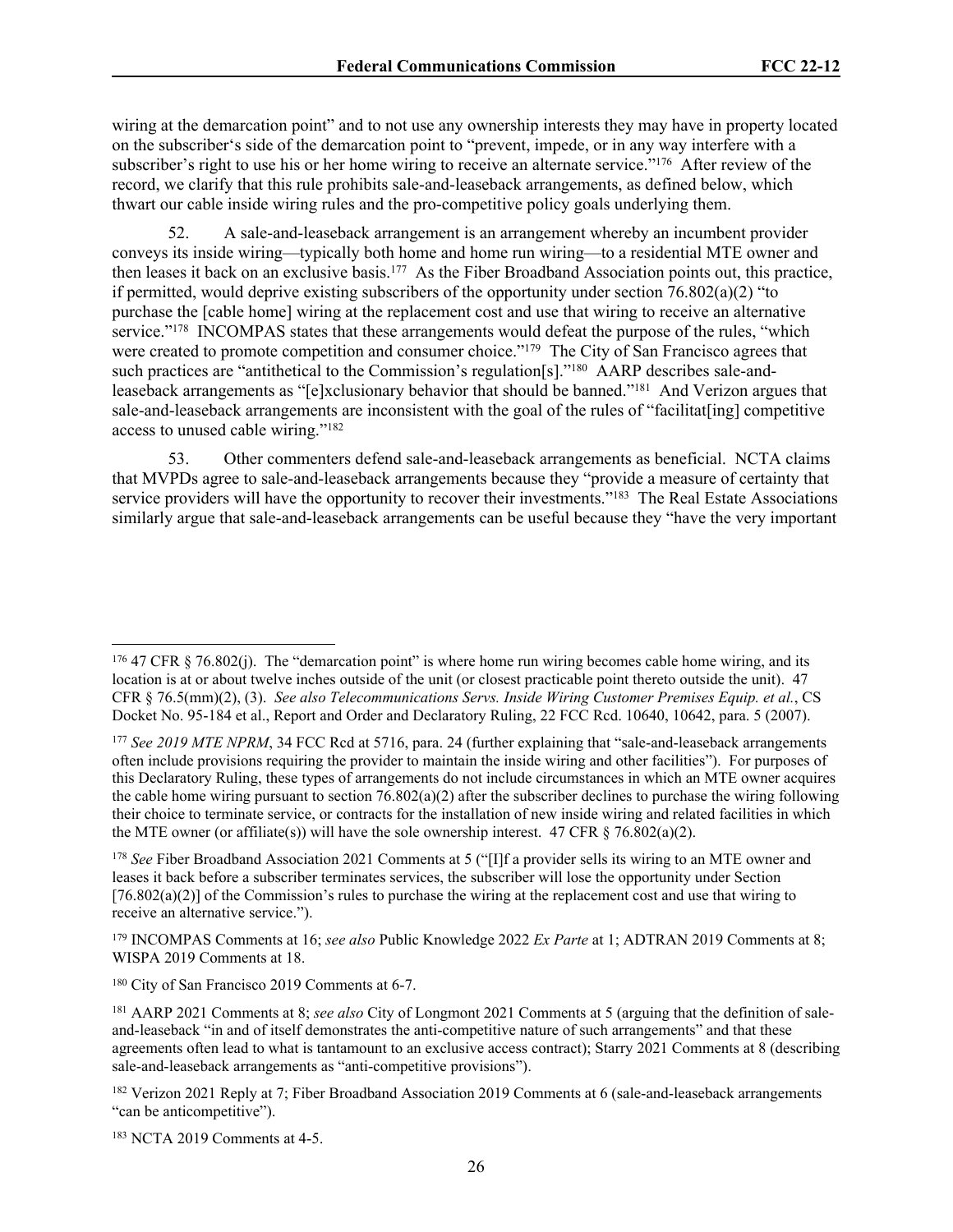practical effect of putting [MVPDs] in the same position as the [telecommunications carriers]," who are not subject to the Commission's cable inside wiring rules.<sup>184</sup>

54. The record reflects that sale-and-leaseback arrangements take inside wiring out of the hands of incumbent providers, while allowing the incumbent providers to maintain existing subscriber relationships, in furtherance of a practice that is inconsistent with the requirements of the Commission's cable inside wiring rules.<sup>185</sup> Specifically, such action by an incumbent provider contravenes two provisions of 76.802(j) designed to ensure an MTE subscriber's ability to benefit from section  $76.802(a)(2)$  of the cable inside wiring rules.<sup>186</sup> Accordingly, we reach our decision based on two separate and independent bases. First, an incumbent provider's participation in a sale-and-leaseback arrangement violates its obligation to take reasonable steps within its control to ensure that an alternative service provider has access to the home wiring at the demarcation point following a subscriber's voluntary termination of service.<sup>187</sup> Second, such arrangements contravene the prohibition on providers from using any ownership interests they may have in property located on the subscriber's side of the demarcation point to interfere with a subscriber's right to use its home wiring to receive an alternative service following the subscriber's voluntary termination of service.<sup>188</sup>

55. By participating in such arrangements, an incumbent provider fails to meet the affirmative duty to take "reasonable steps within [its] control to ensure that an alternative service provider has access to home wiring at the demarcation point" following a voluntary termination of service.<sup>189</sup> By selling its cable home wiring to the MTE owner and then leasing back the wiring on an exclusive basis thereby removing it from the cable inside wiring scheme while retaining the subscriber relationship—the incumbent provider actively precludes an alternative provider from accessing the cable home wiring at the demarcation point following a voluntary termination of service in the manner established by the Commission's cable inside wiring rules.<sup>190</sup> By transferring ownership of the home wiring to the MTE owner while the wiring still remains "within [the incumbent provider's] control"<sup>191</sup> and then leasing back the wiring on an exclusive basis, the incumbent provider falls well short of its affirmative obligation to ensure an alternative provider can access the cable home wiring at the demarcation point following a voluntary termination of service, not unlike how an incumbent cable operator may preclude access to home wiring by making its lockbox physically inaccessible.<sup>192</sup> Thus, based on its text, history, and purpose, we clarify that section 76.802(j) prohibits sale-and-leaseback arrangements that deny existing

<sup>187</sup> *See* 47 CFR § 76.802(a)(2), (j).

<sup>188</sup> *Id.*

<sup>189</sup> *Id.*

<sup>190</sup> *Id.* § 76.802(a)(2).

<sup>191</sup> *Id.* § 76.802(j).

<sup>&</sup>lt;sup>184</sup> Real Estate Associations 2019 Comments at 37. We observe, however, that the Commission has promulgated rules regarding access and control to inside wiring in the telecommunications context. *See* 47 CFR §§ 51.319, 68.213; *2019 MTE NPRM*, 34 FCC Rcd at 5705, para. 5 & n.20.

<sup>185</sup> *See* Fiber Broadband Association 2019 Comments at 7 (explaining further that "[u]nder these circumstances, the MTE owner can inhibit the subscriber from choosing an alternative provider, which is the circumstance the rules were meant to prevent").

<sup>186</sup> *See 1996 Inside Wiring Order on Reconsideration*, 11 FCC Rcd at 4570-75, para. 17-24 (adopting additional provisions regarding the voluntary termination of service by an existing subscriber).

<sup>192</sup> *See 1996 Inside Wiring Order on Reconsideration*, 11 FCC Rcd at 4573, para. 20 (identifying "prompt access" to the lockbox "where the placement of the lockbox impedes access to the demarcation point" as an example of a practice required by this provision).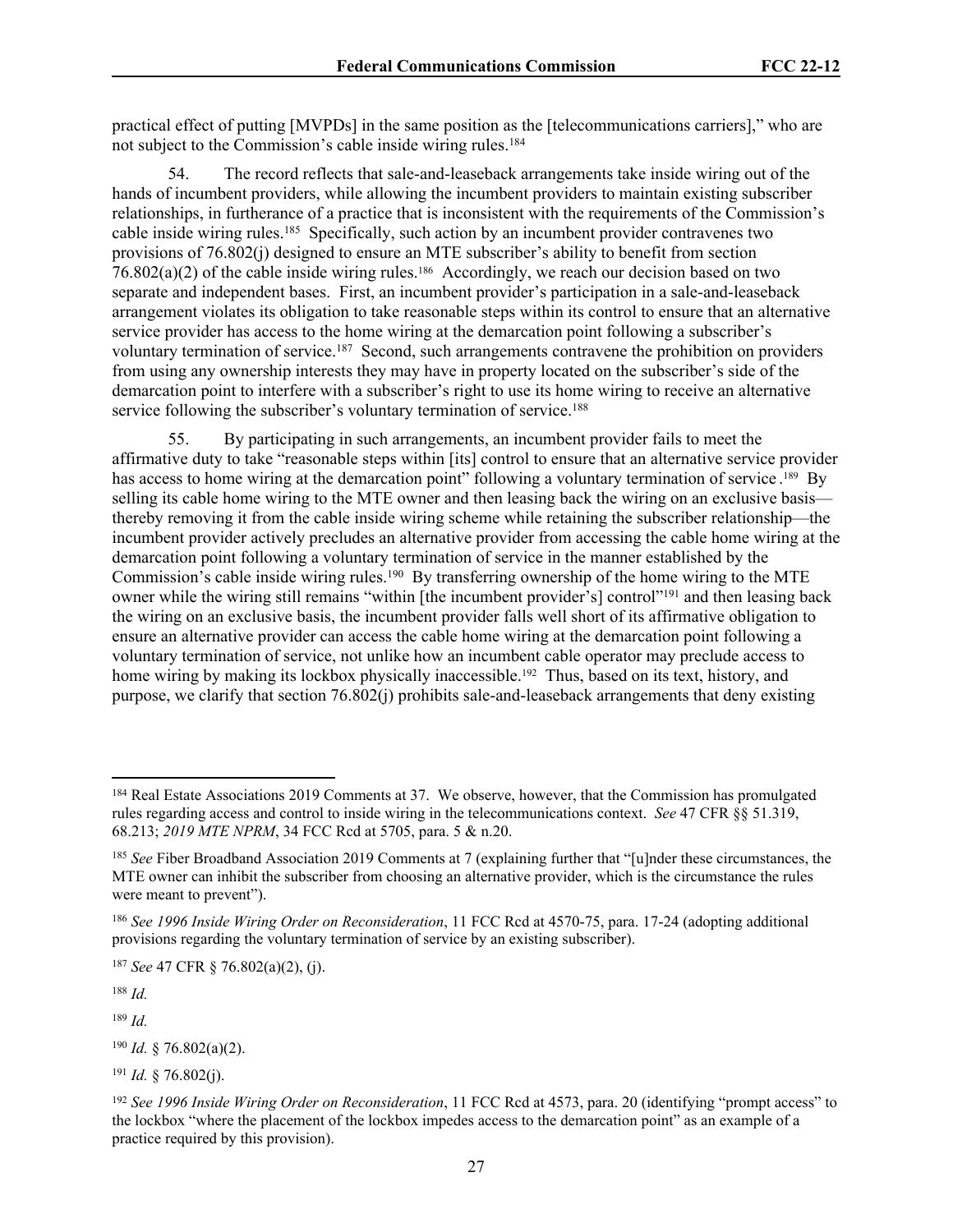subscribers the opportunity to exercise their rights under section 76.802(a)(2), a conclusion supported by the record 193

56. In addition, sale-and-leaseback arrangements contravene section 76.802(j)'s prohibition on "using any ownership interests . . . in property located on the subscriber's side of the demarcation point, such as molding or conduit, to prevent, impede, or in any way interfere with, a subscriber's right to use his or her home wiring to receive an alternative service."<sup>194</sup> Under a sale-and-leaseback arrangement, an incumbent provider uses its ownership interest in the cable home wiring located on the subscriber's side of the demarcation point to sell it and lease it back on an exclusive basis. In so doing, it prevents the subscriber from taking advantage of the cable inside wiring rules—that were applicable to the subscriber prior to the sale of the inside wiring—to obtain alternative service from a competing provider following a voluntary termination of service.195 When it adopted this rule, the Commission recognized that ownership interests in property on the subscriber's side of the demarcation point might be misused to "frustrate the purposes of our cable home wiring rules and . . . the 1992 Cable Act" of eliminating barriers to tenants' choice of service provider.196 Although the rule specifically references "molding or conduit" as examples of covered property, in adopting this rule, the Commission did not limit its scope to property simply "relating to the cable home wiring," but included "*any* ownership interest in property located on the subscriber's side of the demarcation point," generally.<sup>197</sup> We thus clarify that an incumbent provider's use of its ownership interest in the cable home wiring itself in the context of a sale-and-leaseback to frustrate a subscriber's ability to benefit from section 76.802(a)(2) of the cable inside wiring rules contravenes this prohibition.

57. This determination will promote competitive choice in residential MTEs by preventing incumbent providers from engaging in a practice that violates our cable inside wiring rules. These rules help ensure that MTE tenants have the opportunity to subscribe to an alternative provider following a voluntary termination of service, which promotes competition and all associated benefits, including lower prices and improved service quality, as well as encourage broadband deployment.<sup>198</sup> We disagree with NCTA's bare assertion that sale-and-leaseback arrangements should be permitted because they give providers "certainty" regarding their investment by ensuring the opportunity to "provid[e] service to the MTE's residents and tenants."<sup>199</sup> NCTA does not explain exactly how the arrangements operate to do so, and the only explanation in the record is that the arrangement transfers ownership of the cable inside wiring to the MTE owner, an entity that is not subject to our rules regarding the disposition of cable inside wiring. Even assuming that sale-and-leaseback arrangements provide certain investment security, they do so at the expense of alternative providers' ability to compete and allowing tenants the competitive choice offered by our cable inside wiring rules. In any event, as explained above, sale-and-leaseback arrangements are inconsistent with our rules, preventing subscribers from availing themselves of our cable inside wiring rules following a voluntary termination of service and impeding competitors' ability to provide service. Lacking the choice safeguarded by our cable inside wiring rules, MTE subscribers potentially face higher prices, lower service quality, and fewer options for services best suited to their

<sup>193</sup> *See* INCOMPAS 2021 Comments at 16; Verizon 2021 Reply at 7; WISPA 2021 Comments at 16; ADTRAN 2019 Comments at 8; Fiber Broadband Association 2019 Comments at 6.

<sup>194</sup> 47 CFR § 76.802(a)(2), (j).

<sup>195</sup> *Id*. § 76.802(a)(2).

<sup>196</sup> *1996 Inside Wiring Order on Reconsideration*, 11 FCC Rcd at 4582, para. 39.

<sup>197</sup> *Id.* (emphasis added).

<sup>198</sup> *See 2007 Exclusive Service Contracts Order*, 22 FCC Rcd at 20244-46, paras. 17-20.

<sup>199</sup> NCTA 2019 Comment at 4-5; *see also* Summit Broadband 2021 Comments at 1-2.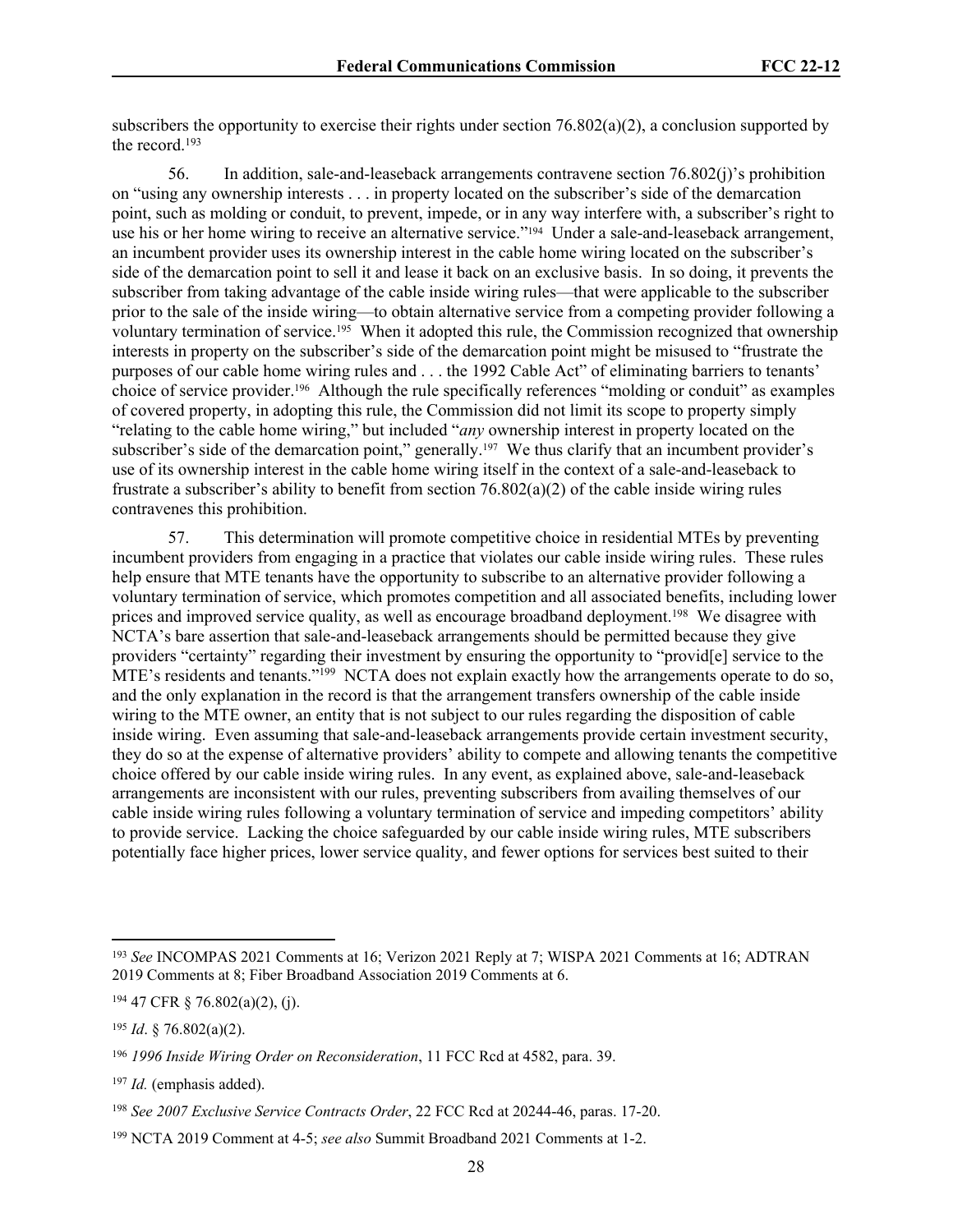needs, options which our rules were designed to ensure that the incumbents would not take steps to eliminate.<sup>200</sup>

58. To the extent sale-and-leaseback arrangements are uncommon, as the Real Estate Associations allege, we disagree that our clarification today is therefore unnecessary.<sup>201</sup> The prevalence of a practice has no bearing on its consistency with our rules. We also reject the Fiber Broadband Association's suggestion that such agreements should be prohibited except when "a service provider and MTE owner can prove that they do not harm competition."<sup>202</sup> Our objective in this Declaratory Ruling is to provide clarity regarding prohibited practices in order to foster competitive entry as set forth in section 76.802(a)(2). A case-by-case competition analysis has no bearing on whether sale-and-leaseback agreements violate section 76.802(j). Instead, we find that the ability to seek a waiver provides adequate relief.<sup>203</sup>

59. We underscore that this determination applies to arrangements whereby an MVPD conveys its inside wiring to a residential MTE owner before the subscriber terminates service and then leases it back on an exclusive basis.204 Although the Commission and stakeholders have referred to this practice as "*sale*-and-leaseback," we agree with WISPA that any form of conveyance violates section 76.802(j) of our rules in this context.<sup>205</sup> Therefore, this determination extends to all instances where an incumbent MVPD conveys its inside wiring in a residential MTE—whether or not for monetary consideration—to the MTE owner before the subscriber terminates service and then leases it back on an exclusive basis.

60. To avoid issues that are made much more difficult by the passage of time—for example, determining the historical ownership of the wiring—that would tie up Commission resources without commensurate gain, and to address any potential hardships from prior application of this determination, we will focus our scrutiny on sale-and-leaseback arrangements entered into after the Commission began examining this practice in the 2017 *MTE NOI*.<sup>206</sup> As a practical matter, we will forego focusing on arrangements made prior to this time.

#### **V. PROCEDURAL MATTERS**

61. *Final Regulatory Flexibility Analysis*. Pursuant to the Regulatory Flexibility Act of 1980 (RFA), as amended,<sup>207</sup> the Commission's Final Regulatory Flexibility Analysis is set forth in Appendix B. The Commission's Consumer and Governmental Affairs Bureau, Reference Information Center, will send

<sup>207</sup> *See* 5 U.S.C. § 603.

<sup>200</sup> *See 2007 Exclusive Service Contracts Order*, 22 FCC Rcd at 20244-47, paras. 17-22.

<sup>201</sup> Real Estate Associations 2021 Comments at 65; *see also* Real Estate Associations 2019 Comments at 74; Fiber Broadband Association 2021 Comments at 4-5 (explaining that FBA understands that "sale-and-leaseback arrangements are not commonly used" but is still concerned about their use to evade Commission rules); WISPA 2019 Reply at 22 (arguing that "[i]f in fact sale-and-leaseback agreements are 'very rare,' then prohibiting them should have very little impact on the industry and, in any event, will prohibit those few contracts that act as a bar to competitive access").

<sup>202</sup> Fiber Broadband Association 2021 Comments at 5.

<sup>203</sup> *See* 47 CFR § 1.3; *WAIT Radio v. FCC*, 418 F.2d 1153, 1157 (D.C. Cir. 1969).

<sup>204</sup> *See supra* para. 51. This clarification does not require the sharing of in-use wiring. *Cf.* MBC 2019 Comments at 10-11.

<sup>205</sup> *See* WISPA 2021 Reply at 6-7; *see also* Real Estate Associations 2021 Comments at 64 (claiming that, often "[t]here is no sale, nominal or otherwise," and no money transfers from one party to the other).

<sup>206</sup> *2017 MTE NOI*, 32 FCC Rcd at 5389, para. 15.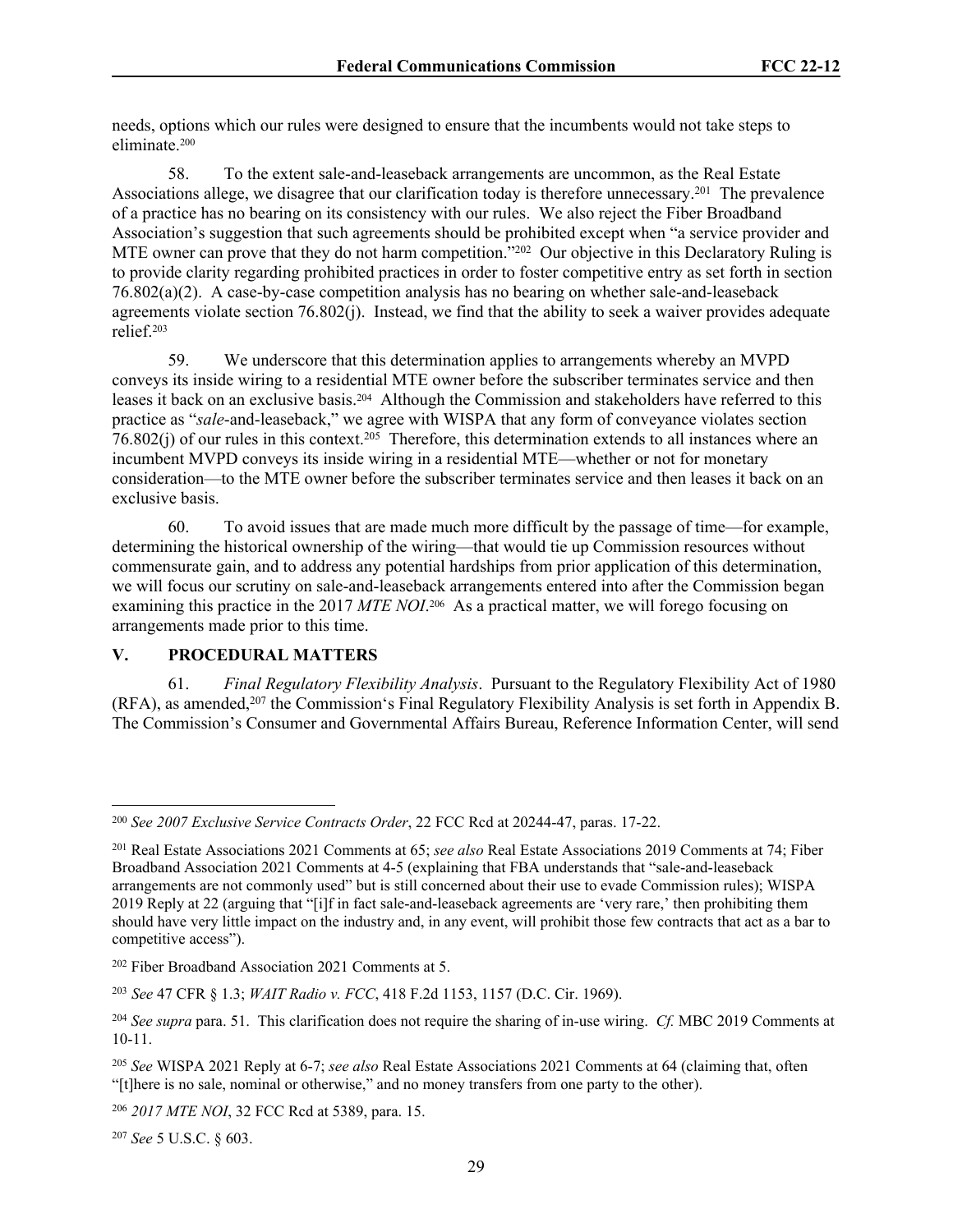a copy of this Report and Order and Declaratory Ruling, including the FRFA, to the Chief Counsel for Advocacy of the Small Business Administration (SBA).<sup>208</sup>

62. *Paperwork Reduction Act.* This document contains new or modified information collection requirements subject to the Paperwork Reduction Act of 1995 (PRA), Public Law 104-13. It will be submitted to the Office of Management and Budget (OMB) for review under section 3507(d) of the PRA. OMB, the general public, and other Federal agencies are invited to comment on the new or modified information collection requirements contained in this proceeding. In addition, we note that pursuant to the Small Business Paperwork Relief Act of 2002, Public Law 107-198, we previously sought comment on how the Commission might further reduce the information collection burden for small business concerns with fewer than 25 employees.<sup>209</sup>

63. *Congressional Review Act.* The Commission has determined, and the Administrator of the Office of Information and Regulatory Affairs, Office of Management and Budget, concurs, that this rule is "non-major" under the Congressional Review Act, 5 U.S.C. § 804(2). The Commission will send a copy of this Report and Order and Declaratory Ruling to Congress and the Government Accountability Office pursuant to 5 U.S.C.  $\S 801(a)(1)(A)$ .

64. *People with Disabilities.* To request materials in accessible formats for people with disabilities (Braille, large print, electronic files, audio format), send an e-mail to [fcc504@fcc.gov](mailto:fcc504@fcc.gov) or call the Consumer & Governmental Affairs Bureau at 202-418-0530 (voice).

65. *Contact Person.* For further information, please contact Benjamin (Jesse) Goodwin, Competition Policy Division, Wireline Competition Bureau, at (202) 418-0958 or [Benjamin.Goodwin@fcc.gov](mailto:Benjamin.Goodwin@fcc.gov).

### **VI. ORDERING CLAUSES**

66. IT IS ORDERED that pursuant to the authority contained in sections 1-4, 201(b), 303(r), 601(4), 601(6), 624(i), and 628 of the Communications Act of 1934, as amended, 47 U.S.C. §§ 151-54, 201(b), 303(r), 521(4), 521(6), 544(i), and 548, and sections 1.4(b)(1) and 1.103(a) of the Commission's rules, 47 CFR §§ 1.4(b)(1), 1.103(a), this Report and Order IS ADOPTED.

67. IT IS FURTHER ORDERED that pursuant to the authority contained in sections 1-4, 303(r), 601(4), 601(6), and 624(i) of the Communications Act of 1934, as amended, 47 U.S.C. §§ 151-54, 303(r), 521(4), 521(6), and 544(i), and sections 1.2, 76.5, 76.800 *et seq*., and 76.802 of the Commission's rules, 47 CFR §§ 1.2, 76.5, 76.800 *et seq.*, and 76.802, this Declaratory Ruling IS ADOPTED.

68. IT IS FURTHER ORDERED that Parts 64 and 76 of the Commission's rules ARE AMENDED as set forth in Appendix A and such amendments SHALL BE EFFECTIVE 30 days after publication in the *Federal Register*, except that compliance with sections 64.2500(c)(2)(ii) and (d)(2) and 76.2000(b)(2)(ii) and (c)(2) of the Commission's rules, 47 CFR  $\frac{86}{64.2500(c)(2)(ii)}$ , (d)(2), 76.2000(b)(2)(ii), (c)(2), will not be required until 180 days after publication in the *Federal Register*; compliance with sections  $64.2500(e)$  and  $76.2000(d)$  of the Commission's rules,  $47$  CFR  $\S$ §  $64.2500(e)$ , 76.2000(d), will not be required until the Office of Management and Budget completes any review that the Wireline Competition Bureau determines is required under the Paperwork Reduction Act; and compliance with sections  $64.2500(e)(2)(ii)$  and  $76.2000(d)(2)(ii)$  of the Commission's rules, 47 CFR  $\&$ 64.2500(e)(2)(ii), 76.2000(d)(2)(ii), will not be required until the later of [[INSERT DATE 180 DAYS AFTER PUBLICATION IN THE FEDERAL REGISTER]] or the date that the Office of Management and Budget completes its review of the requirements in paragraph (e) pursuant to the Paperwork Reduction Act. The Commission directs the Wireline Competition Bureau to announce compliance dates

<sup>208</sup> *See* 5 U.S.C. § 603(a).

<sup>209</sup> *See* 44 U.S.C. § 3506(c)(4).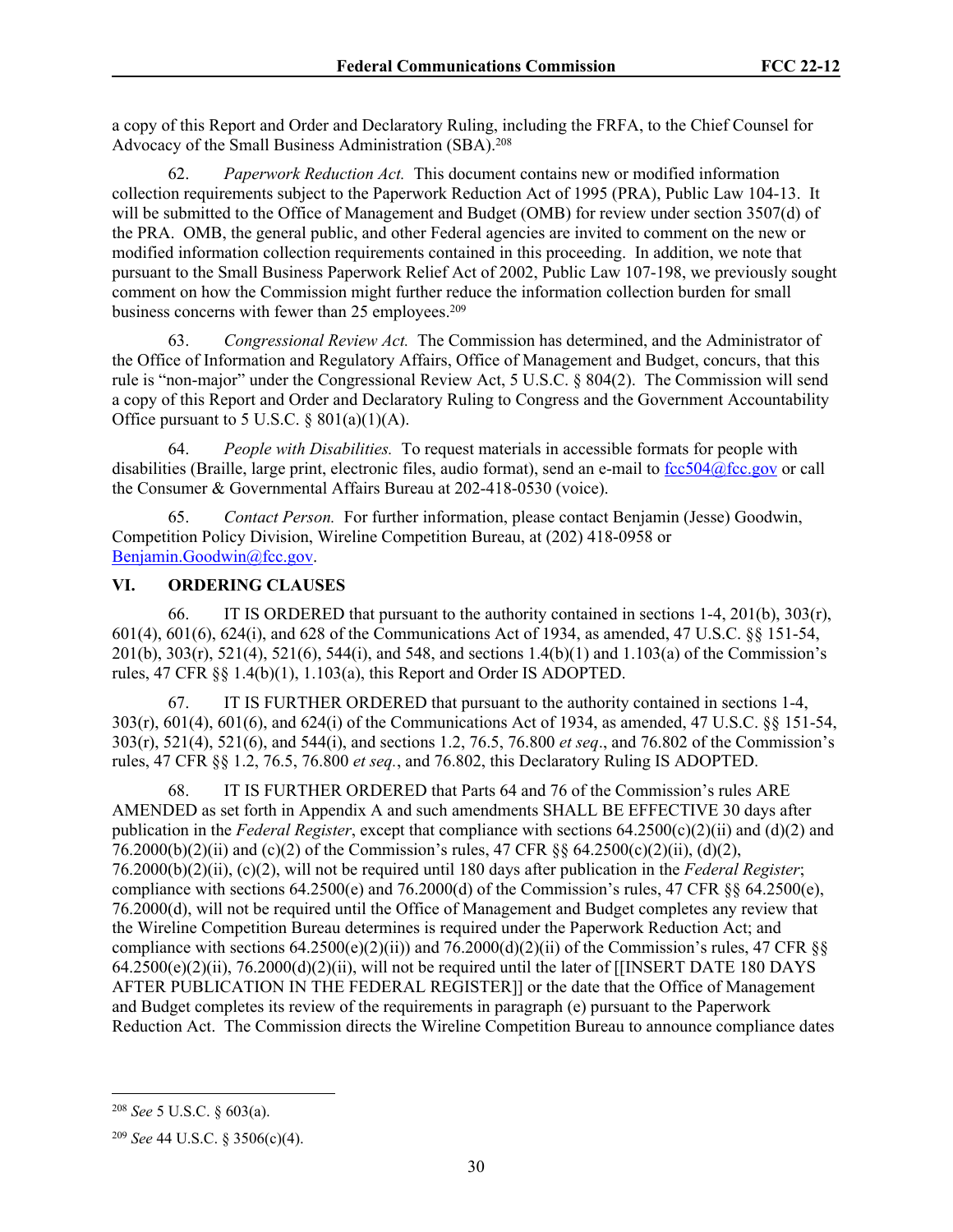for sections 64.2500(e) and 76.2000(d) by subsequent Public Notice and to cause 47 CFR §§ 64.2500(e) and 76.2000(d) to be revised accordingly.

69. IT IS FURTHER ORDERED that the Declaratory Ruling and the obligations set forth therein SHALL BE EFFECTIVE on the same day that the amendments to Parts 64 and 76 of the Commission's rules become effective.

70. IT IS FURTHER ORDERED that, pursuant to 47 CFR § 1.4(b)(1), the period for filing petitions for reconsideration or petitions for judicial review with respect to all aspects of this Report and Order and Declaratory Ruling will commence on the date that a summary of this Report and Order and Declaratory Ruling is published in the Federal Register.

71. IT IS FURTHER ORDERED that the Commission SHALL SEND a copy of this Report and Order and Declaratory Ruling to Congress and to the Government Accountability Office pursuant to the Congressional Review Act, see 5 U.S.C. § 801(a)(1)(A).

72. IT IS FURTHER ORDERED that the Commission's Consumer & Governmental Affairs Bureau, Reference Information Center SHALL SEND a copy of this Report and Order and Declaratory Ruling, including the Final Regulatory Flexibility Analysis, to the Chief Counsel for Advocacy of the Small Business Administration.

### FEDERAL COMMUNICATIONS COMMISSION

Marlene H. Dortch Secretary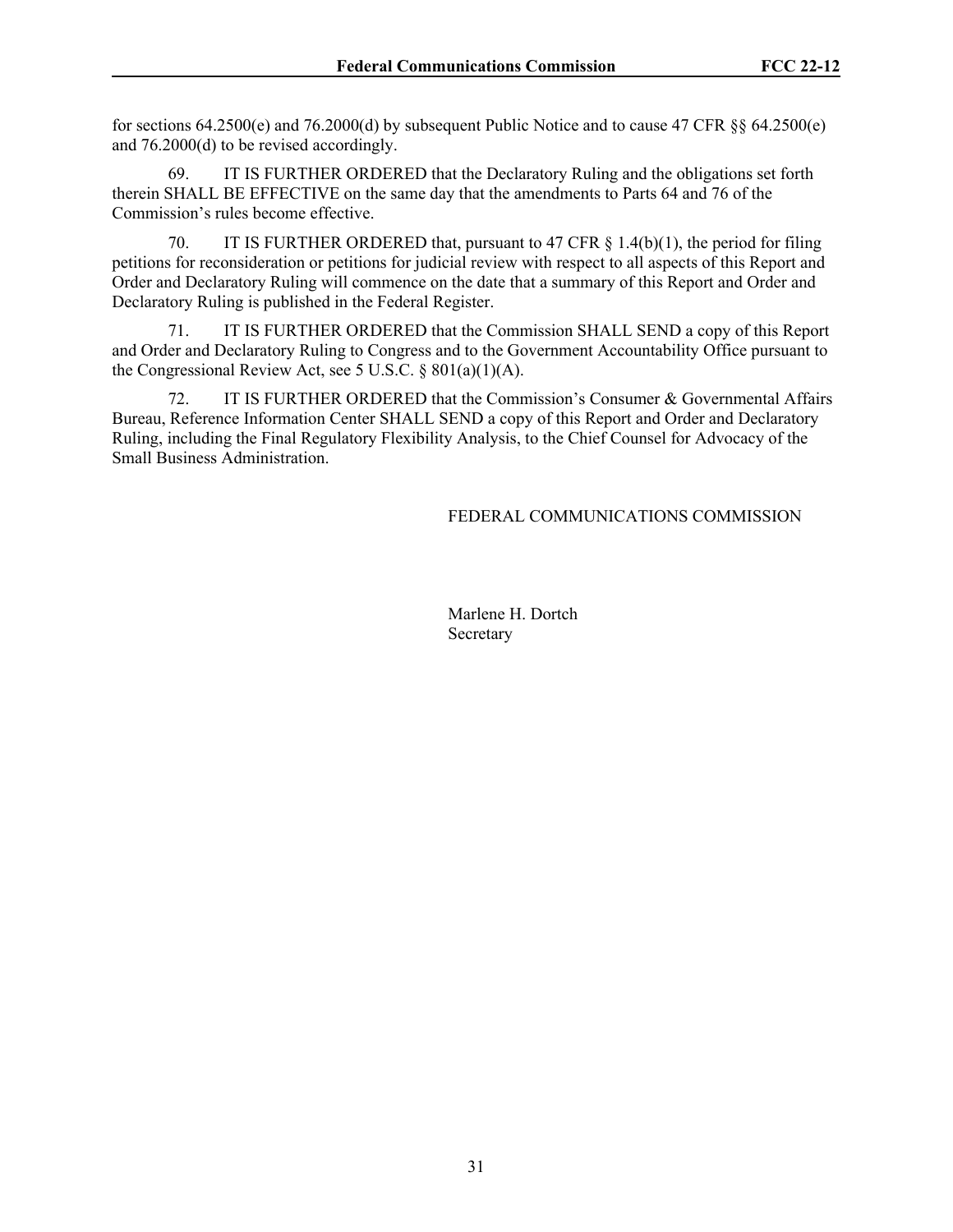# **APPENDIX A**

## **Final Rules**

The Federal Communications Commission amends parts 64 and 76 of Title 47 of the Code of Federal Regulations as follows:

# **PART 64 – MISCELLANEOUS RULES RELATING TO COMMON CARRIERS**

1. Amend  $\S 64.2500$  by changing the title of the section and adding subsections (c)-(f) as follows:

## **§ 64.2500 Prohibited agreements and required disclosures.**

#### \* \* \* \* \*

(c) No common carrier shall enter into or enforce any contract regarding the provision of communications service in a multiunit premise, written or oral, in which it gives the multiunit premise owner compensation on a graduated basis.

(1) For purposes of this rule, a "graduated basis" means that the compensation a common carrier pays to a multiunit premise owner for each tenant served increases as the total number of tenants served by the common carrier in the multiunit premise increases.

# (2) *Compliance Dates.*

(i) *Compliance date for new contracts*. After [[INSERT DATE 30 DAYS AFTER PUBLICATION IN THE FEDERAL REGISTER]], no common carrier shall enter into any contract regarding the provision of communications service in a multiunit premise, written or oral, in which it gives the multiunit premise owner compensation on a graduated basis.

(ii) *Compliance date for existing contracts.* After [[INSERT DATE 180 DAYS AFTER PUBLICATION IN THE FEDERAL REGISTER]], no common carrier shall enforce any contract regarding the provision of communications service in a multiunit premise, written or oral, in existence as of [[INSERT DATE 30 DAYS AFTER PUBLICATION IN THE FEDERAL REGISTER]], in which it gives the multiunit premise owner compensation on a graduated basis.

(d) No common carrier shall enter into or enforce any contract regarding the provision of communications service in a multiunit premise, written or oral, in which it receives the exclusive right to provide the multiunit premise owner compensation in return for access to the multiunit premise and its tenants.

(1) *Compliance date for new contracts.* After [[INSERT DATE 30 DAYS AFTER PUBLICATION IN THE FEDERAL REGISTER]], no common carrier shall enter into any contract, written or oral, in which it receives the exclusive right to provide the multiunit premise owner compensation in return for access to the multiunit premise and its tenants.

(2) *Compliance date for existing contracts.* After [[INSERT DATE 180 DAYS AFTER PUBLICATION IN THE FEDERAL REGISTER]], no common carrier shall enforce any contract regarding the provision of communications service in a multiunit premise written or oral, in existence as of [[INSERT DATE 30 DAYS AFTER PUBLICATION IN THE FEDERAL REGISTER]], in which it receives the exclusive right to provide the multiunit premise owner compensation in return for access to the multiunit premise and its tenants.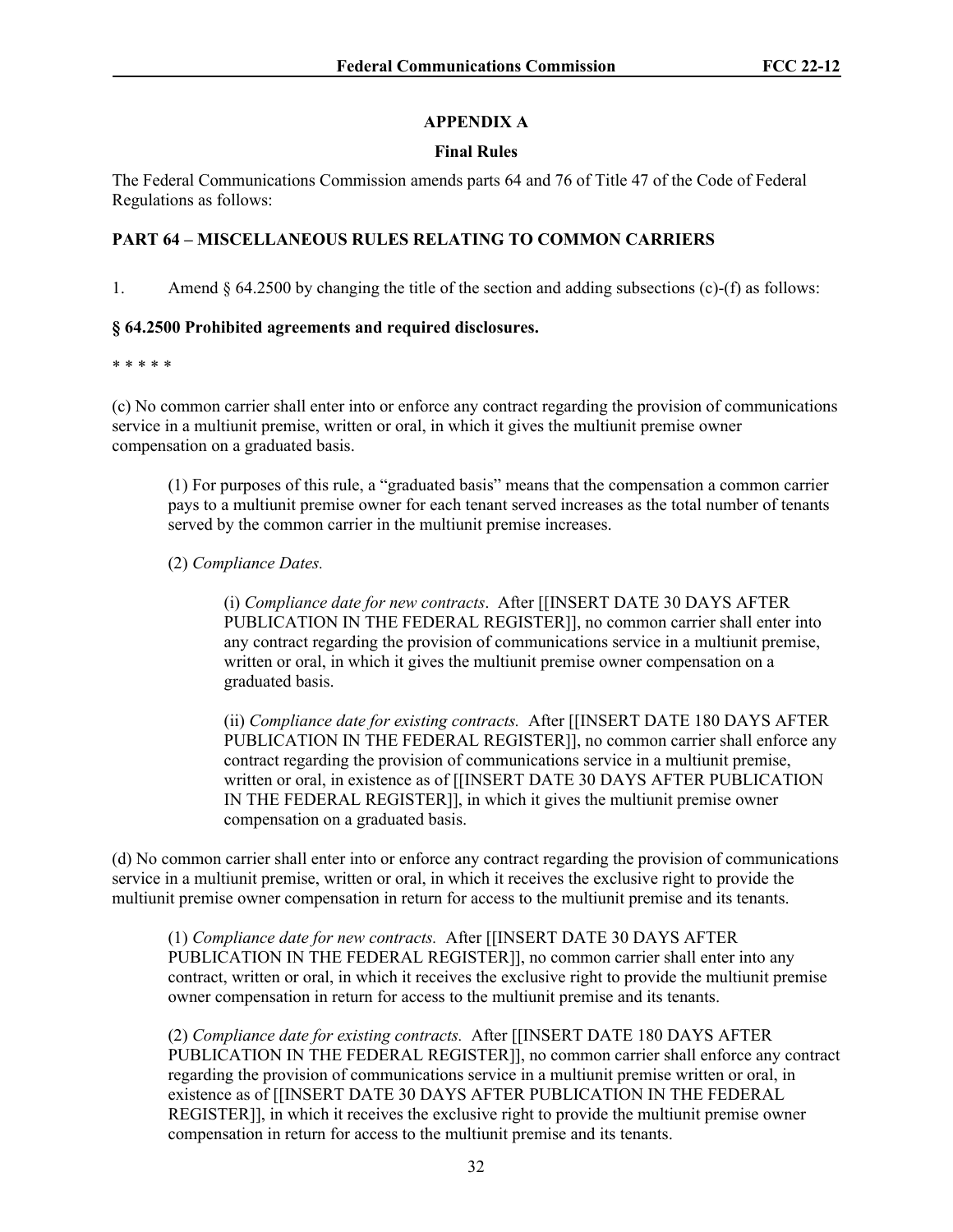(e) A common carrier shall disclose the existence of any contract regarding the provision of communications service in a multiunit premise, written or oral, in which it receives the exclusive right to market its service to tenants of a multiunit premise.

(1) Such disclosure must:

(i) Be included on all written marketing material, whether electronic or in print, that is directed at tenants or prospective tenants of the affected multiunit premise;

(ii) Identify the existence of the contract and include a plain-language description of the arrangement, including that the provider has the right to exclusively market its communications services to tenants in the multiunit premise, that such a right does not mean that the provider is the only entity that can provide such services to tenants in the multiunit premise, and that service from an alternative provider may be available; and

(iii) Be made in a manner that it is clear, conspicuous, and legible.

## (2) *Compliance dates*.

(i) *Compliance date for new contracts*. Paragraph (e) of this section may contain an information-collection and/or recordkeeping requirement. Compliance with paragraph (e) will not be required for new contracts until this paragraph (f) is removed or contains a compliance date for new contracts, which will not occur until after the Office of Management and Budget completes review of such requirements pursuant to the Paperwork Reduction Act or until after the Wireline Competition Bureau determines that review is not required.

(ii) *Compliance date for existing contracts.* For contracts in existence as of the compliance date for new contracts, compliance with paragraph (e) will not be required until the later of [[INSERT DATE 180 DAYS AFTER PUBLICATION IN THE FEDERAL REGISTER]] or the date that the Office of Management and Budget completes any review of the requirements in paragraph (e) pursuant to the Paperwork Reduction Act.

## **PART 76 – MULTICHANNEL VIDEO AND CABLE TELEVISION SERVICE**

2. Amend  $\S$  76.2000 as follows to add subsections (b)-(e) and renumber (b) as (f) as follows:

### **§ 76.2000 Exclusive access to multiple dwelling units generally.**

#### **\* \* \*** \* \*

(b) No cable operator or other provider of MVPD service subject to 47 U.S.C. 548 shall enter into or enforce any contract regarding the provision of communications service in a MDU, written or oral, in which it gives the MDU owner compensation on a graduated basis.

(1) For purposes of this rule, a "graduated basis" means that the compensation a cable operator or other provider of MVPD service subject to 47 U.S.C. 548 pays to a MDU owner for each tenant served increases as the total number of tenants served by the cable operator or other provider of MVPD service subject to 47 U.S.C. 548 in the MDU increases.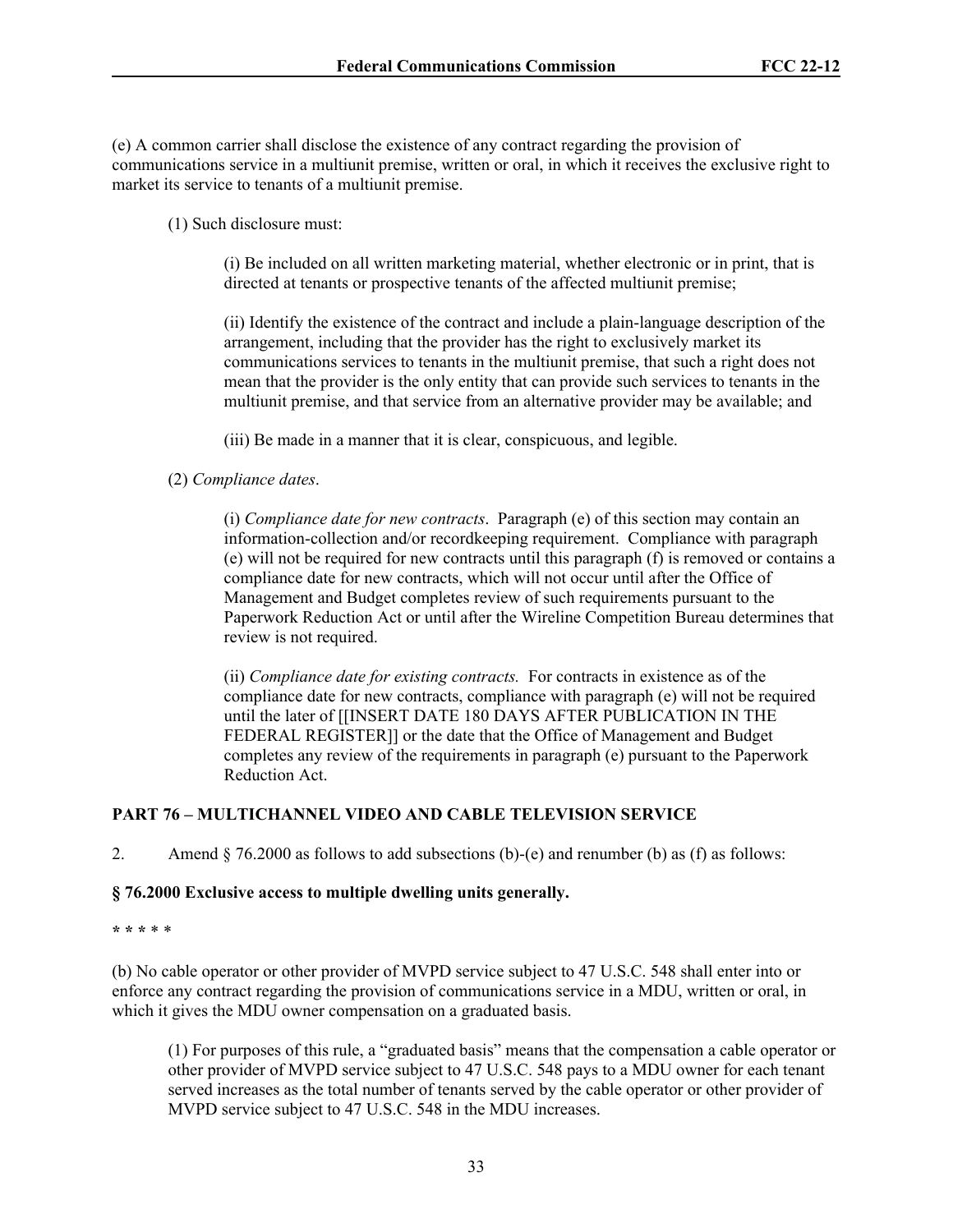## (2) *Compliance Dates.*

(i) *Compliance date for new contracts.* After [[INSERT DATE 30 DAYS AFTER PUBLICATION IN THE FEDERAL REGISTER]], no cable operator or other provider of MVPD service subject to 47 U.S.C. 548 shall enter into any contract regarding the provision of communications service in a MDU, written or oral, in which it gives the MDU owner compensation on a graduated basis.

(ii) *Compliance date for existing contracts.* After [[INSERT DATE 180 DAYS AFTER PUBLICATION IN THE FEDERAL REGISTER]], no cable operator or other provider of MVPD service subject to 47 U.S.C. 548 shall enforce any contract regarding the provision of communications service in an MDU, written or oral, in existence as of [[INSERT DATE 30 DAYS AFTER PUBLICATION IN THE FEDERAL REGISTER]], in which it gives the MDU owner compensation on a graduated basis.

(c) No cable operator or other provider of MVPD service subject to 47 U.S.C. 548 shall enter into or enforce any contract regarding the provision of communications service in a MDU, written or oral, in which it receives the exclusive right to provide the MDU owner compensation in return for access to the MDU and its tenants.

(1) *Compliance date for new contracts.* After [[INSERT DATE 30 DAYS AFTER PUBLICATION IN THE FEDERAL REGISTER]], no cable operator or other provider of MVPD service subject to 47 U.S.C. 548 shall enter into any contract, written or oral, in which it receives the exclusive right to provide the MDU owner compensation in return for access to the MDU and its tenants.

(2) *Compliance date for existing contracts.* After [[INSERT DATE 180 DAYS AFTER PUBLICATION IN THE FEDERAL REGISTER]], no cable operator or other provider of MVPD service subject to 47 U.S.C. 548 shall enforce any contract regarding the provision of communications service in a MDU, written or oral, in existence as of [[INSERT DATE 30 DAYS AFTER PUBLICATION IN THE FEDERAL REGISTER]], in which it receives the exclusive right to provide the MDU owner compensation in return for access to the MDU and its tenants.

(d) A cable operator or other provider of MVPD service subject to 47 U.S.C. 548 shall disclose the existence of any contract regarding the provision of communications service in a MDU, written or oral, in which it receives the exclusive right to market its service to tenants of a MDU.

(1) Such disclosure must:

(i) Be included on all written marketing material, whether electronic or in print, that is directed at tenants or prospective tenants of the affected MDU;

(ii) Identify the existence of the contract and include a plain-language description of the arrangement, including that the provider has the right to exclusively market its communications services to tenants in the MDU, that such a right does not mean that the provider is the only entity that can provide such services to tenants in the MDU, and that service from an alternative provider may be available; and

(iii) Be made in a manner that it is clear, conspicuous, and legible.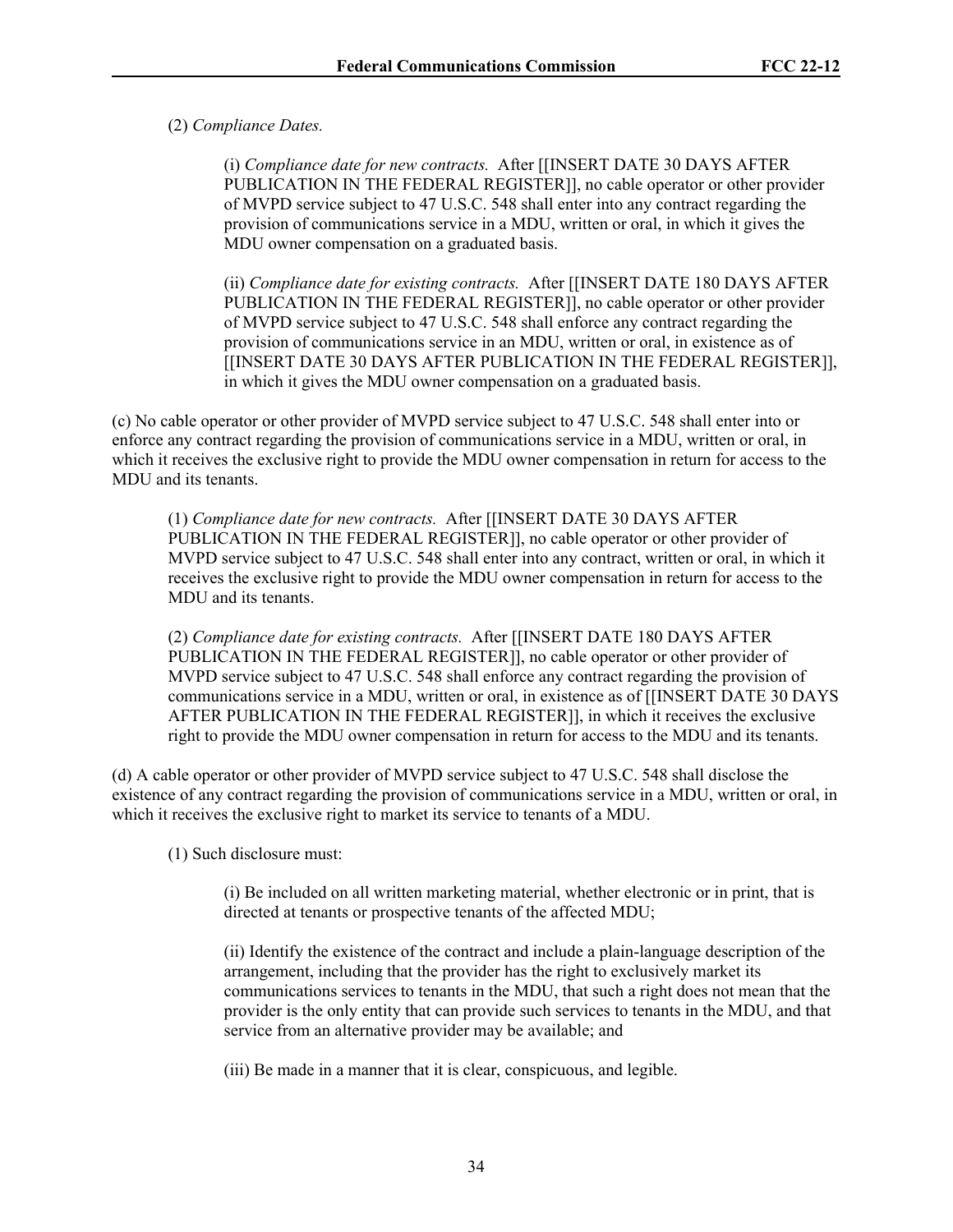### (2) *Compliance dates*.

(i) *Compliance date for new contracts*: Paragraph (d) of this section may contain an information-collection and/or recordkeeping requirement. Compliance with paragraph (d) will not be required until this paragraph (e) is removed or contains a compliance date, for new contracts, which will occur after the Office of Management and Budget completes its review of such requirements pursuant to the Paperwork Reduction Act or until after the Wireline Competition Bureau determines that review is not required.

(ii) *Compliance date for existing contracts.* For contracts in existence as of the compliance date for new contracts, compliance with the paragraph (d) will not be required until the later of [[INSERT DATE 180 DAYS AFTER PUBLICATION IN THE FEDERAL REGISTER]] or the date that the Office of Management and Budget completes any review of the requirements in paragraph (d) pursuant to the Paperwork Reduction Act.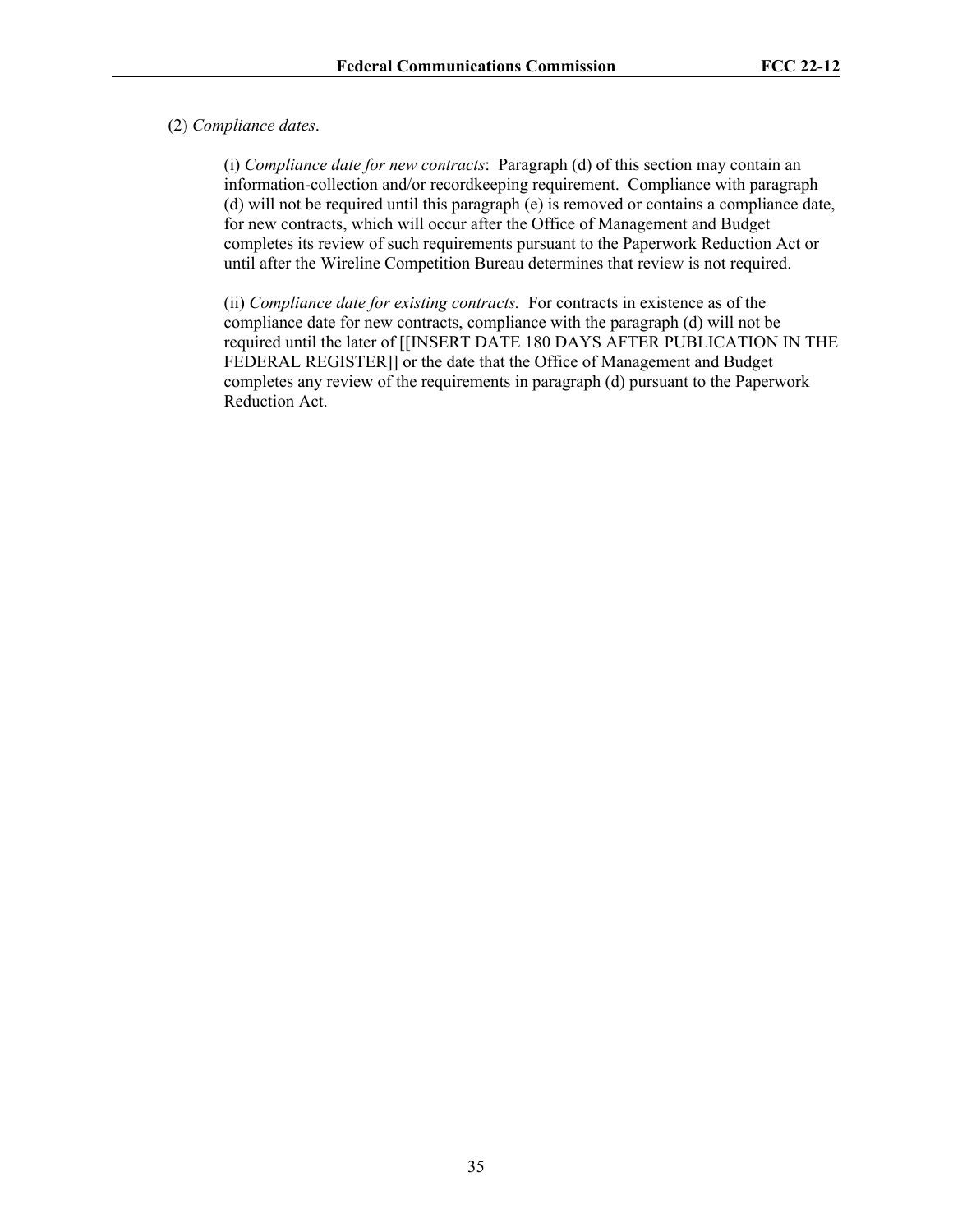## **APPENDIX B**

## **Final Regulatory Flexibility Analysis**

1. As required by the Regulatory Flexibility Act of 1980, as amended,<sup>1</sup> an Initial Regulatory Flexibility Analysis (IRFA) was incorporated into the *2019 Improving Competitive Broadband Access to*  Multiple Tenant Environments Notice of Proposed Rulemaking (Notice).<sup>2</sup> The Commission sought written public comments on the proposals in the *Notice*, including comments on the IRFA. No comments were filed addressing the IRFA. This present Final Regulatory Flexibility Analysis (FRFA) conforms to the RFA.<sup>3</sup>

## **A. Need for, and Objectives of, the Rules**

2. This Report and Order takes action to promote competition in multiple tenant environments (MTEs) by addressing two practices that impede competition for communications service in MTEs. First, this Report and Order adopts rules prohibiting providers from entering into two types of revenue sharing agreements which discourage competition and have no connection to costs borne by MTE owners: exclusive and graduated revenue sharing agreements.<sup>4</sup> Second, it adopts rules requiring providers to disclose the existence of exclusive marketing arrangements in simple, easy-to-understand language.<sup>5</sup> Both of these practices undercut the goals of the Commission's longstanding rules prohibiting exclusive access contracts in MTEs, and by adopting these rules we promote competition and tenant choice in MTEs.

# **B. Summary of Significant Issues Raised by Public Comments in Response to the IRFA**

3. There were no comments filed that specifically addressed the proposed rules and policies presented in the IRFA.

# **C. Response to Comments by the Chief Counsel for Advocacy of the SBA**

4. Pursuant to the Small Business Jobs Act of 2010, which amended the RFA, the Commission is required to respond to any comments filed by the Chief Counsel for Advocacy of the Small Business Administration (SBA), and to provide a detailed statement of any change made to the proposed rules as a result of those comments.<sup>6</sup> On January 20, 2022, the Chief Counsel filed an *ex parte*  letter discussing the proposed rules. The Report and Order addresses these comments and adopts the rules favored by the Chief Counsel.<sup>7</sup>

# **D. Description and Estimate of the Number of Small Entities to Which the Rules Will Apply**

5. The RFA directs agencies to provide a description of and, where feasible, an estimate of the number of small entities that may be affected by the proposed rules and by the rule revisions on which the Notice seeks comment, if adopted.<sup>8</sup> The RFA generally defines the term "small entity" as having the same meaning as the terms "small business," "small organization," and "small governmental

<sup>3</sup> *See* 5 U.S.C. § 604.

<sup>1</sup> *See* 5 U.S.C. § 603. The RFA, *see* 5 U.S.C. § 601-612, has been amended by the Small Business Regulatory Enforcement Fairness Act of 1996 (SBREFA), Pub. L. No. 104-121, Title II, 110 Stat. 857 (1996).

<sup>2</sup> *Improving Competitive Broadband Access to Multiple Tenant Environments et al.*, GN Docket No. 17-142 et al., Notice of Proposed Rulemaking, 34 FCC 5702 (2019).

<sup>4</sup> *See supra* paras. 16-32.

<sup>5</sup> *See supra* paras. 33-42.

 $6$  5 U.S.C. § 604(a)(3).

<sup>7</sup> *See supra* paras. 24-25.

<sup>8</sup> *See* 5 U.S.C. § 603(b)(3).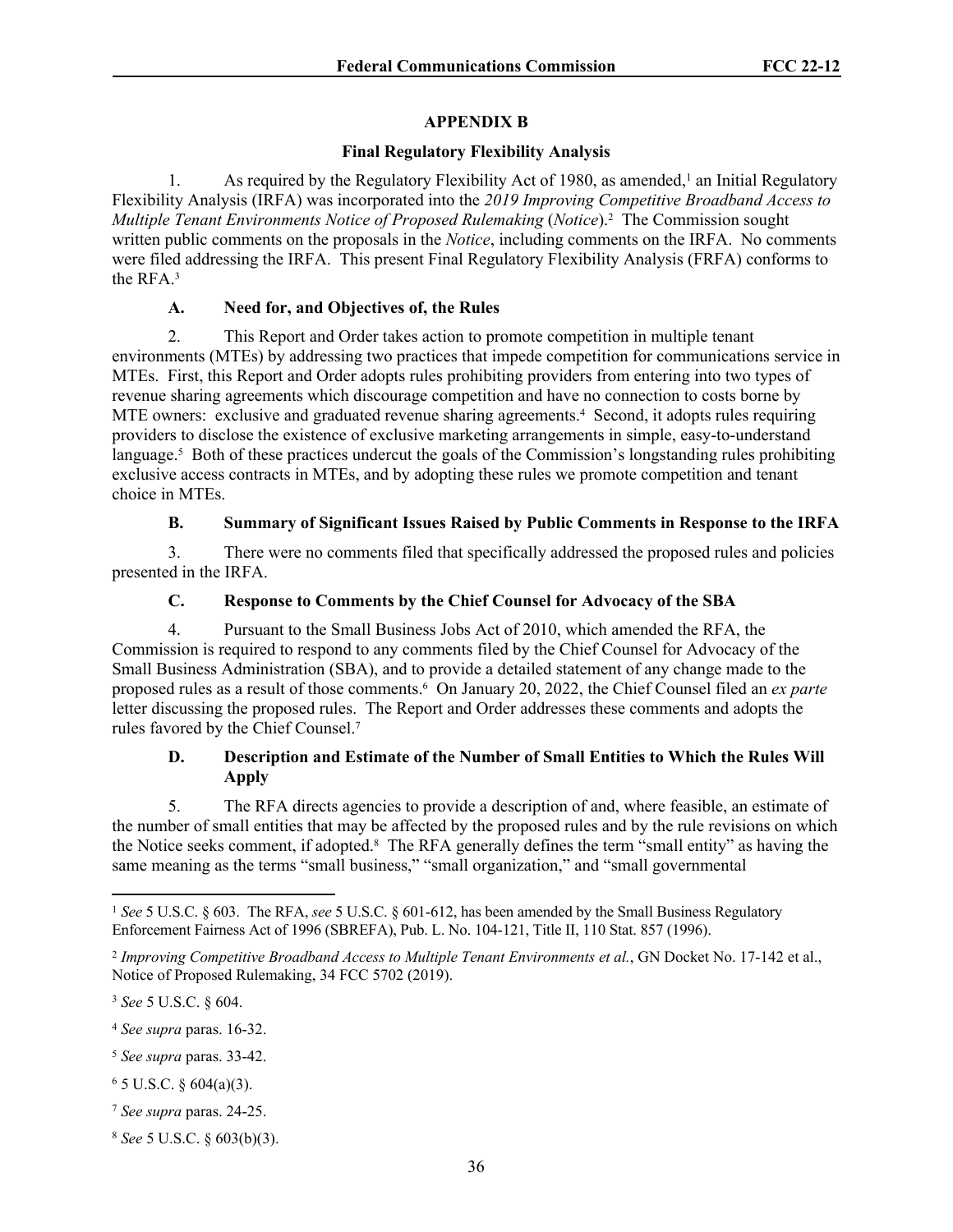jurisdiction."<sup>9</sup> In addition, the term "small business" has the same meaning as the term "small-business concern" under the Small Business Act.10 A "small-business concern" is one which: (1) is independently owned and operated; (2) is not dominant in its field of operation; and (3) satisfies any additional criteria established by the SBA.<sup>11</sup>

6. *Small Businesses, Small Organizations, Small Governmental Jurisdictions.* Our actions, over time, may affect small entities that are not easily categorized at present. We therefore describe here, at the outset, three broad groups of small entities that could be directly affected herein.12 First, while there are industry specific size standards for small businesses that are used in the regulatory flexibility analysis, according to data from the Small Business Administration's (SBA) Office of Advocacy, in general a small business is an independent business having fewer than 500 employees.13 These types of small businesses represent 99.9% of all businesses in the United States, which translates to 32.5 million businesses.<sup>14</sup>

7. Next, the type of small entity described as a "small organization" is generally "any notfor-profit enterprise which is independently owned and operated and is not dominant in its field."15 The Internal Revenue Service (IRS) uses a revenue benchmark of \$50,000 or less to delineate its annual electronic filing requirements for small exempt organizations.16 Nationwide, for tax year 2018, there were approximately 571,709 small exempt organizations in the U.S. reporting revenues of \$50,000 or less according to the registration and tax data for exempt organizations available from the IRS.<sup>17</sup>

8. Finally, the small entity described as a "small governmental jurisdiction" is defined generally as "governments of cities, counties, towns, townships, villages, school districts, or special districts, with a population of less than fifty thousand."<sup>18</sup> U.S. Census Bureau data from the 2017 Census

<sup>11</sup> *See* 15 U.S.C. § 632.

<sup>12</sup> *See* 5 U.S.C. § 601(3)-(6).

<sup>13</sup> *See* SBA, Office of Advocacy, Frequently Asked Questions, "What is a small business?," <https://cdn.advocacy.sba.gov/wp-content/uploads/2021/11/03093005/Small-Business-FAQ-2021.pdf>. (Nov 2021).

<sup>14</sup> *Id*.

 $15$  5 U.S.C.  $\frac{601(4)}{4}$ .

<sup>16</sup> The IRS benchmark is similar to the population of less than 50,000 benchmark in 5 U.S.C  $\S 601(5)$  that is used to define a small governmental jurisdiction. Therefore, the IRS benchmark has been used to estimate the number small organizations in this small entity description. S*ee* Annual Electronic Filing Requirement for Small Exempt Organizations — Form 990-N (e-Postcard), "Who must file," [https://www.irs.gov/charities-non-profits/annual](https://www.irs.gov/charities-non-profits/annual-electronic-filing-requirement-for-small-exempt-organizations-form-990-n-e-postcard)[electronic-filing-requirement-for-small-exempt-organizations-form-990-n-e-postcard](https://www.irs.gov/charities-non-profits/annual-electronic-filing-requirement-for-small-exempt-organizations-form-990-n-e-postcard). We note that the IRS data does not provide information on whether a small exempt organization is independently owned and operated or dominant in its field.

<sup>17</sup> See Exempt Organizations Business Master File Extract (EO BMF), "CSV Files by Region," [https://www.irs.gov/charities-non-profits/exempt-organizations-business-master-file-extract-eo-bmf.](https://www.irs.gov/charities-non-profits/exempt-organizations-business-master-file-extract-eo-bmf) The IRS Exempt Organization Business Master File (EO BMF) Extract provides information on all registered taxexempt/non-profit organizations. The data utilized for purposes of this description was extracted from the IRS EO BMF data for Region 1-Northeast Area (76,886), Region 2-Mid-Atlantic and Great Lakes Areas (221,121), and Region 3-Gulf Coast and Pacific Coast Areas (273,702) which includes the continental U.S., Alaska, and Hawaii. This data does not include information for Puerto Rico.

 $18$  5 U.S.C. § 601(5).

<sup>9</sup> *See* 5 U.S.C. § 601(6).

<sup>10</sup> 5 U.S.C. § 601(3) (incorporating by reference the definition of "small-business concern" in the Small Business Act, 15 U.S.C. § 632). Pursuant to 5 U.S.C. § 601(3), the statutory definition of a small business applies "unless an agency, after consultation with the Office of Advocacy of the Small Business Administration and after opportunity for public comment, establishes one or more definitions of such term which are appropriate to the activities of the agency and publishes such definition(s) in the Federal Register."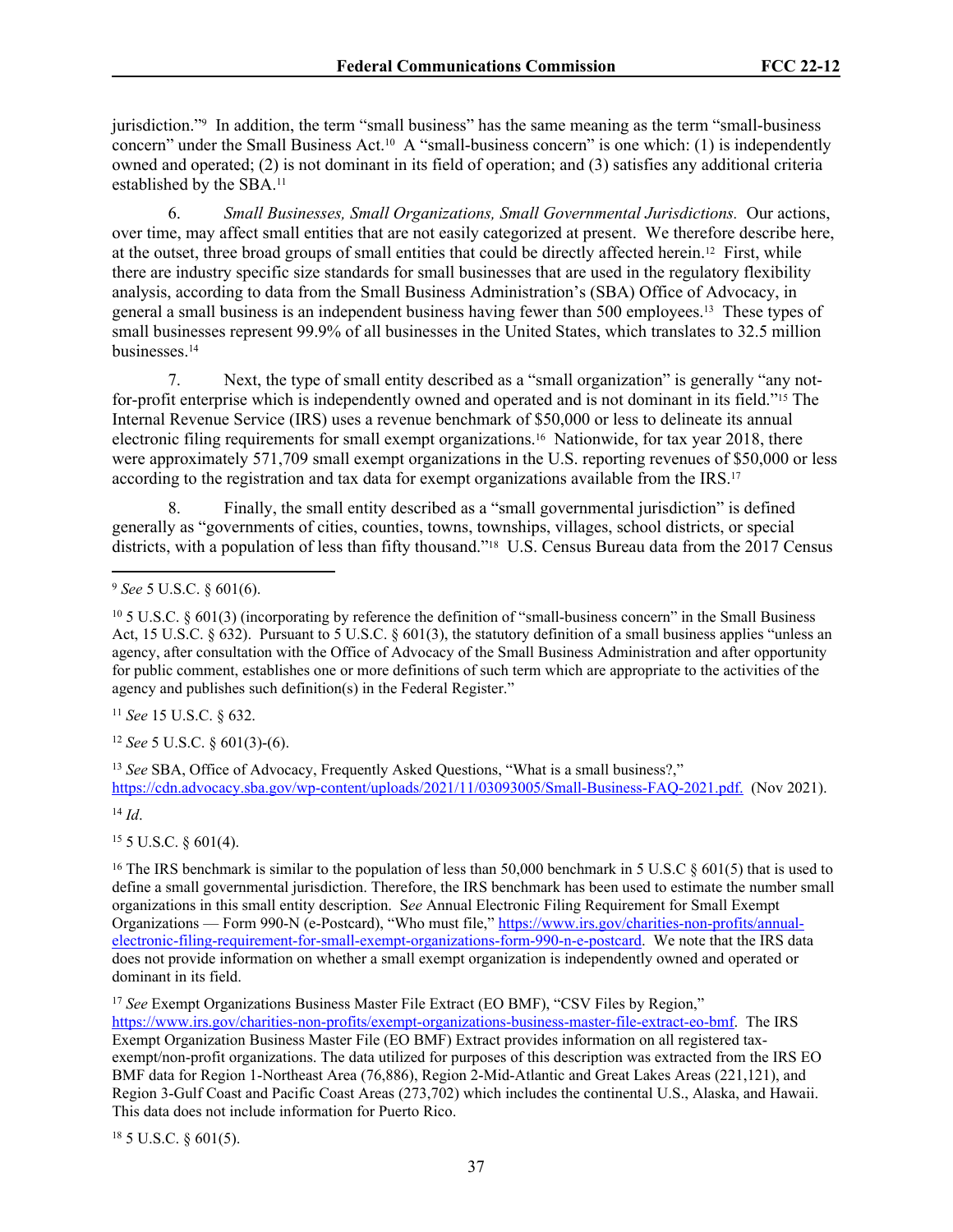of Governments19 indicate that there were 90,075 local governmental jurisdictions consisting of general purpose governments and special purpose governments in the United States.20 Of this number there were  $36,931$  general purpose governments (county<sup>21</sup>, municipal and town or township<sup>22</sup>) with populations of less than  $50,000$  and  $12,040$  special purpose governments - independent school districts<sup>23</sup> with enrollment populations of less than 50,000.24 Accordingly, based on the 2017 U.S. Census of Governments data, we estimate that at least 48,971 entities fall into the category of "small governmental jurisdictions."<sup>25</sup>

### **1. Wireline Carriers**

9. *Wired Telecommunications Carriers*. The U.S. Census Bureau defines this industry as "establishments primarily engaged in operating and/or providing access to transmission facilities and infrastructure that they own and/or lease for the transmission of voice, data, text, sound, and video using wired communications networks. Transmission facilities may be based on a single technology or a combination of technologies. Establishments in this industry use the wired telecommunications network facilities that they operate to provide a variety of services, such as wired telephony services, including VoIP services, wired (cable) audio and video programming distribution, and wired broadband internet services. By exception, establishments providing satellite television distribution services using facilities and infrastructure that they operate are included in this industry."<sup>26</sup> The SBA has developed a small business size standard for Wired Telecommunications Carriers, which consists of all such companies having 1,500 or fewer employees.<sup>27</sup> U.S. Census Bureau data for 2012 show that there were 3,117 firms

<sup>19</sup> *See* 13 U.S.C. § 161. The Census of Governments survey is conducted every five (5) years compiling data for years ending with "2" and "7". *See also* Census of Governments, [https://www.census.gov/programs](https://www.census.gov/programs-surveys/cog/about.html)[surveys/cog/about.html.](https://www.census.gov/programs-surveys/cog/about.html)

<sup>20</sup> *See* U.S. Census Bureau, 2017 Census of Governments – Organization Table 2. Local Governments by Type and State: 2017 [CG1700ORG02], [https://www.census.gov/data/tables/2017/econ/gus/2017-governments.html.](https://www.census.gov/data/tables/2017/econ/gus/2017-governments.html) Local governmental jurisdictions are made up of general purpose governments (county, municipal and town or township) and special purpose governments (special districts and independent school districts). *See also* Table 2. CG1700ORG02 Table Notes\_Local Governments by Type and State\_2017.

<sup>&</sup>lt;sup>21</sup> *See id.* at Table 5. County Governments by Population-Size Group and State: 2017 [CG1700ORG05]. <https://www.census.gov/data/tables/2017/econ/gus/2017-governments.html>. There were 2,105 county governments with populations less than 50,000. This category does not include subcounty (municipal and township) governments.

<sup>22</sup> *See id. at* Table 6. Subcounty General-Purpose Governments by Population-Size Group and State: 2017 [CG1700ORG06], <https://www.census.gov/data/tables/2017/econ/gus/2017-governments.html>. There were 18,729 municipal and 16,097 town and township governments with populations less than 50,000.

<sup>23</sup> *See id.* at Table 10. Elementary and Secondary School Systems by Enrollment-Size Group and State: 2017 [CG1700ORG10], <https://www.census.gov/data/tables/2017/econ/gus/2017-governments.html>. There were 12,040 independent school districts with enrollment populations less than 50,000. *See also* Table 4. Special-Purpose Local Governments by State Census Years 1942 to 2017 [CG1700ORG04], CG1700ORG04 Table Notes\_Special Purpose Local Governments by State\_Census Years 1942 to 2017.

<sup>&</sup>lt;sup>24</sup> While the special purpose governments category also includes local special district governments, the 2017 Census of Governments data does not provide data aggregated based on population size for the special purpose governments category. Therefore, only data from independent school districts is included in the special purpose governments category.

<sup>&</sup>lt;sup>25</sup> This total is derived from the sum of the number of general purpose governments (county, municipal and town or township) with populations of less than 50,000 (36,931) and the number of special purpose governments independent school districts with enrollment populations of less than 50,000 (12,040), from the 2017 Census of Governments - Organizations Tables 5, 6, and 10.

<sup>26</sup> *See* U.S. Census Bureau, *2017 NAICS Definition, "517311 Wired Telecommunications Carriers,"*  [https://www.census.gov/naics/?input=517311&year=2017&details=517311.](https://www.census.gov/naics/?input=517311&year=2017&details=517311)

<sup>27</sup> *See* 13 CFR § 120.201, NAICS Code 517311 (previously 517110).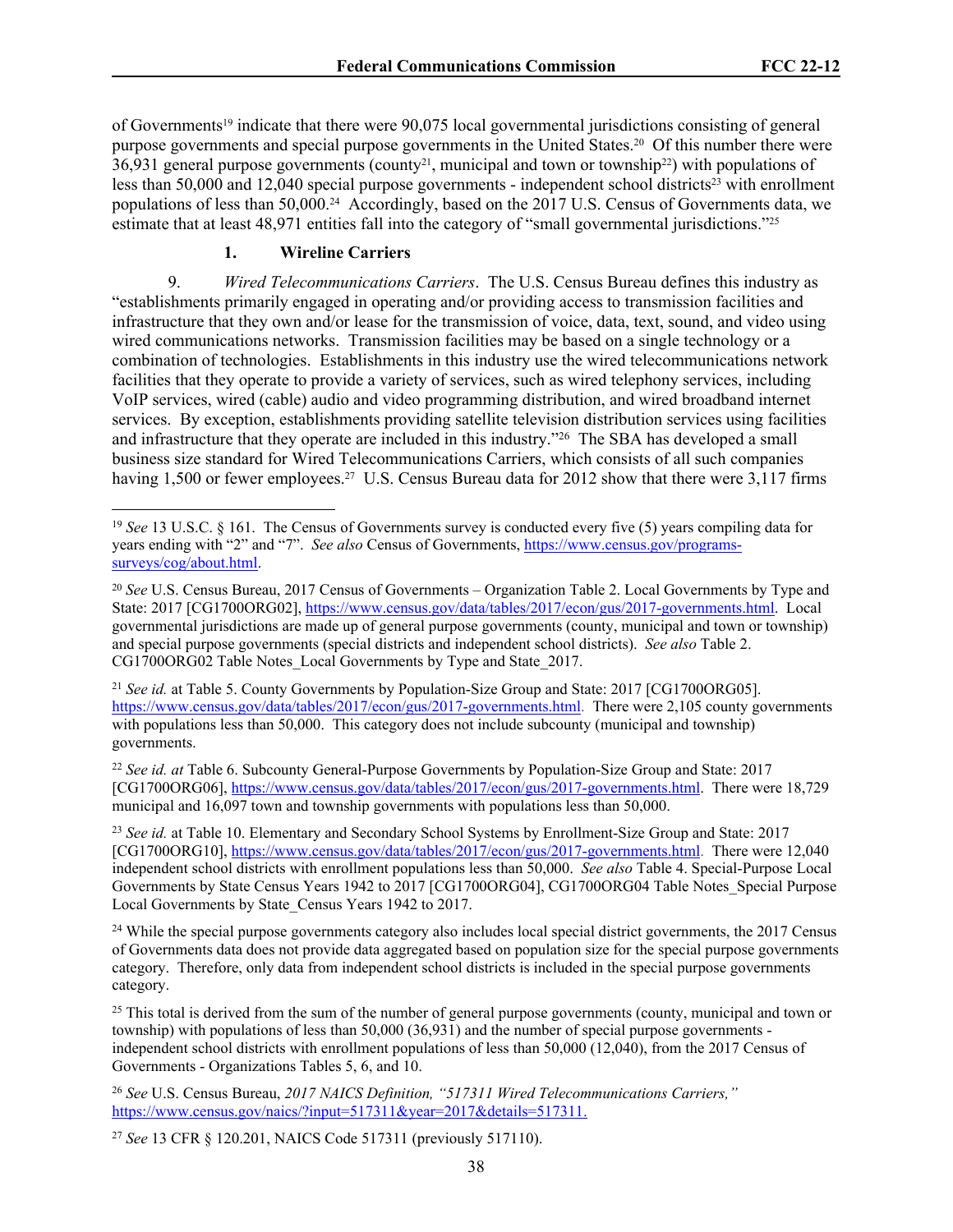that operated that year.28 Of this total, 3,083 operated with fewer than 1,000 employees.29 Thus, under this size standard, the majority of firms in this industry can be considered small.

10. *Local Exchange Carriers (LECs)*. Neither the Commission nor the SBA has developed a size standard for small businesses specifically applicable to local exchange services. The closest applicable NAICS Code category is Wired Telecommunications Carriers.30 Under the applicable SBA size standard, such a business is small if it has  $1.500$  or fewer employees.<sup>31</sup> U.S. Census Bureau data for 2012 show that there were 3,117 firms that operated for the entire year.32 Of that total, 3,083 operated with fewer than 1,000 employees.<sup>33</sup> Thus under this category and the associated size standard, the Commission estimates that the majority of local exchange carriers are small entities.

11. *Incumbent LECs*. Neither the Commission nor the SBA has developed a small business size standard specifically for incumbent local exchange services. The closest applicable NAICS Code category is Wired Telecommunications Carriers.34 Under the applicable SBA size standard, such a business is small if it has 1,500 or fewer employees.35 U.S. Census Bureau data for 2012 indicate that 3,117 firms operated the entire year.<sup>36</sup> Of this total, 3,083 operated with fewer than 1,000 employees.<sup>37</sup> Consequently, the Commission estimates that most providers of incumbent local exchange service are small businesses that may be affected by our actions. According to Commission data, one thousand three hundred and seven (1,307) Incumbent Local Exchange Carriers reported that they were incumbent local exchange service providers.<sup>38</sup> Of this total, an estimated 1,006 have 1,500 or fewer employees.<sup>39</sup> Thus, using the SBA's size standard the majority of incumbent LECs can be considered small entities.

<sup>31</sup> *See* 13 CFR § 120.201, NAICS Code 517311 (previously 517110)*.*

<sup>33</sup> *Id.* The available U.S. Census Bureau data does not provide a more precise estimate of the number of firms that meet the SBA size standard.

<sup>34</sup> *See* U.S. Census Bureau, *2017 NAICS Definition, NAICS Code 517311 "Wired Telecommunications Carriers,"* [https://www.census.gov/naics/?input=517311&year=2017&details=517311.](https://www.census.gov/naics/?input=517311&year=2017&details=517311)

<sup>35</sup> *See* 13 CFR § 121.201, NAICS Code 517311 (previously 517110).

<sup>38</sup> *See Trends in Telephone Service*, Federal Communications Commission, Wireline Competition Bureau, Industry Analysis and Technology Division at Table 5.3 (Sept. 2010) (*Trends in Telephone Service*).

<sup>39</sup> *Id*.

<sup>28</sup> *See* U.S. Census Bureau, *2012 Economic Census of the United States,* Table No. EC1251SSSZ5, *Information: Subject Series - Estab & Firm Size: Employment Size of Firms: 2012.* NAICS Code 517110. [https://data.census.gov/cedsci/table?text=EC1251SSSZ5&n=517110&tid=ECNSIZE2012.EC1251SSSZ5&hidePrev](https://data.census.gov/cedsci/table?text=EC1251SSSZ5&n=517110&tid=ECNSIZE2012.EC1251SSSZ5&hidePreview=false) [iew=false.](https://data.census.gov/cedsci/table?text=EC1251SSSZ5&n=517110&tid=ECNSIZE2012.EC1251SSSZ5&hidePreview=false)

<sup>&</sup>lt;sup>29</sup> *Id.* The available U.S. Census Bureau data does not provide a more precise estimate of the number of firms that meet the SBA size standard.

<sup>30</sup> *See* U.S. Census Bureau, *2017 NAICS Definition, NAICS Code 517311 "Wired Telecommunications Carriers,"* [https://www.census.gov/naics/?input=517311&year=2017&details=517311.](https://www.census.gov/naics/?input=517311&year=2017&details=517311)

<sup>32</sup> *See* U.S. Census Bureau, *2012 Economic Census of the United States,* Table No. EC1251SSSZ5, *Information: Subject Series - Estab & Firm Size: Employment Size of Firms: 2012* NAICS Code 517110. [https://data.census.gov/cedsci/table?text=EC1251SSSZ5&n=517110&tid=ECNSIZE2012.EC1251SSSZ5&hidePrev](https://data.census.gov/cedsci/table?text=EC1251SSSZ5&n=517110&tid=ECNSIZE2012.EC1251SSSZ5&hidePreview=false) [iew=false.](https://data.census.gov/cedsci/table?text=EC1251SSSZ5&n=517110&tid=ECNSIZE2012.EC1251SSSZ5&hidePreview=false).

<sup>36</sup> *See* U.S. Census Bureau, *2012 Economic Census of the United States,* Table No. EC1251SSSZ5, *Information: Subject Series - Estab & Firm Size: Employment Size of Firms: 2012* (517110 Wired Telecommunications Carriers). [https://data.census.gov/cedsci/table?text=EC1251SSSZ5&n=517110&tid=ECNSIZE2012.EC1251SSSZ5&hidePrev](https://data.census.gov/cedsci/table?text=EC1251SSSZ5&n=517110&tid=ECNSIZE2012.EC1251SSSZ5&hidePreview=false) [iew=false.](https://data.census.gov/cedsci/table?text=EC1251SSSZ5&n=517110&tid=ECNSIZE2012.EC1251SSSZ5&hidePreview=false)

<sup>&</sup>lt;sup>37</sup> *Id.* The available U.S. Census Bureau data does not provide a more precise estimate of the number of firms that meet the SBA size standard.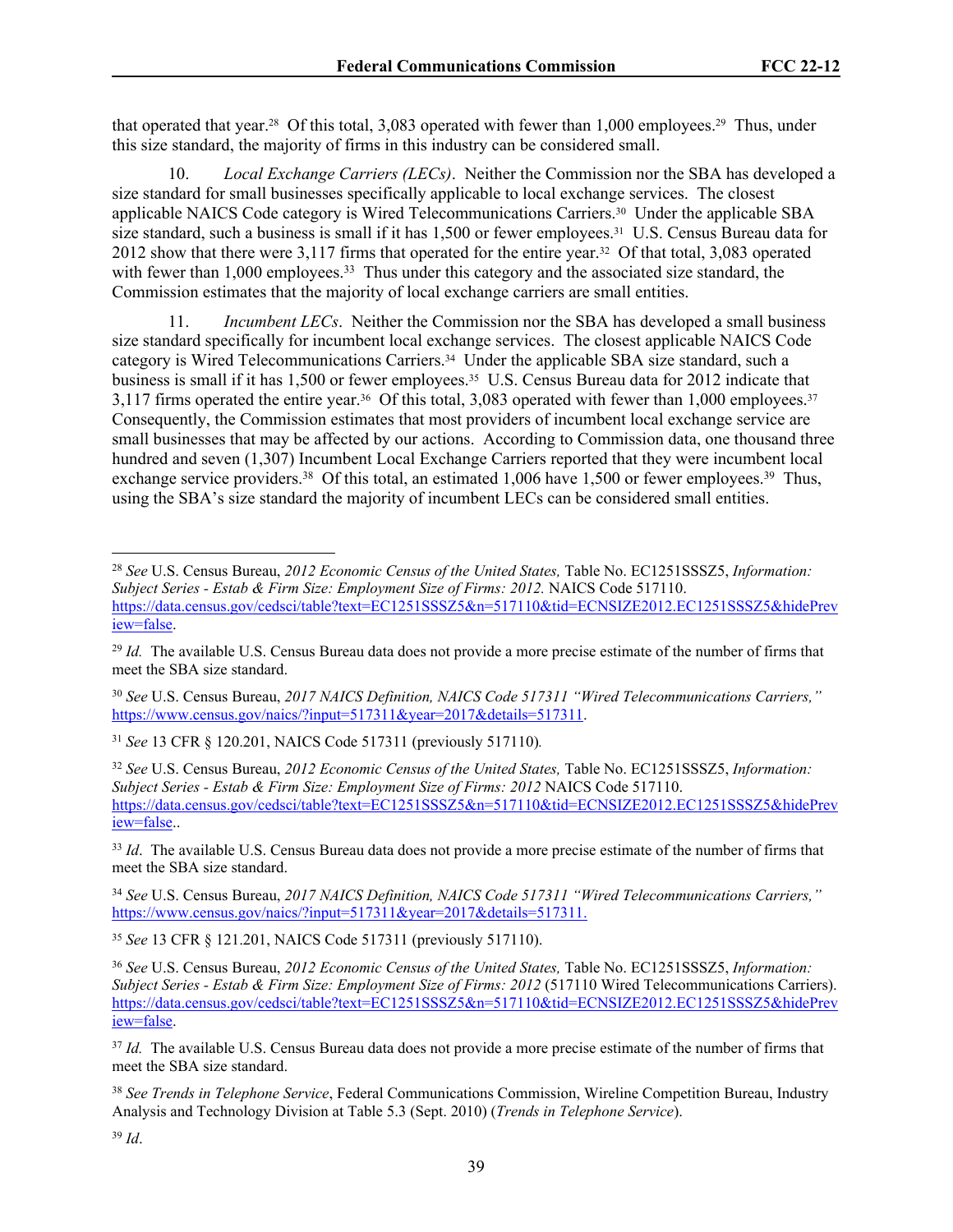12. *Competitive Local Exchange Carriers (Competitive LECs), Competitive Access Providers (CAPs), Shared-Tenant Service Providers, and Other Local Service Providers*. Neither the Commission nor the SBA has developed a small business size standard specifically for these service providers. The appropriate NAICS Code category is Wired Telecommunications Carriers.40 Under the applicable SBA size standard, such a business is small if it has 1,500 or fewer employees.<sup>41</sup> U.S. Census Bureau data for 2012 indicate that 3,117 firms operated for the entire year.<sup>42</sup> Of that number, 3,083 operated with fewer than 1,000 employees.<sup>43</sup> Based on these data, the Commission concludes that the majority of Competitive LECS, CAPs, Shared-Tenant Service Providers, and Other Local Service Providers, are small entities. According to Commission data, 1,442 carriers reported that they were engaged in the provision of either competitive local exchange services or competitive access provider services.<sup>44</sup> Of these 1,442 carriers, an estimated 1,256 have 1,500 or fewer employees.<sup>45</sup> In addition, 17 carriers have reported that they are Shared-Tenant Service Providers, and all 17 are estimated to have 1,500 or fewer employees.<sup>46</sup> Also, 72 carriers have reported that they are Other Local Service Providers.<sup>47</sup> Of this total, 70 have 1,500 or fewer employees.<sup>48</sup> Consequently, based on internally researched FCC data, the Commission estimates that most providers of competitive local exchange service, competitive access providers, Shared-Tenant Service Providers, and Other Local Service Providers are small entities.<sup>49</sup>

13. *Interexchange Carriers (IXCs)*. Neither the Commission nor the SBA has developed a small business size standard specifically for Interexchange Carriers. The closest applicable NAICS Code category is Wired Telecommunications Carriers.50 The applicable size standard under SBA rules is that such a business is small if it has 1,500 or fewer employees.<sup>51</sup> U.S. Census Bureau data for 2012 indicate

<sup>44</sup> *See* Federal Communications Commission, Wireline Competition Bureau, Industry Analysis and Technology Division, Trends in Telephone Service at Table 5.3 (Sept. 2010) (*Trends in Telephone Service*), [https://apps.fcc.gov/edocs\\_public/attachmatch/DOC-301823A1.pdf](https://apps.fcc.gov/edocs_public/attachmatch/DOC-301823A1.pdf).

<sup>45</sup> *Id*.

<sup>46</sup> *Id*.

<sup>47</sup> *Id*.

<sup>48</sup> *Id*.

<sup>49</sup> We have included small incumbent LECs in this present RFA analysis. As noted above, a "small business" under the RFA is one that, *inter alia*, meets the pertinent small business size standard (e.g., a telephone communications business having 1,500 or fewer employees), and "is not dominant in its field of operation." The SBA's Office of Advocacy contends that, for RFA purposes, small incumbent LECs are not dominant in their field of operation because any such dominance is not "national" in scope. We have therefore included small incumbent LECs in this RFA analysis, although we emphasize that this RFA action has no effect on Commission analyses and determinations in other, non-RFA contexts.

<sup>50</sup> *See* U.S. Census Bureau, *2017 NAICS Definition, "517311 Wired Telecommunications Carriers,"* [https://www.census.gov/naics/?input=517311&year=2017&details=517311.](https://www.census.gov/naics/?input=517311&year=2017&details=517311)

<sup>40</sup> *See* U.S. Census Bureau, *2017 NAICS Definition, "517311 Wired Telecommunications Carriers,"* [https://www.census.gov/naics/?input=517311&year=2017&details=517311.](https://www.census.gov/naics/?input=517311&year=2017&details=517311)

<sup>41</sup> *See* 13 CFR § 121.201, NAICS Code 517311 (previously 517110).

<sup>42</sup> *See* U.S. Census Bureau, *2012 Economic Census of the United States,* Table ID: EC1251SSSZ5, *Information: Subject Series - Estab & Firm Size: Employment Size of Firms for the U.S.: 2012*, NAICS Code 517110, [https://data.census.gov/cedsci/table?text=EC1251SSSZ5&n=517110&tid=ECNSIZE2012.EC1251SSSZ5&hidePrev](https://data.census.gov/cedsci/table?text=EC1251SSSZ5&n=517110&tid=ECNSIZE2012.EC1251SSSZ5&hidePreview=false) [iew=false.](https://data.census.gov/cedsci/table?text=EC1251SSSZ5&n=517110&tid=ECNSIZE2012.EC1251SSSZ5&hidePreview=false)

<sup>&</sup>lt;sup>43</sup> *Id.* The available U.S. Census Bureau data does not provide a more precise estimate of the number of firms that meet the SBA size standard.

<sup>51</sup> *See* 13 CFR § 121.201, NAICS Code 517311 (previously 517110).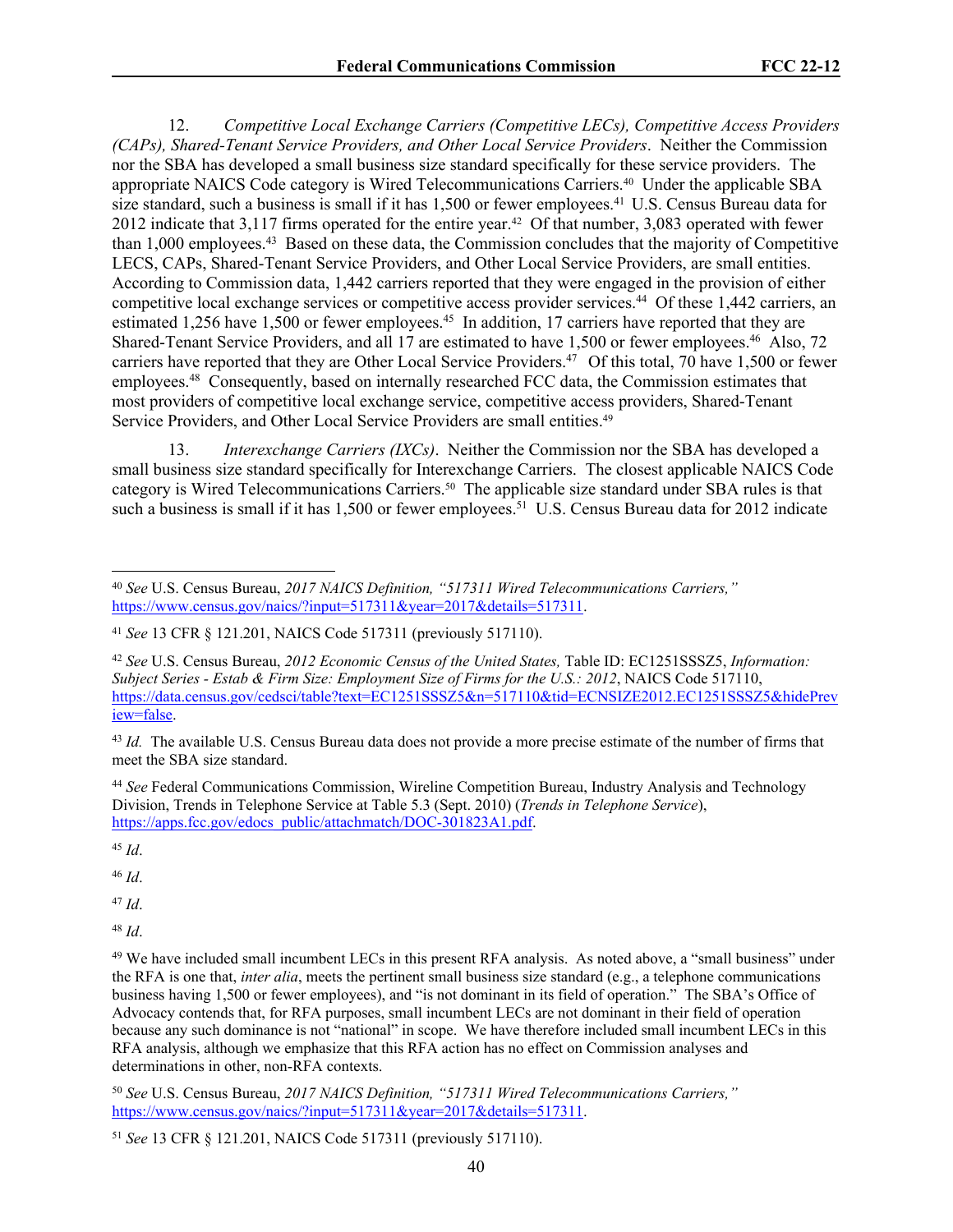that 3,117 firms operated for the entire year.52 Of that number, 3,083 operated with fewer than 1,000 employees.<sup>53</sup> According to internally developed Commission data, 359 companies reported that their primary telecommunications service activity was the provision of interexchange services.<sup>54</sup> Of this total, an estimated 317 have 1,500 or fewer employees.<sup>55</sup> Consequently, the Commission estimates that the majority of interexchange service providers are small entities.

14. *Cable System Operators (Telecom Act Standard).* The Communications Act of 1934, as amended, also contains a size standard for small cable system operators, which is "a cable operator that, directly or through an affiliate, serves in the aggregate fewer than one percent of all subscribers in the United States and is not affiliated with any entity or entities whose gross annual revenues in the aggregate exceed \$250,000,000."<sup>56</sup> As of 2019, there were approximately 48,646,056 basic cable video subscribers in the United States.57 Accordingly, an operator serving fewer than 486,460 subscribers shall be deemed a small operator if its annual revenues, when combined with the total annual revenues of all its affiliates, do not exceed \$250 million in the aggregate.<sup>58</sup> Based on available data, we find that all but five cable operators are small entities under this size standard.<sup>59</sup> We note that the Commission neither requests nor collects information on whether cable system operators are affiliated with entities whose gross annual revenues exceed \$250 million.<sup>60</sup> Therefore we are unable at this time to estimate with greater precision the number of cable system operators that would qualify as small cable operators under *the* definition in the Communications Act.

# **2. Wireless Carriers**

15. *Wireless Telecommunications Carriers (except Satellite)*. This industry comprises establishments engaged in operating and maintaining switching and transmission facilities to provide communications via the airwaves. Establishments in this industry have spectrum licenses and provide services using that spectrum, such as cellular services, paging services, wireless internet access, and wireless video services.<sup>61</sup> The appropriate size standard under SBA rules is that such a business is small

<sup>54</sup> *See Trends in Telephone Service*, Federal Communications Commission, Wireline Competition Bureau, Industry Analysis and Technology Division at Table 5.3 (Sept. 2010) (*Trends in Telephone Service*). [https://apps.fcc.gov/edocs\\_public/attachmatch/DOC-301823A1.pdf](https://apps.fcc.gov/edocs_public/attachmatch/DOC-301823A1.pdf).

<sup>55</sup> *Id*.

<sup>56</sup> 47 U.S.C. § 543(m)(2); *see also* 47 CFR § 76.901(e).

<sup>57</sup> S&P Global Market Intelligence, *U.S. Cable Subscriber Highlights, Basic Subscribers(actual) 2019*, *U.S. Cable MSO Industry Total*; *see also U.S. Multichannel Industry Benchmarks, U.S. Cable Industry Benchmarks, Basic Subscribers 2019Y*,<https://platform.marketintelligence.spglobal.com>*.* 

<sup>58</sup> 47 CFR § 76.901(e).

<sup>59</sup> S&P Global Market Intelligence, *Top Cable MSOs as of 12/2019, [https://platform.marketintelligence.spglobal.com.](https://platform.marketintelligence.spglobal.com)* The five cable operators all had more than 486,460 basic cable subscribers.

<sup>61</sup> U.S. Census Bureau, *2017 NAICS Definitions,* "*517312 Wireless Telecommunications Carriers* (Except Satellite)," [https://www.census.gov/naics/?input=517312&year=2017&details=517312.](https://www.census.gov/naics/?input=517312&year=2017&details=517312)

<sup>52</sup> *See* U.S. Census Bureau, *2012 Economic Census of the United States,* Table ID: EC1251SSSZ5, *Information: Subject Series - Estab & Firm Size: Employment Size of Firms for the U.S.: 2012,* NAICS Code 517110, [https://data.census.gov/cedsci/table?text=EC1251SSSZ5&n=517110&tid=ECNSIZE2012.EC1251SSSZ5&hidePrev](https://data.census.gov/cedsci/table?text=EC1251SSSZ5&n=517110&tid=ECNSIZE2012.EC1251SSSZ5&hidePreview=false) [iew=false.](https://data.census.gov/cedsci/table?text=EC1251SSSZ5&n=517110&tid=ECNSIZE2012.EC1251SSSZ5&hidePreview=false)

<sup>53</sup> *Id*. The available U.S. Census Bureau data does not provide a more precise estimate of the number of firms that meet the SBA size standard.

<sup>60</sup> The Commission does receive such information on a case-by-case basis if a cable operator appeals a local franchise authority's finding that the operator does not qualify as a small cable operator pursuant to  $\S$  76.901(f) of the Commission's rules. *See* 47 CFR § 76.909(b).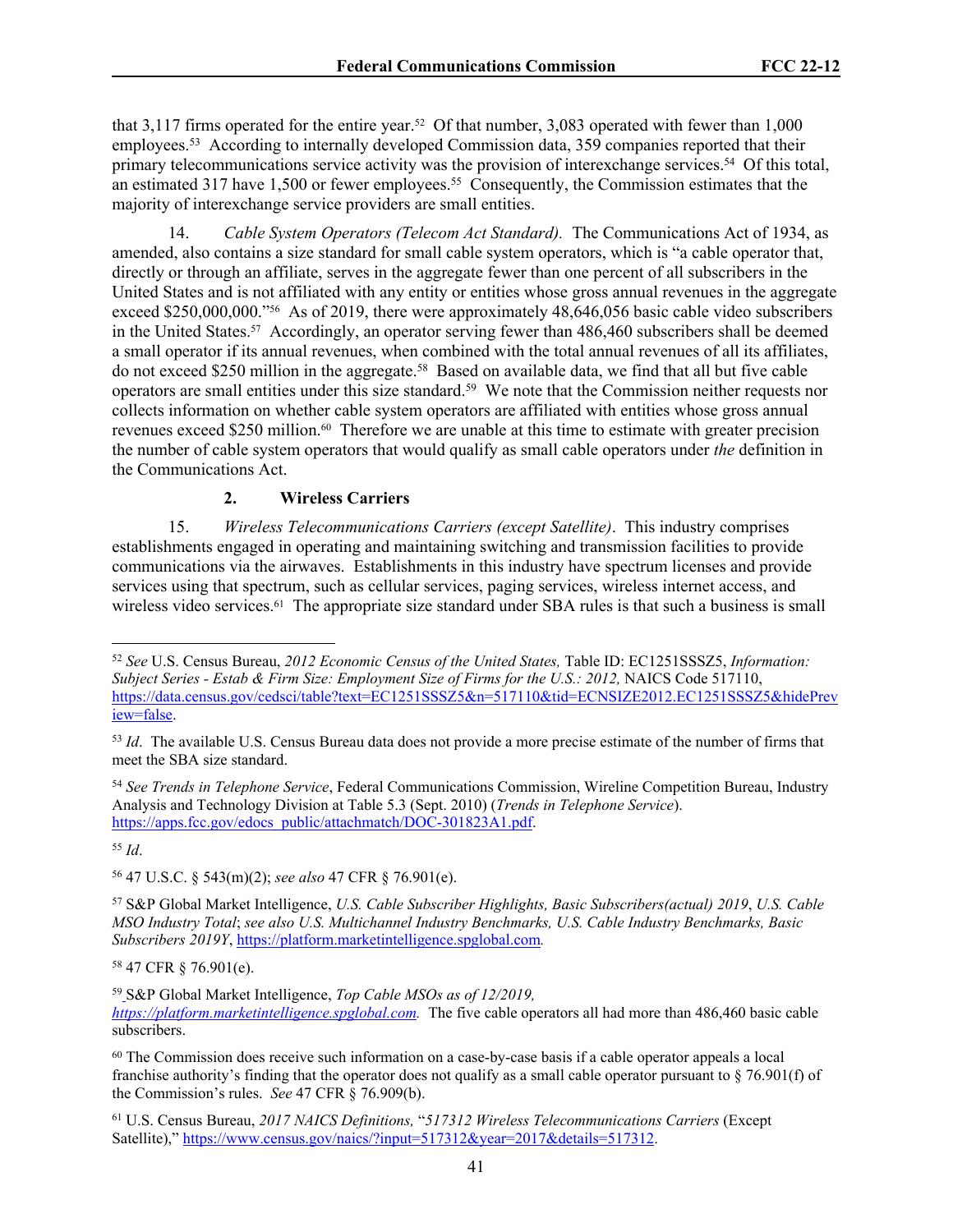if it has 1,500 or fewer employees.<sup>62</sup> For this industry, U.S. Census Bureau data for 2012 show that there were 967 firms that operated for the entire year.<sup>63</sup> Of this total, 955 firms employed fewer than 1,000 employees and 12 firms employed of 1000 employees or more.<sup>64</sup> Thus under this category and the associated size standard, the Commission estimates that the majority of wireless telecommunications carriers (except satellite) are small entities.

16. The Commission's own data—available in its Universal Licensing System—indicate that, as of August 31, 2018 there are 265 Cellular licensees that will be affected by our actions.65 The Commission does not know how many of these licensees are small, as the Commission does not collect that information for these types of entities. Similarly, according to internally developed Commission data, 413 carriers reported that they were engaged in the provision of wireless telephony, including cellular service, Personal Communications Service (PCS), and Specialized Mobile Radio (SMR) Telephony services.<sup>66</sup> Of this total, an estimated 261 have 1,500 or fewer employees, and 152 have more than 1,500 employees.<sup>67</sup> Thus, using available data, we estimate that the majority of wireless firms can be considered small.

17. *Satellite Telecommunications.* This category comprises firms "primarily engaged in providing telecommunications services to other establishments in the telecommunications and broadcasting industries by forwarding and receiving communications signals via a system of satellites or reselling satellite telecommunications."68 Satellite telecommunications service providers include satellite and earth station operators. The category has a small business size standard of \$35 million or less in average annual receipts, under SBA rules.<sup>69</sup> For this category, U.S. Census Bureau data for 2012 show that there were a total of 333 firms that operated for the entire year.70 Of this total, 299 firms had annual receipts of less than \$25 million.71 Consequently, we estimate that the majority of satellite telecommunications providers are small entities.

<sup>65</sup> *See* Federal Communications Commission, *Universal Licensing System*, [http://wireless.fcc.gov/uls.](http://wireless.fcc.gov/uls) For the purposes of this FRFA, consistent with Commission practice for wireless services, the Commission estimates the number of licensees based on the number of unique FCC Registration Numbers.

<sup>66</sup> *See* Federal Communications Commission, Wireline Competition Bureau, Industry Analysis and Technology Division, Trends in Telephone Service at Table 5.3 (Sept. 2010) (*Trends in Telephone Service*), [https://apps.fcc.gov/edocs\\_public/attachmatch/DOC-301823A1.pdf](https://apps.fcc.gov/edocs_public/attachmatch/DOC-301823A1.pdf).

<sup>67</sup> *See id*.

<sup>69</sup> 13 CFR § 121.201, NAICS code 517410.

<sup>62</sup> 13 CFR § 121.201, NAICS Code 517312 (previously 517210).

<sup>63</sup> U.S. Census Bureau, *2012 Economic Census of the United States*, Table EC1251SSSZ5, *Information: Subject Series: Estab and Firm Size: Employment Size of Firms for the U.S.: 2012*, NAICS Code 517210. [https://data.census.gov/cedsci/table?text=EC1251SSSZ5&n=517210&tid=ECNSIZE2012.EC1251SSSZ5&hidePrev](https://data.census.gov/cedsci/table?text=EC1251SSSZ5&n=517210&tid=ECNSIZE2012.EC1251SSSZ5&hidePreview=false&vintage=2012) [iew=false&vintage=2012.](https://data.census.gov/cedsci/table?text=EC1251SSSZ5&n=517210&tid=ECNSIZE2012.EC1251SSSZ5&hidePreview=false&vintage=2012)

<sup>64</sup> *Id*. The available U.S. Census Bureau data do not provide a more precise estimate of the number of firms that meet the SBA size standard."

<sup>68</sup> U.S. Census Bureau, *2017 NAICS Definitions, "517410 Satellite Telecommunications*,*"*  [https://www.census.gov/naics/?input=517410&year=2017&details=517410.](https://www.census.gov/naics/?input=517410&year=2017&details=517410)

<sup>70</sup> U.S. Census Bureau, *2012 Economic Census of the United States*, Table EC1251SSSZ4, *Information: Subject Series - Estab and Firm Size: Receipts Size of Firms for the United States: 2012*, NAICS Code 517410, [https://data.census.gov/cedsci/table?text=EC1251SSSZ4&n=517410&tid=ECNSIZE2012.EC1251SSSZ4&hidePrev](https://data.census.gov/cedsci/table?text=EC1251SSSZ4&n=517410&tid=ECNSIZE2012.EC1251SSSZ4&hidePreview=false&vintage=2012) [iew=false&vintage=2012.](https://data.census.gov/cedsci/table?text=EC1251SSSZ4&n=517410&tid=ECNSIZE2012.EC1251SSSZ4&hidePreview=false&vintage=2012)

<sup>71</sup> *Id*. The available U.S. Census Bureau data does not provide a more precise estimate of the number of firms that meet the SBA size standard..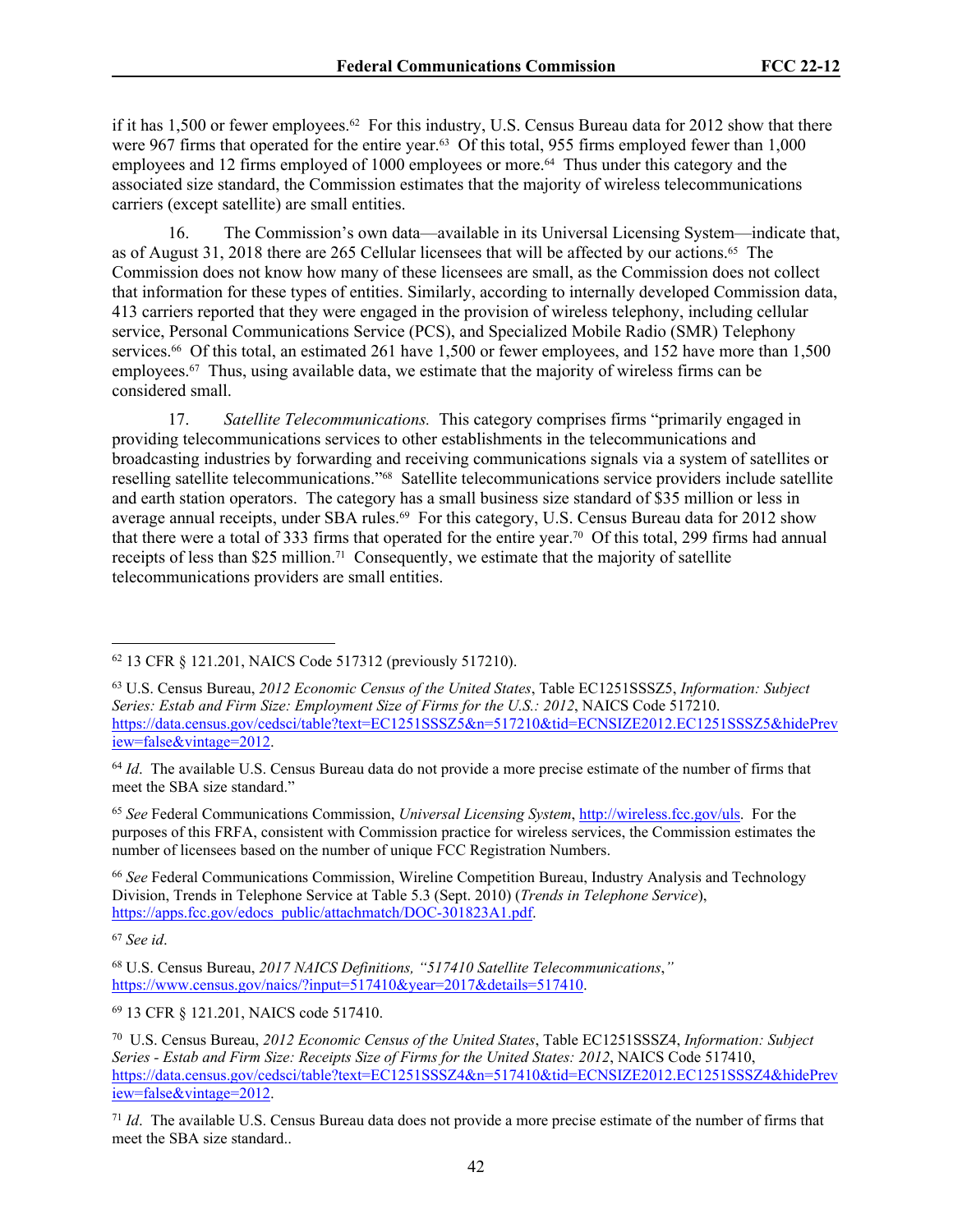### **3. Resellers**

18. *Local Resellers*. The SBA has not developed a small business size standard specifically for Local Resellers. The SBA category of Telecommunications Resellers is the closest NAICS code category for local resellers.<sup>72</sup> The Telecommunications Resellers industry comprises establishments engaged in purchasing access and network capacity from owners and operators of telecommunications networks and reselling wired and wireless telecommunications services (except satellite) to businesses and households.<sup>73</sup> Establishments in this industry resell telecommunications.<sup>74</sup> They do not operate transmission facilities and infrastructure.<sup>75</sup> Mobile virtual network operators (MVNOs) are included in this industry.<sup>76</sup> Under the SBA's size standard, such a business is small if it has 1,500 or fewer employees.<sup>77</sup> U.S. Census Bureau data from 2012 show that 1,341 firms provided resale services for the entire year.78 Of that number, all of the firms operated with fewer than 1,000 employees.<sup>79</sup> Thus, under this category and the associated SBA small business size standard, the majority of these resellers can be considered small entities. According to Commission data, 213 carriers have reported that they are engaged in the provision of local resale services.<sup>80</sup> Of these, an estimated 211 have 1,500 or fewer employees and two have more than 1,500 employees.<sup>81</sup> Consequently, the Commission estimates that the majority of local resellers are small entities.

19. *Toll Resellers*. The closest NAICS Code category is Telecommunications Resellers.<sup>82</sup> The Telecommunications Resellers industry comprises establishments engaged in purchasing access and network capacity from owners and operators of telecommunications networks and reselling wired and wireless telecommunications services (except satellite) to businesses and households.<sup>83</sup> Establishments in this industry resell telecommunications; they do not operate transmission facilities and infrastructure.<sup>84</sup> MVNOs are included in this industry.<sup>85</sup> The SBA small business size standard for Telecommunications Resellers classifies a business as small if it has 1,500 or fewer employees.<sup>86</sup> 2012 U.S. Census Bureau

<sup>73</sup> *Id*.

<sup>74</sup> *Id*.

<sup>75</sup> *Id*.

<sup>76</sup> *Id*.

<sup>77</sup> *See* 13 CFR § 121.201, NAICS Code 517911.

<sup>78</sup> *See* U.S. Census Bureau, *2012 Economic Census of the United States,* Table ID: EC1251SSSZ5, *Information: Subject Series - Estab & Firm Size: Employment Size of Firms for the U.S.: 2012,* NAICS Code 517911, [https://data.census.gov/cedsci/table?text=EC1251SSSZ5&n=517911&tid=ECNSIZE2012.EC1251SSSZ5&hidePrev](https://data.census.gov/cedsci/table?text=EC1251SSSZ5&n=517911&tid=ECNSIZE2012.EC1251SSSZ5&hidePreview=false) [iew=false.](https://data.census.gov/cedsci/table?text=EC1251SSSZ5&n=517911&tid=ECNSIZE2012.EC1251SSSZ5&hidePreview=false)

<sup>79</sup> *Id*. The available U.S. Census Bureau data does not provide a more precise estimate of the number of firms that meet the SBA's size standard.

<sup>80</sup> *See Trends in Telephone Service*, Federal Communications Commission, Wireline Competition Bureau, Industry Analysis and Technology Division at Table 5.3 (Sept. 2010) (*Trends in Telephone Service*).

<sup>81</sup> *See id*.

<sup>83</sup> *Id.*

<sup>84</sup> *Id.*

<sup>85</sup> *Id.*

<sup>72</sup> *See* U.S. Census Bureau, *2017 NAICS Definition, "517911 Telecommunications Resellers,"* [https://www.census.gov/naics/?input=517911&year=2017&details=517911.](https://www.census.gov/naics/?input=517911&year=2017&details=517911)

<sup>82</sup> *See* U.S. Census Bureau, *2017 NAICS Definition*, "*517911 Telecommunications Resellers,*" [https://www.census.gov/naics/?input=517911&year=2017&details=517911.](https://www.census.gov/naics/?input=517911&year=2017&details=517911)

<sup>86</sup> *See* 13 CFR § 121.201, NAICS Code 517911.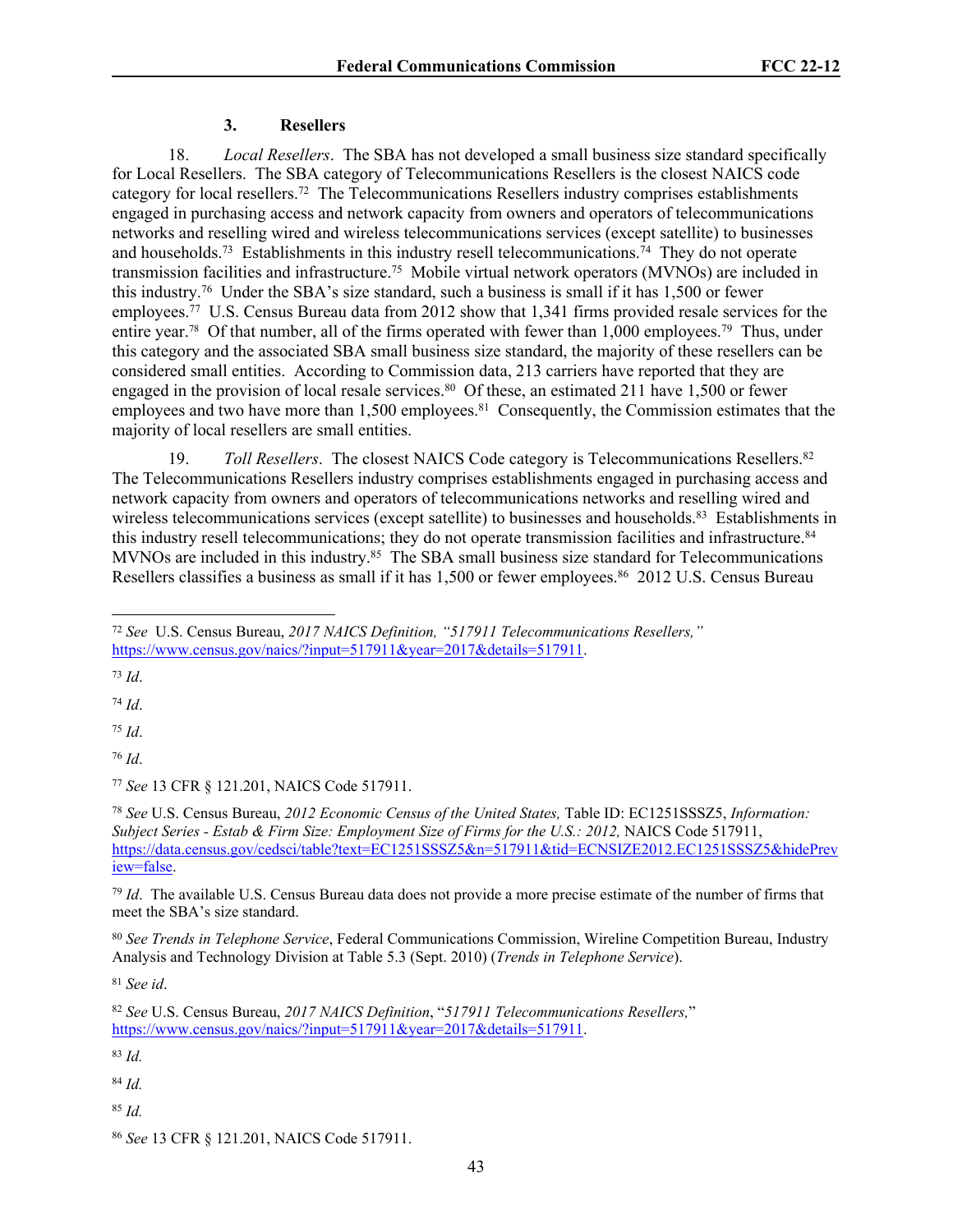data show that 1,341 firms provided resale services for the entire year.87 Of that number, 1,341 operated with fewer than 1,000 employees.<sup>88</sup> Thus, under this category and the associated SBA small business size standard, the majority of these resellers can be considered small entities. According to Commission data, 881 carriers have reported that they are engaged in the provision of toll resale services.<sup>89</sup> Of this total, an estimated 857 have 1,500 or fewer employees.<sup>90</sup> Consequently, the Commission estimates that the majority of toll resellers are small entities.

20. *Prepaid Calling Card Providers.* The most appropriate NAICS code-based category for defining prepaid calling card providers is Telecommunications Resellers.91 This industry comprises establishments engaged in purchasing access and network capacity from owners and operators of telecommunications networks and reselling wired and wireless telecommunications services (except satellite) to businesses and households. Establishments in this industry resell telecommunications; they do not operate transmission facilities and infrastructure. Mobile virtual networks operators (MVNOs) are included in this industry.<sup>92</sup> Under the applicable SBA size standard, such a business is small if it has 1,500 or fewer employees.<sup>93</sup> U.S. Census Bureau data for 2012 show that 1,341 firms provided resale services during that year.<sup>94</sup> Of that number, 1,341 operated with fewer than 1,000 employees.<sup>95</sup> Thus, under this category and the associated small business size standard, the majority of these prepaid calling card providers can be considered small entities. According to the Commission's Form 499 Filer Database, 86 active companies reported that they were engaged in the provision of prepaid calling cards.<sup>96</sup> The Commission does not have data regarding how many of these companies have 1,500 or fewer employees, however, the Commission estimates that the majority of the 86 active prepaid calling card providers that may be affected by these rules are likely small entities.

#### **4. Other Entities**

21. *All Other Telecommunications*.The "All Other Telecommunications" category is comprised of establishments primarily engaged in providing specialized telecommunications services,

<sup>89</sup> *See Trends in Telephone Service*, Federal Communications Commission, Wireline Competition Bureau, Industry Analysis and Technology Division at Table 5.3 (Sept. 2010) (*Trends in Telephone Service*).

<sup>90</sup> *See id.*

<sup>92</sup> *Id.*

<sup>87</sup> *See* U.S. Census Bureau, *2012 Economic Census of the United States,* Table ID: EC1251SSSZ5, *Information: Subject Series - Estab & Firm Size: Employment Size of Firms for the U.S.: 2012,* NAICS Code 517911, [https://data.census.gov/cedsci/table?text=EC1251SSSZ5&n=517911&tid=ECNSIZE2012.EC1251SSSZ5&hidePrev](https://data.census.gov/cedsci/table?text=EC1251SSSZ5&n=517911&tid=ECNSIZE2012.EC1251SSSZ5&hidePreview=false) [iew=false.](https://data.census.gov/cedsci/table?text=EC1251SSSZ5&n=517911&tid=ECNSIZE2012.EC1251SSSZ5&hidePreview=false)

<sup>88</sup> *Id.* The available U.S. Census Bureau data does not provide a more precise estimate of the number of firms that meet the SBA's size standard.

<sup>91</sup> *See* U.S. Census Bureau, *2017 NAICS Definition*, "*517911 Telecommunications Resellers,*" [https://www.census.gov/naics/?input=517911&year=2017&details=517911.](https://www.census.gov/naics/?input=517911&year=2017&details=517911)

<sup>93</sup> *See* 13 CFR § 121.201, NAICS Code 517911.

<sup>94</sup> *See* U.S. Census Bureau, *2012 Economic Census of the United States,* Table ID: EC1251SSSZ5, *Information: Subject Series - Estab & Firm Size: Employment Size of Firms for the U.S.: 2012,* NAICS Code 517911, [https://data.census.gov/cedsci/table?text=EC1251SSSZ5&n=517911&tid=ECNSIZE2012.EC1251SSSZ5&hidePrev](https://data.census.gov/cedsci/table?text=EC1251SSSZ5&n=517911&tid=ECNSIZE2012.EC1251SSSZ5&hidePreview=false) [iew=false.](https://data.census.gov/cedsci/table?text=EC1251SSSZ5&n=517911&tid=ECNSIZE2012.EC1251SSSZ5&hidePreview=false)

<sup>&</sup>lt;sup>95</sup> *Id.* The available U.S. Census Bureau data does not provide a more precise estimate of the number of firms that meet the SBA size standard.

<sup>96</sup> *See* Federal Communications Commission, *FCC Form 499 Filer Database*, <http://apps.fcc.gov/cgb/form499/499a.cfm> (last visited July 10, 2020).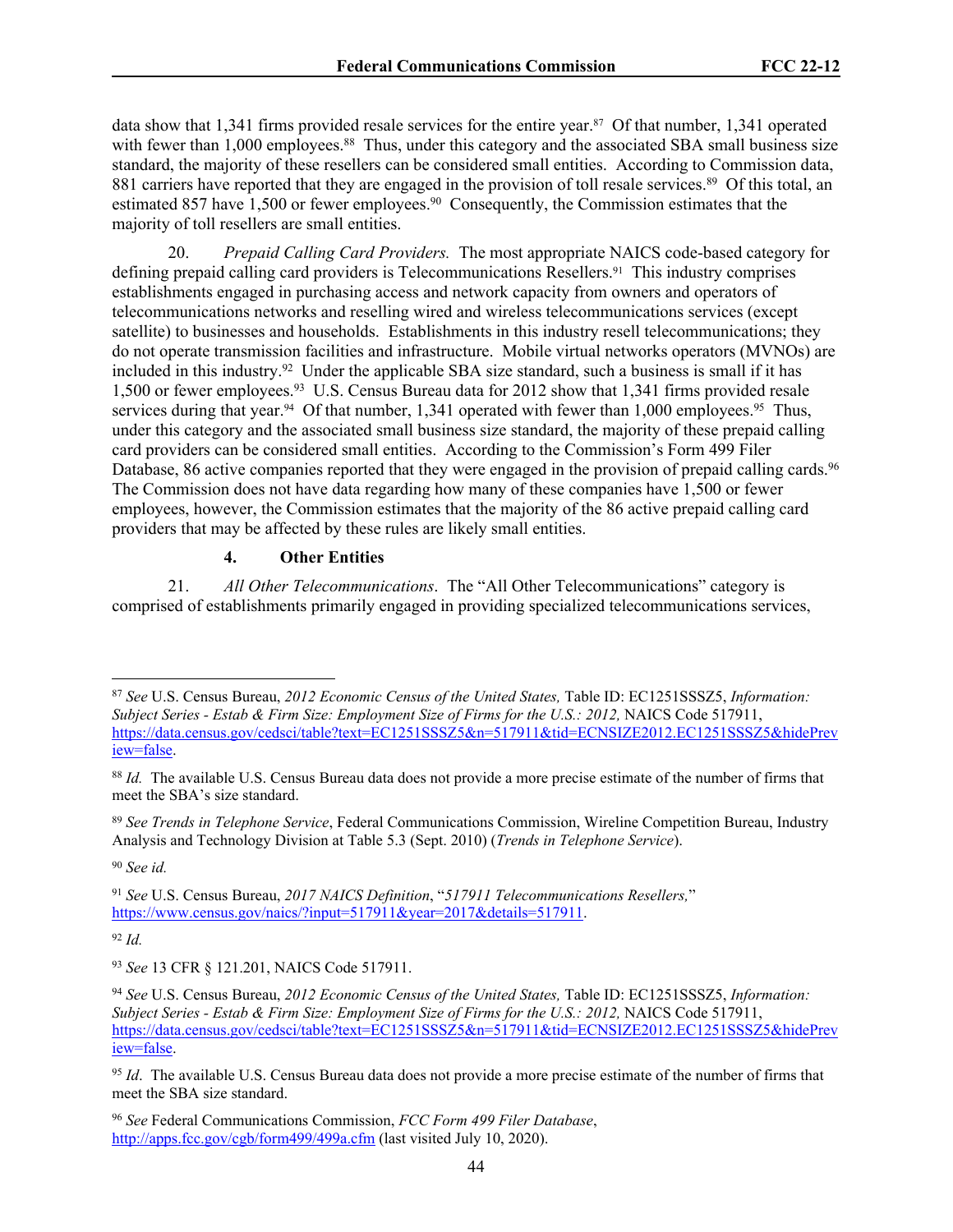such as satellite tracking, communications telemetry, and radar station operation.<sup>97</sup> This industry also includes establishments primarily engaged in providing satellite terminal stations and associated facilities connected with one or more terrestrial systems and capable of transmitting telecommunications to, and receiving telecommunications from, satellite systems.<sup>98</sup> Establishments providing Internet services or voice over Internet protocol (VoIP) services via client-supplied telecommunications connections are also included in this industry.<sup>99</sup> The SBA has developed a small business size standard for "All Other Telecommunications," which consists of all such firms with annual receipts of \$35 million or less.<sup>100</sup> For this category, U.S. Census Bureau data for 2012 show that there were 1,442 firms that operated for the entire year.101 Of those firms, a total of 1,400 had annual receipts less than \$25 million and 15 firms had annual receipts of \$25 million to \$49,999,999.<sup>102</sup> Thus, the Commission estimates that the majority of "All Other Telecommunications" firms potentially affected by our action can be considered small.

## **E. Description of Projected Reporting, Recordkeeping, and Other Compliance Requirements for Small Entities**

22. This Report and Order adopts new rules requiring telecommunications carriers and covered MVPDs to include a disclosure on all written marketing material directed at tenants or prospective tenants of an MTE subject to an exclusive marketing arrangement that explains in plain language that the provider has the right to exclusively market its communication services to tenants in the MTE.103 Some telecommunications carriers and covered MVPDs required to make these disclosures may be small.

## **F. Steps Taken to Minimize the Significant Economic Impact on Small Entities, and Significant Alternatives Considered**

23. The RFA requires an agency to describe any significant alternatives that it has considered in reaching its proposed approach, which may include the following four alternatives (among others): (1) the establishment of differing compliance or reporting requirements or timetables that take into account the resources available to small entities; (2) the clarification, consolidation, or simplification of compliance and reporting requirements under the rules for such small entities; (3) the use of performance rather than design standards; and (4) an exemption from coverage of the rule, or any part thereof, for such small entities.<sup>104</sup>

24. The Report and Order declined to adopt potentially more onerous disclosure requirements on providers, such as an affirmative annual disclosure to MTE residents or disclosure to third parties such as competitive providers and the Commission.105 The Commission found that this more limited disclosure requirement adequately addressed record concerns regarding exclusive marketing arrangements while

<sup>98</sup> *Id.*

<sup>99</sup> *Id*.

<sup>100</sup> *See* 13 CFR § 121.201, NAICS Code 517919.

<sup>102</sup> *Id.* The available U.S. Census Bureau data do not provide a more precise estimate of the number of firms that meet the SBA size standard.

<sup>103</sup> *See supra* paras. 33-42.

 $104$  5 U.S.C. § 603(c)(1)-(4).

<sup>105</sup> *See supra* para. 42.

<sup>97</sup> *See* U.S. Census Bureau, *2017 NAICS Definitions*, "*517919 All Other Telecommunications*," [https://www.census.gov/naics/?input=517919&year=2017&details=517919.](https://www.census.gov/naics/?input=517919&year=2017&details=517919)

<sup>101</sup> U.S. Census Bureau, *2012 Economic Census of the United States*, Table EC1251SSSZ4, *Information: Subject Series - Estab and Firm Size: Receipts Size of Firms for the United States: 2012*, NAICS Code 517919[,https://data.census.gov/cedsci/table?text=EC1251SSSZ4&n=517919&tid=ECNSIZE2012.EC1251SSSZ4&](https://data.census.gov/cedsci/table?text=EC1251SSSZ4&n=517919&tid=ECNSIZE2012.EC1251SSSZ4&hidePreview=false) [hidePreview=false.](https://data.census.gov/cedsci/table?text=EC1251SSSZ4&n=517919&tid=ECNSIZE2012.EC1251SSSZ4&hidePreview=false)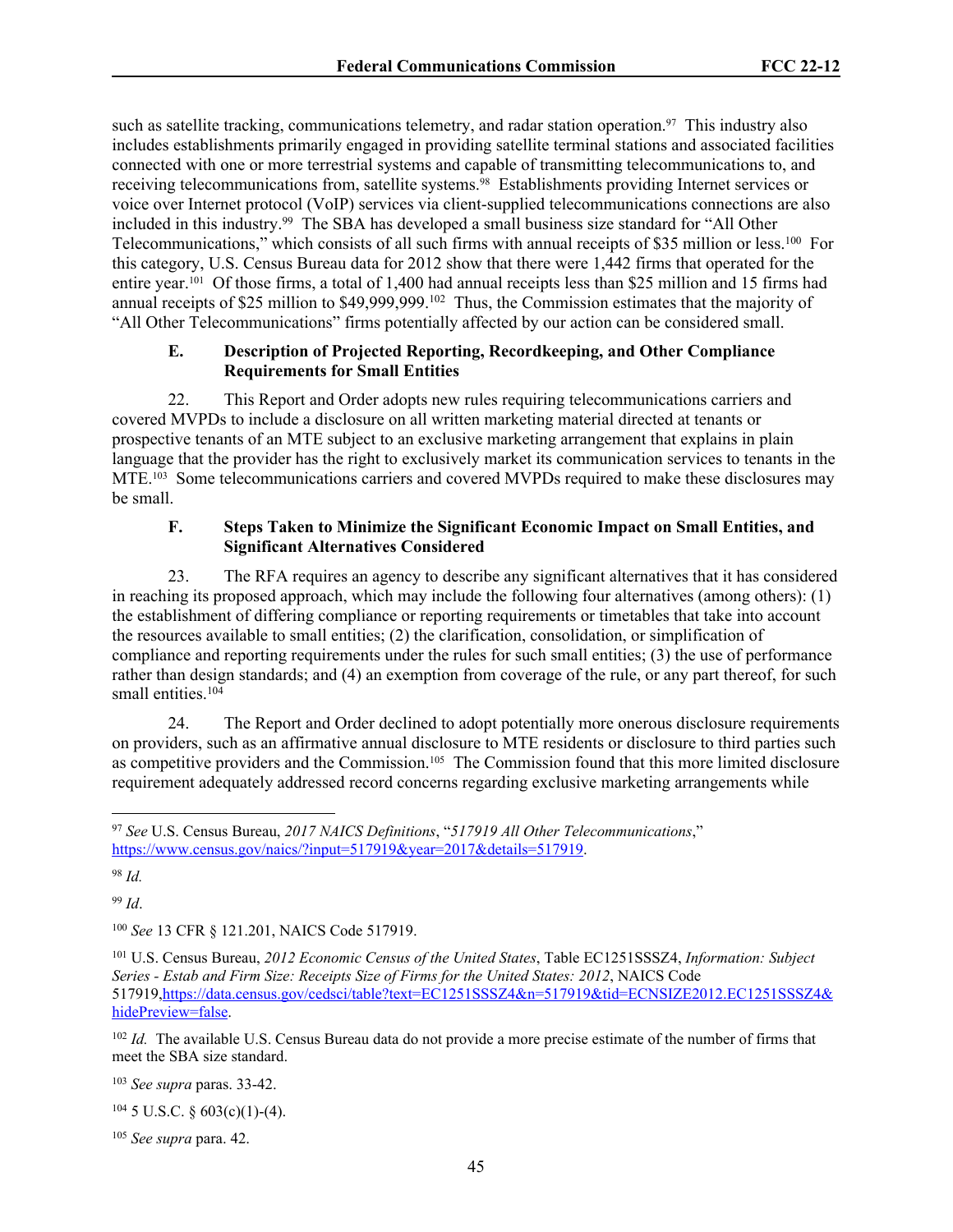minimizing the burden on affected providers.106 This determination will minimize the burden of the disclosure requirement on small providers. The Commission further adopted these rules to promote competition in MTEs, including competition by small providers.<sup>107</sup>

# **G. Report to Congress**

25. The Commission will send a copy of the Report and Order, including this FRFA, in a report to be sent to Congress pursuant to the Congressional Review Act.108 In addition, the Commission will send a copy of the Report and Order, including the FRFA, to the Chief Counsel for Advocacy of the SBA. A copy of the Report and Order and FRFA (or summaries thereof) will also be published in the *Federal Register*. 109

<sup>106</sup> *Id.*

<sup>107</sup> *See supra* para. 2.

<sup>108</sup> *See* 5 U.S.C. § 801(a)(1)(A).

<sup>109</sup> *See* 5 U.S.C. § 604(b).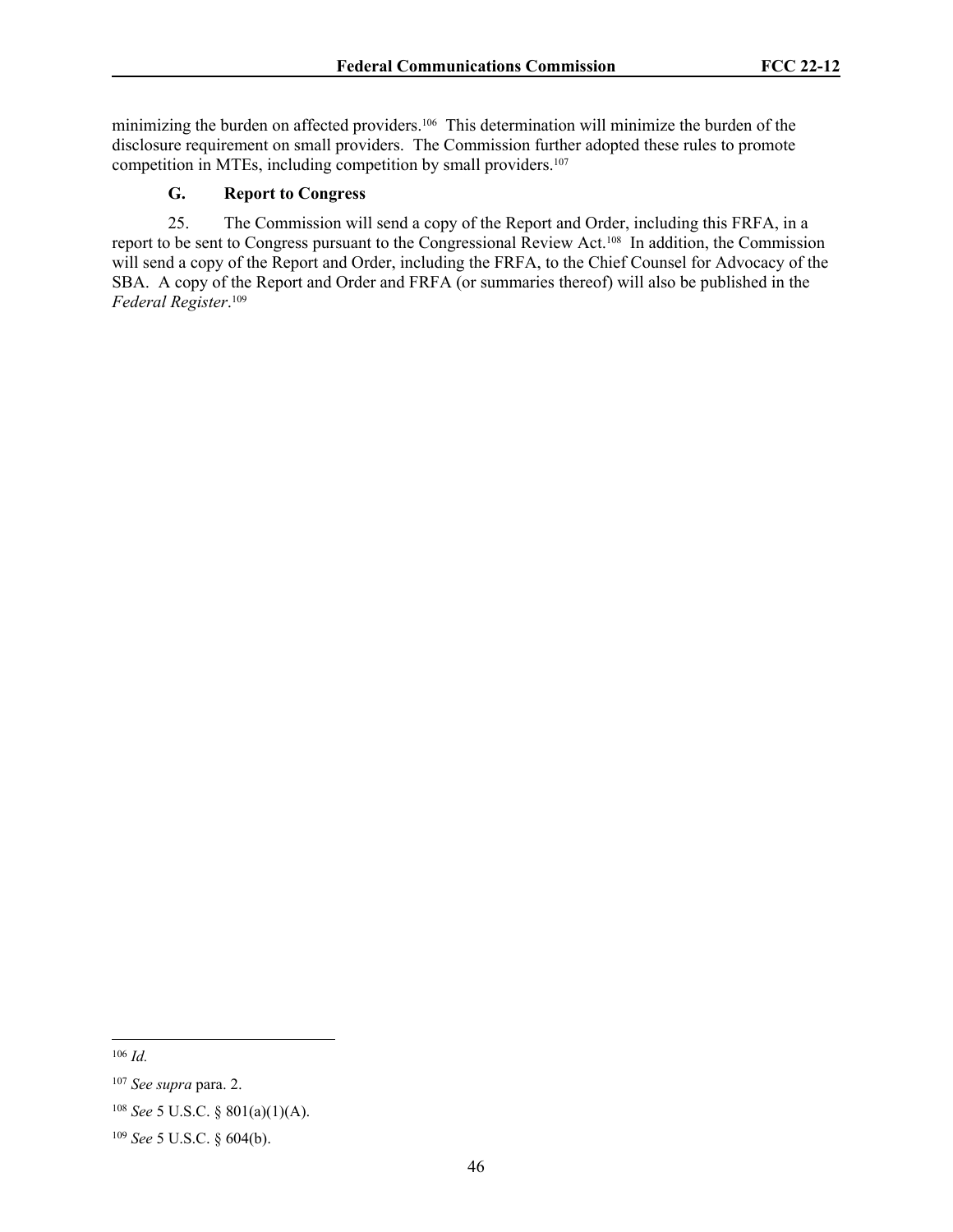#### **STATEMENT OF CHAIRWOMAN JESSICA ROSENWORCEL**

### Re: *Improving Competitive Broadband Access to Multiple Tenant Environments*, Report and Order and Declaratory Ruling, GN Docket No. 17-142 (February 15, 2022).

One in three people in this country live in an apartment, condominium, public housing, mobile home park, or other multi-tenant environment. I know I've been among them, having lived in more than a handful of apartments at different points in my life. In too many of these places, broadband choice can be especially hard to find. There's often only one provider, and that means those who live there can wind up paying higher prices for lower quality service.

That's especially perverse because multi-family buildings are denser than single-family housing, which should make them less costly to serve. For this reason, the multi-family market should be at the leading edge of competition, but too often, that's just not the case. One reason why is that there are a complex web of agreements between incumbent service providers and landlords that keep out competitors and undermine choice.

The Federal Communications Commission has long banned internet service providers from entering into sweetheart deals with landlords that guarantee they are the only provider in the building. But the record in this proceeding has made it clear that our existing rules are not doing enough and that we can do more to pry open to the door for providers who want to offer competitive service in apartment buildings.

That's why we take three steps today.

First, we crack down on revenue sharing agreements that can be used to get around our existing rules banning exclusive access. Specifically, we ban exclusive revenue sharing agreements, where the provider agrees with the building that only it and no other provider can give the building owner a cut of the revenue from the building. We also ban graduated revenue sharing agreements, which increase the percentage of revenue that the broadband provider directs to the landlord as the number of tenants served by the provider go up.

Second, we require broadband providers to disclose to tenants in plain language if they have an exclusive marketing agreement with the landlord, so tenants know that they may have additional choices for service.

Finally, we clarify that sale-and-leaseback arrangements violate our existing rules that regulate cable wiring inside buildings. Since the 1990s, we have had rules that allow buildings and tenants to exercise choice about how to use the wiring in the building when they are switching cable providers, but some companies have circumvented these rules by selling the wiring to the building and leasing it back on an exclusive basis. We put an end to that practice today.

These three actions are important steps that will increase competition. I want to thank all of my colleagues for thoughtfully contributing to this effort to improve consumer choice as well as the staff of the agency who worked on this decision.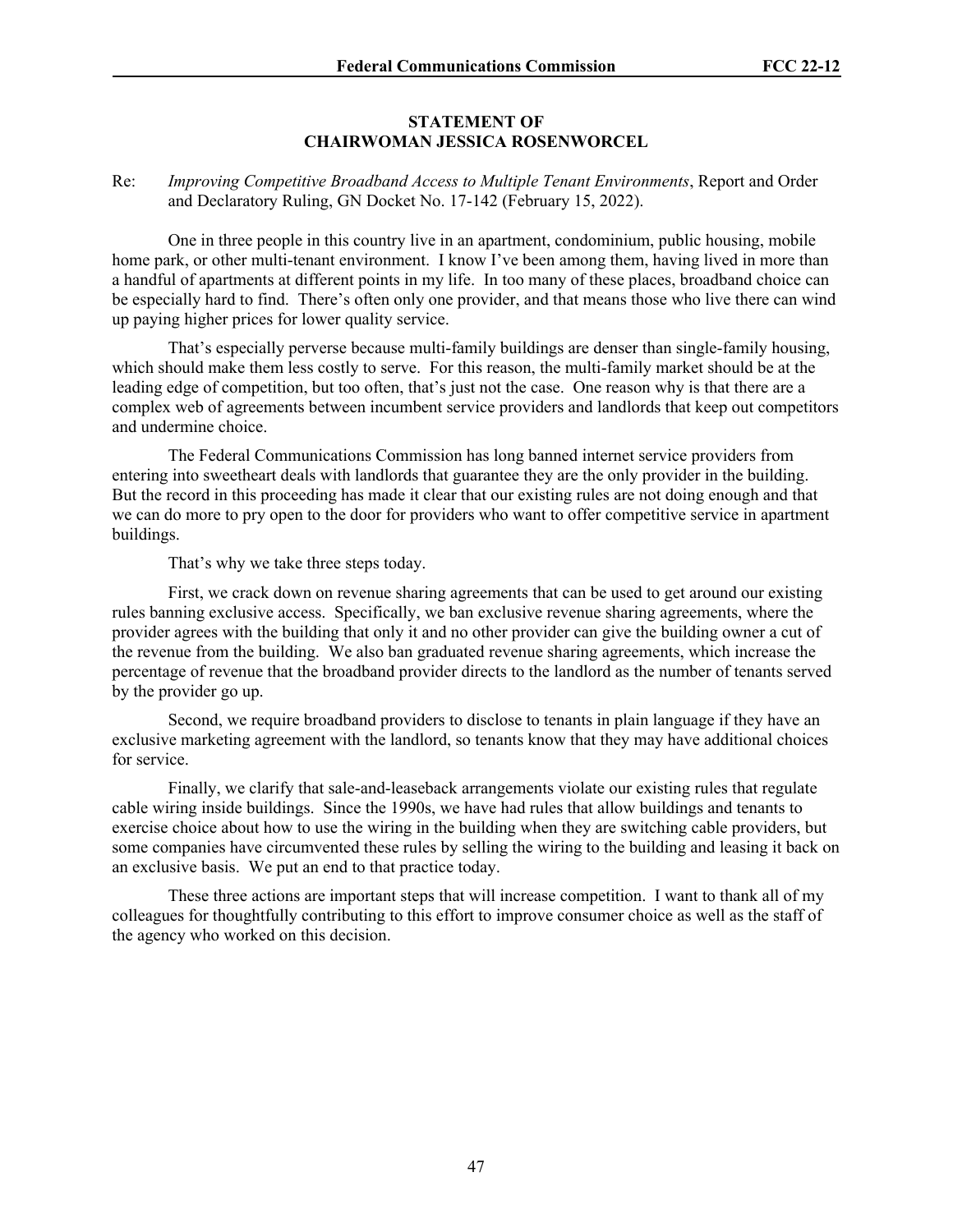#### **STATEMENT OF COMMISSIONER BRENDAN CARR**

### Re: *Improving Competitive Broadband Access to Multiple Tenant Environments*, Report and Order and Declaratory Ruling, GN Docket No. 17-142 (February 15, 2022).

Americans love getting more choice and seeing stronger competition for their broadband dollars. And these outcomes are furthered by the FCC's work to bridge the digital divide. In some cases, that means adopting policies that enable providers to pull thousands of miles of fiber over the vast the distances that stretch across rural America. In others, that means policies that allow providers to cover the last few feet to a consumer's home. The latter presents unique challenges when it comes to serving consumers that live in apartments and condos or what we refer to here as "multi-tenant environments" (MTEs). That is why I am pleased to support today's MTE decision.

With our vote today, the FCC acts to ensure competitive choice for those living and working in MTEs. We do so by adopting new rules prohibiting providers from entering into certain types of revenue sharing agreements that could otherwise be used to evade our existing consumer protections. We do so by adopting new rules requiring providers to disclose the existence of exclusive marketing arrangements in simple, easy-to-understand language. And we do so by clarifying the Commission's existing prohibitions on "sale-and-leaseback" arrangements, which can effectively deny access to alternative providers. These are important actions that align with Commission precedents as well as the iron laws of economics.

I want to express my thanks to Chairwoman Rosenworcel for her decision to bring this item forward for a vote. It has my support.